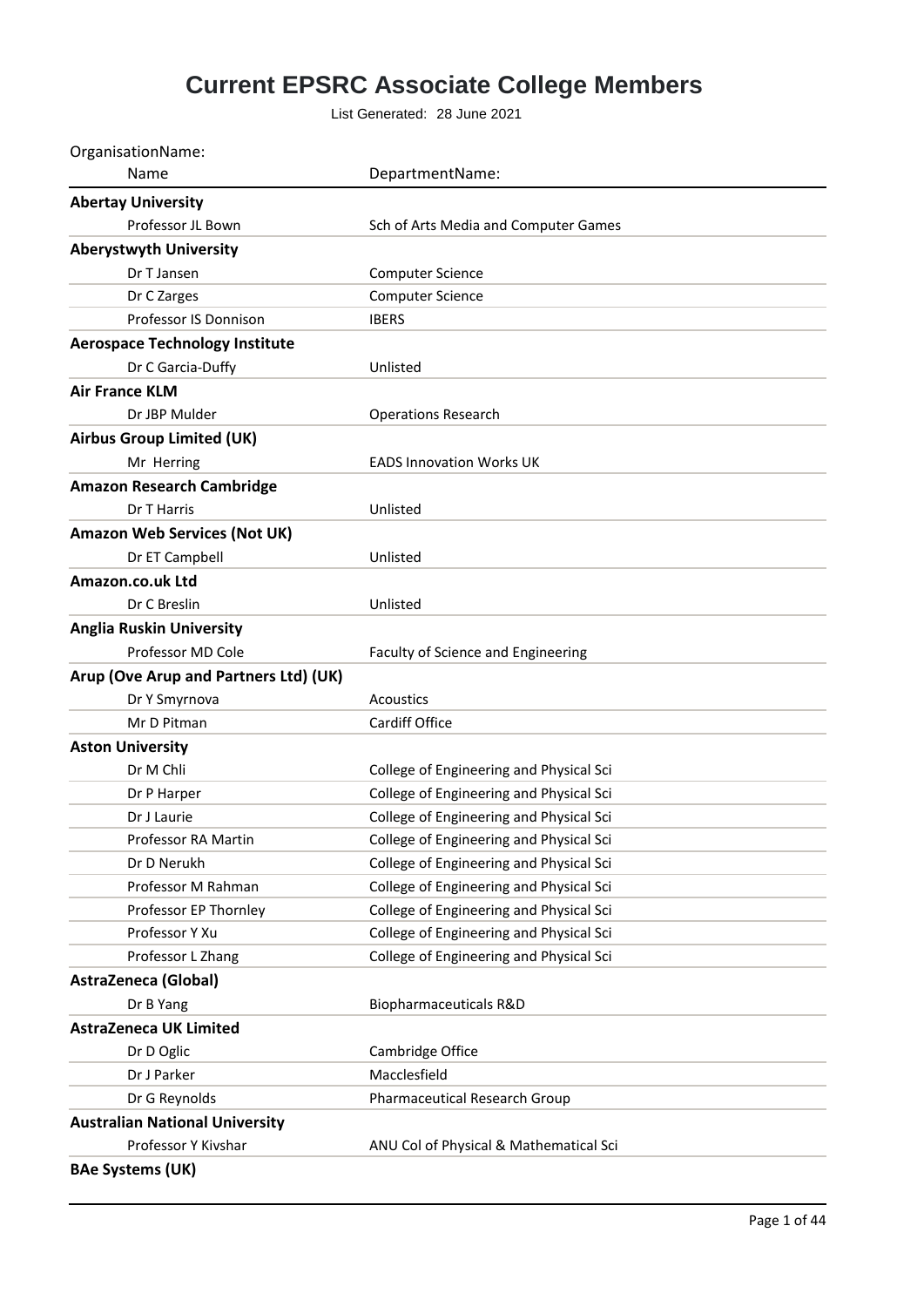| OrganisationName:                             |                                              |
|-----------------------------------------------|----------------------------------------------|
| Name                                          | DepartmentName:                              |
| Dr M Bray                                     | Applied Intelligence                         |
| <b>Bangor University</b>                      |                                              |
| Dr Y Hong                                     | Sch of Computer Science & Electronic Eng     |
| Dr CD Gwenin                                  | <b>Sch of Natural Sciences</b>               |
| Dr M Lewis                                    | Sch of Ocean Sciences                        |
| <b>Bournemouth University</b>                 |                                              |
| Dr RD Southern                                | Faculty of Media and Communication           |
| Dr W Chai                                     | Faculty of Science and Technology            |
| Dr Y Huang                                    | Faculty of Science and Technology            |
| Professor ZA Khan                             | Faculty of Science and Technology            |
| Professor C Maggs                             | Faculty of Science and Technology            |
| Dr KM Musial-Gabrys                           | Faculty of Science and Technology            |
| <b>British Broadcasting Corporation - BBC</b> |                                              |
| Dr M Evans                                    | <b>BBC Research and Development</b>          |
| Dr M Mrak                                     | BBC Research and Development, South Lab      |
| <b>Brunel University London</b>               |                                              |
| Professor S Ji                                | <b>BCAST</b>                                 |
| Professor H Nadendla                          | <b>BCAST</b>                                 |
| <b>Professor GM Scamans</b>                   | <b>BCAST</b>                                 |
| Professor A Mansouri                          | <b>Brunel Business School</b>                |
| Dr S Ghaffar                                  | Civil and Environmental Engineering          |
| Dr M Huda                                     | <b>Electronic and Electrical Engineering</b> |
| Dr AF Shaheen                                 | Life Sciences                                |
| Dr E Boguslavskaya                            | <b>Mathematics</b>                           |
| Professor S Langdon                           | <b>Mathematics</b>                           |
| Dr S Shaw                                     | Mathematics                                  |
| Professor K Yu                                | <b>Mathematics</b>                           |
| Professor D Eskin                             | Mechanical and Aerospace Engineering         |
| Professor M Kolokotroni                       | Mechanical and Aerospace Engineering         |
| Dr B McKay                                    | Mechanical and Aerospace Engineering         |
| <b>Bundeswehr University Munich</b>           |                                              |
| Professor J Kinder                            | Unlisted                                     |
| <b>Cambridge Ink Technology Ltd</b>           |                                              |
| Professor W Wu                                | Unlisted                                     |
| <b>Cambridge Silicon Age Ltd</b>              |                                              |
| Professor A Kamali                            | Unlisted                                     |
| <b>Campden BRI</b>                            |                                              |
| <b>Professor T Foster</b>                     | Research                                     |
| <b>Cardiff Metropolitan University</b>        |                                              |
| Dr S Thorne                                   | Cardiff School of Management                 |
| Dr B Bentley                                  | Cardiff School of Technologies               |
| Dr A Calderon                                 | Cardiff School of Technologies               |
| Professor D Eggbeer                           | Product Design and Development Research      |
| <b>Cardiff University</b>                     |                                              |
| Professor S Golunski                          | Chemistry                                    |
| Professor DM Murphy                           | Chemistry                                    |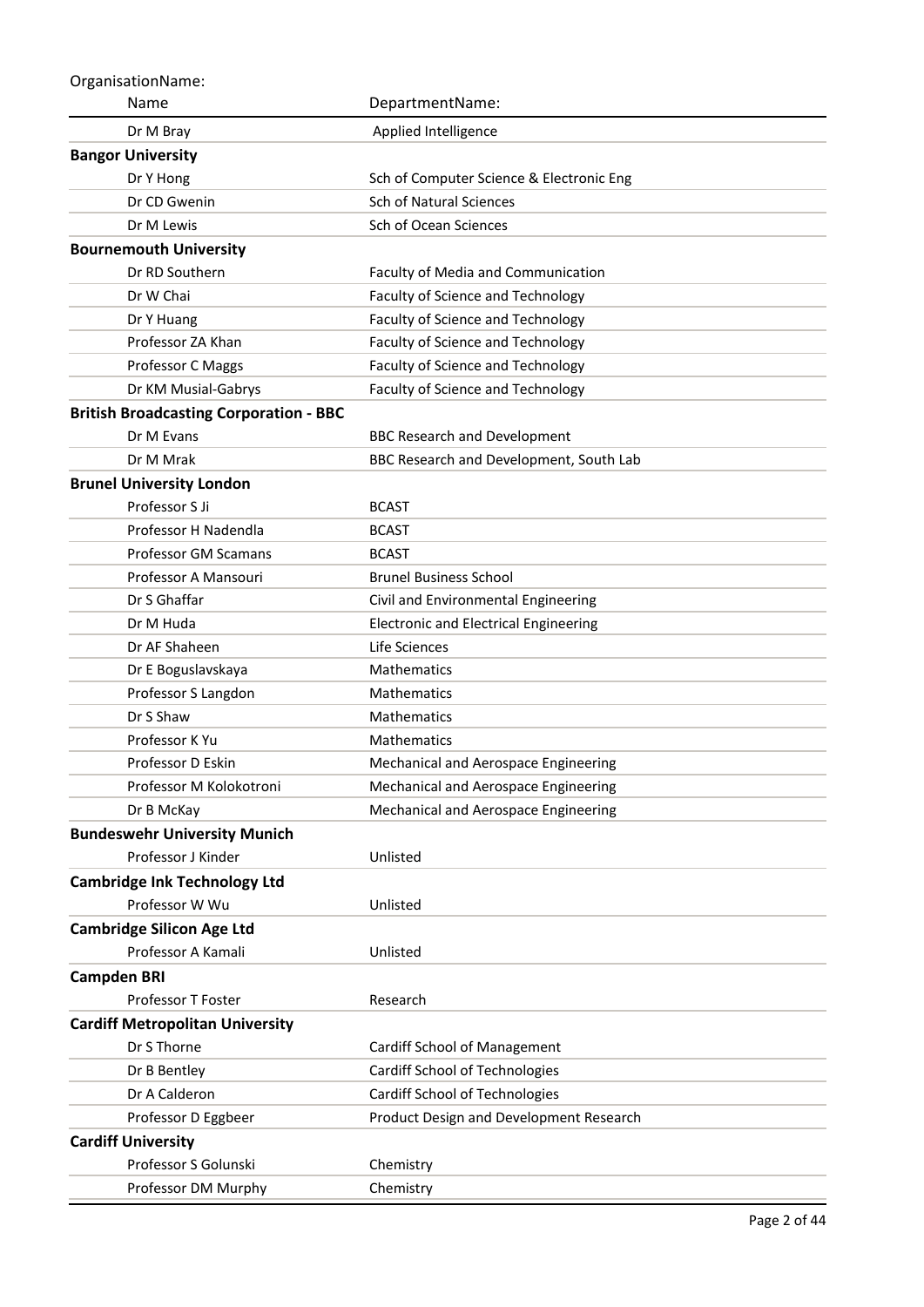| Name                                                    | DepartmentName:                         |
|---------------------------------------------------------|-----------------------------------------|
| Professor SJA Pope                                      | Chemistry                               |
| Professor P Burnap                                      | <b>Computer Science</b>                 |
| Dr P Eslambolchilar                                     | <b>Computer Science</b>                 |
| Dr H Liu                                                | Computer Science                        |
| <b>Professor AD Preece</b>                              | Computer Science                        |
| Professor O Rana                                        | Computer Science                        |
| Professor R Whitaker                                    | <b>Computer Science</b>                 |
| Dr H Brown                                              | Dentistry                               |
| Dr E Bagshaw                                            | Sch of Earth and Environmental Sciences |
| Dr R Ahmadian                                           | Sch of Engineering                      |
| Dr B Akintunde                                          | Sch of Engineering                      |
| Dr JJW Bell                                             | Sch of Engineering                      |
| Dr H Choi                                               | Sch of Engineering                      |
| Professor M Gao                                         | Sch of Engineering                      |
| Dr RI Grosvenor                                         | Sch of Engineering                      |
| Dr S Kulasegaram                                        | Sch of Engineering                      |
| Professor H Li                                          | Sch of Engineering                      |
| Dr Y LIU                                                | Sch of Engineering                      |
| Dr A Mason-Jones                                        | Sch of Engineering                      |
| Professor T O'Doherty                                   | Sch of Engineering                      |
| Dr I PETRI                                              | Sch of Engineering                      |
| Mr P Prickett                                           | Sch of Engineering                      |
| Dr M Qadrdan                                            | Sch of Engineering                      |
| Dr P Theobald                                           | Sch of Engineering                      |
| Professor DJ Wallis                                     | Sch of Engineering                      |
| Dr G Whatling                                           | Sch of Engineering                      |
| Professor J Wu                                          | Sch of Engineering                      |
| Dr X Yang                                               | Sch of Engineering                      |
| Dr D Zabek                                              | Sch of Engineering                      |
| Dr H Zhu                                                | Sch of Engineering                      |
| Dr J Ben-Artzi                                          | <b>Sch of Mathematics</b>               |
| Professor NP Dirr                                       | Sch of Mathematics                      |
| Professor JAH Murray                                    | <b>School of Biosciences</b>            |
| Professor D Huffaker                                    | School of Physics and Astronomy         |
| Dr S Lannon                                             | Welsh School of Architecture (ARCHI)    |
| <b>CCFE/UKAEA</b>                                       |                                         |
| Dr M O'Brien                                            | <b>Culham Centre for Fusion Energy</b>  |
| <b>Central Metallurgical R&amp;D Institute</b>          |                                         |
| Professor AH Makhlouf<br>Chas. A. Blatchford & Sons Ltd | <b>Metals Technology</b>                |
| Dr D Moser                                              | <b>Blatchford Products Ltd</b>          |
| <b>City, University of London</b>                       |                                         |
| Professor Ad Garcez                                     | Computing                               |
| Professor F Li                                          | <b>Faculty of Management</b>            |
| Professor MS Sodhi                                      | <b>Faculty of Management</b>            |
| Dr A Giaralis                                           | Sch of Engineering and Mathematical Sci |
|                                                         |                                         |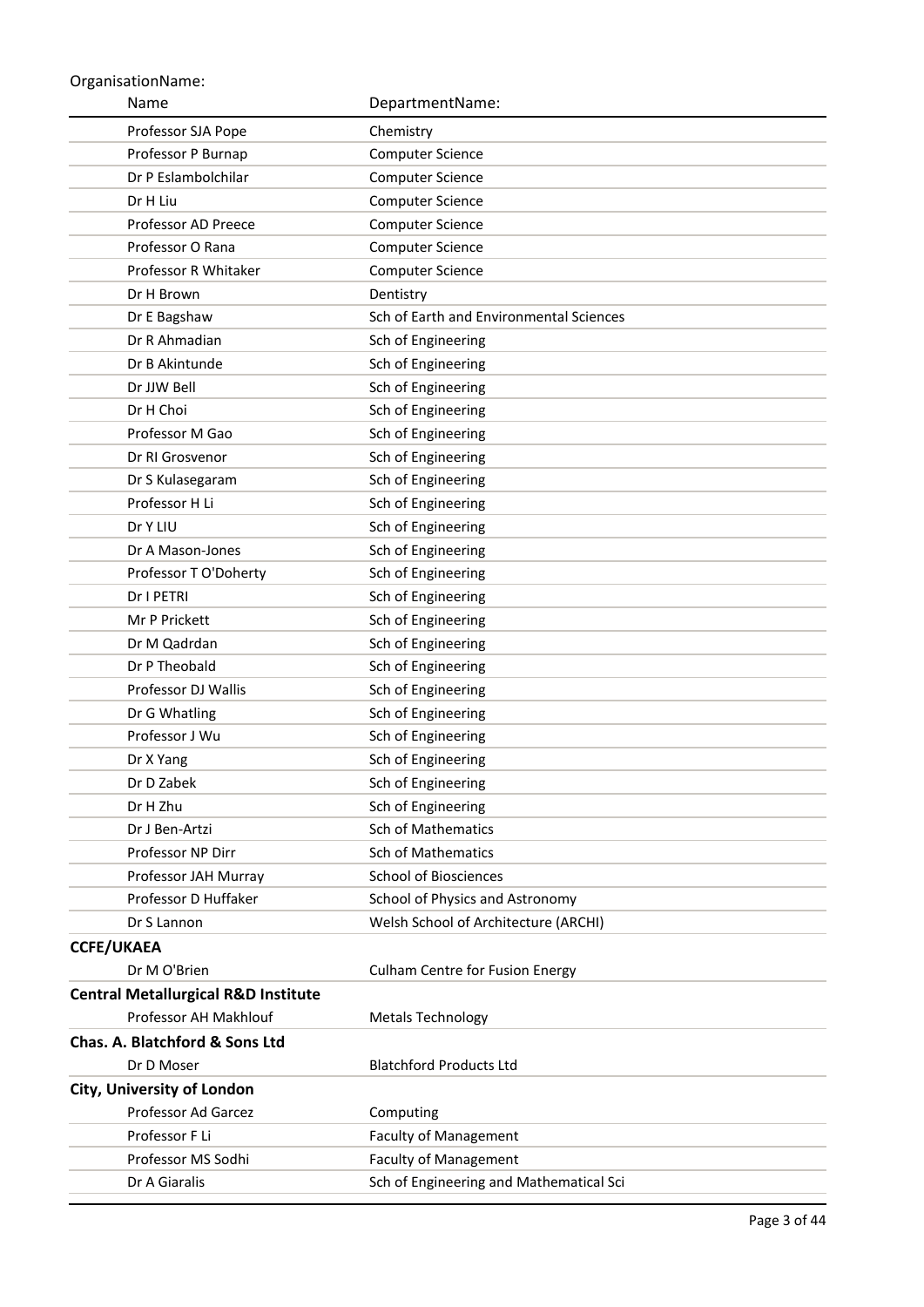| Name                              | DepartmentName:                         |
|-----------------------------------|-----------------------------------------|
| Professor AL Pinelli              | Sch of Engineering and Mathematical Sci |
| Professor BMA Rahman              | Sch of Engineering and Mathematical Sci |
| Professor M Rajarajan             | Sch of Engineering and Mathematical Sci |
| Dr Z Sun                          | Sch of Engineering and Mathematical Sci |
| Dr C Marris                       | Sch of Social Sciences                  |
| <b>Cooper Marine Advisors Ltd</b> |                                         |
| Mr B Cooper                       | Director                                |
| <b>Cornell University</b>         |                                         |
| Professor JS Davis                | <b>Physics Department</b>               |
| <b>Coventry University</b>        |                                         |
| Dr B Anifowose                    | Ctr for Agroecology, Water and Resili   |
| Professor B Tjahjono              | Ctr for Business in Society             |
| Dr J W Jewkes                     | Ctr for Fluid and Complex Systems       |
| Dr Y Vershinin                    | Ctr for Mobility and Transport          |
| Dr M Bai                          | Ins for Future Transport & Cities       |
| <b>Cranfield University</b>       |                                         |
| Dr N Depuru Mohan                 | <b>Cranfield Defence and Security</b>   |
| Dr KR McNaught                    | <b>Cranfield Defence and Security</b>   |
| Dr IL Morrow                      | <b>Cranfield Defence and Security</b>   |
| Dr G Castelluccio                 | Sch of Aerospace, Transport & Manufact  |
| Dr TOH Charrett                   | Sch of Aerospace, Transport & Manufact  |
| Dr SR Fletcher                    | Sch of Aerospace, Transport & Manufact  |
| Dr H Ghasemnejad                  | Sch of Aerospace, Transport & Manufact  |
| Professor I Jennions              | Sch of Aerospace, Transport & Manufact  |
| Professor P John                  | Sch of Aerospace, Transport & Manufact  |
| Professor NJ Lawson               | Sch of Aerospace, Transport & Manufact  |
| Mr AR Mills                       | Sch of Aerospace, Transport & Manufact  |
| Professor JR Nicholls             | Sch of Aerospace, Transport & Manufact  |
| Dr S Perinpanayagam               | Sch of Aerospace, Transport & Manufact  |
| Dr I Petrunin                     | Sch of Aerospace, Transport & Manufact  |
| Dr E Shehab                       | Sch of Aerospace, Transport & Manufact  |
| Professor A Starr                 | Sch of Aerospace, Transport & Manufact  |
| Dr Y Xu                           | Sch of Aerospace, Transport & Manufact  |
| Dr M Yasaee                       | Sch of Aerospace, Transport & Manufact  |
| Dr A Zolotas                      | Sch of Aerospace, Transport & Manufact  |
| Professor M Bourlakis             | Sch of Management                       |
| Dr L Alibardi                     | School of Water, Energy and Environment |
| Dr Y Cao                          | School of Water, Energy and Environment |
| Professor P Jeffrey               | School of Water, Energy and Environment |
| Dr SR Jude                        | School of Water, Energy and Environment |
| Dr E McAdam                       | School of Water, Energy and Environment |
| Dr N Ozkan                        | School of Water, Energy and Environment |
| Dr SA Rocks                       | School of Water, Energy and Environment |
| Dr D Stagonas                     | Unlisted                                |
| <b>De Montfort University</b>     |                                         |
| Professor H Janicke               | <b>Computer Technology</b>              |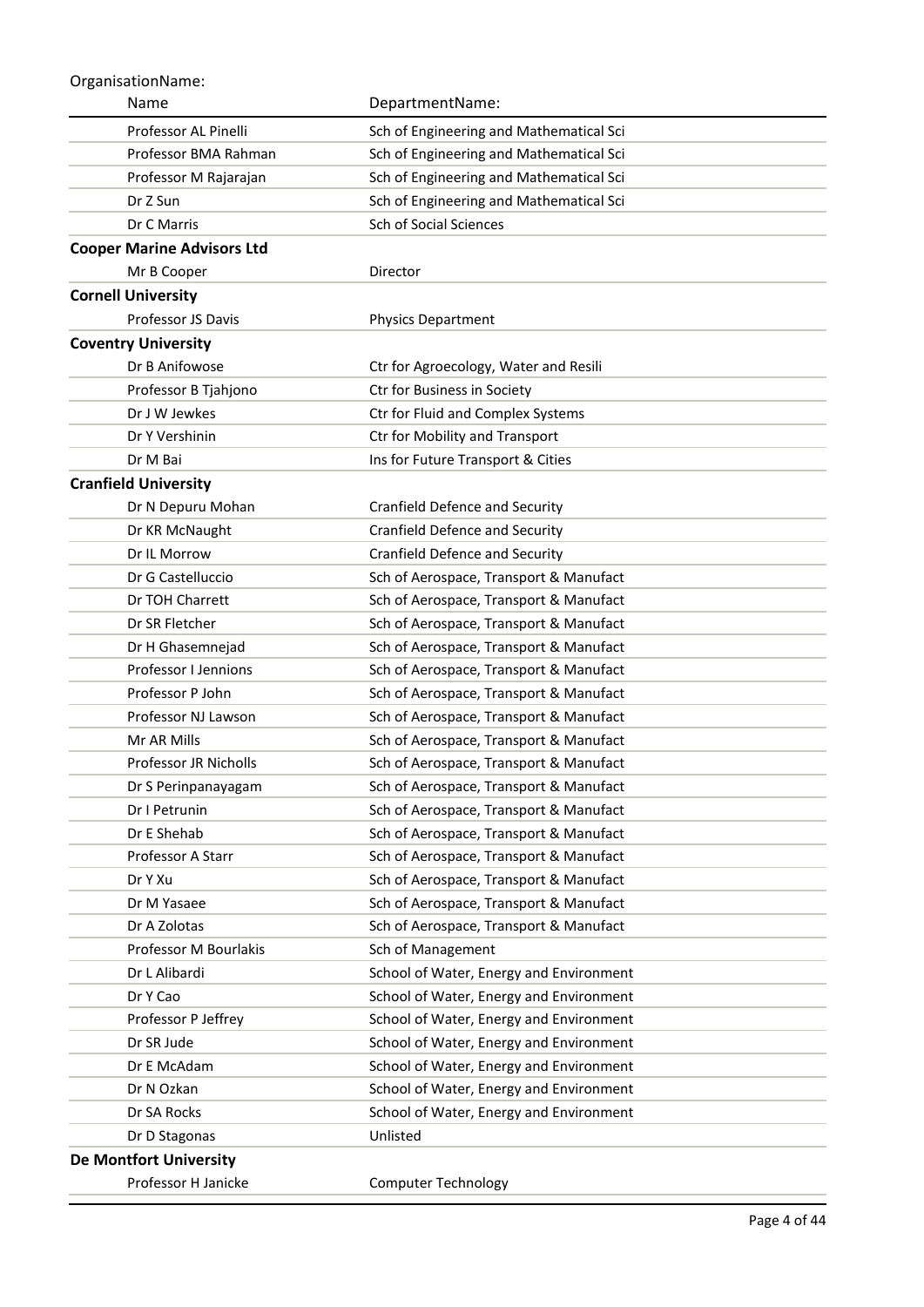| Name                            | DepartmentName:                           |
|---------------------------------|-------------------------------------------|
| Dr A Zahedi                     | Faculty of Technology                     |
| Professor S Yang                | Informatics                               |
| Dr A Tiwary                     | Institute of Energy and Sustainable Dev   |
| Professor A Hatamimarbini       | <b>Strategic Management and Marketing</b> |
| Defence Science & Tech Lab DSTL |                                           |
| Dr S Haines                     | <b>DSTL Porton Down</b>                   |
| Dr MD Himsworth                 | Research                                  |
| <b>DHI</b>                      |                                           |
| Dr B Elsasser                   | <b>Head Office</b>                        |
| <b>Diamond Light Source</b>     |                                           |
| Dr J Hriljac                    | <b>Physical Sciences</b>                  |
| Professor C Nicklin             | <b>Science Division</b>                   |
| <b>Dublin City University</b>   |                                           |
| Professor P Guasoni             | <b>Mathematical Sciences</b>              |
| <b>Durham University</b>        |                                           |
| Professor S Abram               | Anthropology                              |
| Professor AI Cristea            | <b>Computer Science</b>                   |
| Dr G Mertzios                   | <b>Computer Science</b>                   |
| Professor J Gluyas              | <b>Earth Sciences</b>                     |
| Professor T Jamasb              | <b>Economics and Finance</b>              |
| Dr W M Coombs                   | Engineering                               |
| Dr CJ Crabtree                  | Engineering                               |
| Professor SI Hogg               | Engineering                               |
| Dr Y Lu                         | Engineering                               |
| Dr Z Ma                         | Engineering                               |
| Dr PC Matthews                  | Engineering                               |
| Professor AS Osman              | Engineering                               |
| Professor A Purvis              | Engineering                               |
| Professor AP Roskilly           | Engineering                               |
| Dr AJ Smallbone                 | Engineering                               |
| Professor DA Zeze               | Engineering                               |
| Dr R Mogre                      | Management and Marketing                  |
| Dr M Bullimore                  | <b>Mathematical Sciences</b>              |
| Dr S Chhita                     | <b>Mathematical Sciences</b>              |
| Professor H Zhao                | <b>Mathematical Sciences</b>              |
| Dr C Bourgenot                  | Physics                                   |
| Dr D Carty                      | Physics                                   |
| Dr FV Chadha-Day                | Physics                                   |
| Professor DP Hampshire          | Physics                                   |
| <b>Dyson Limited</b>            |                                           |
| Dr BJ Knight-Gregson            | Head office                               |
| Dr R Deaves                     | Robotics                                  |
| <b>E4Tech Ltd</b>               |                                           |
| Dr AW Bauen                     | <b>Head Office</b>                        |
| <b>Ecole Normale Superieure</b> |                                           |
| Dr V Kalangi                    | Physics                                   |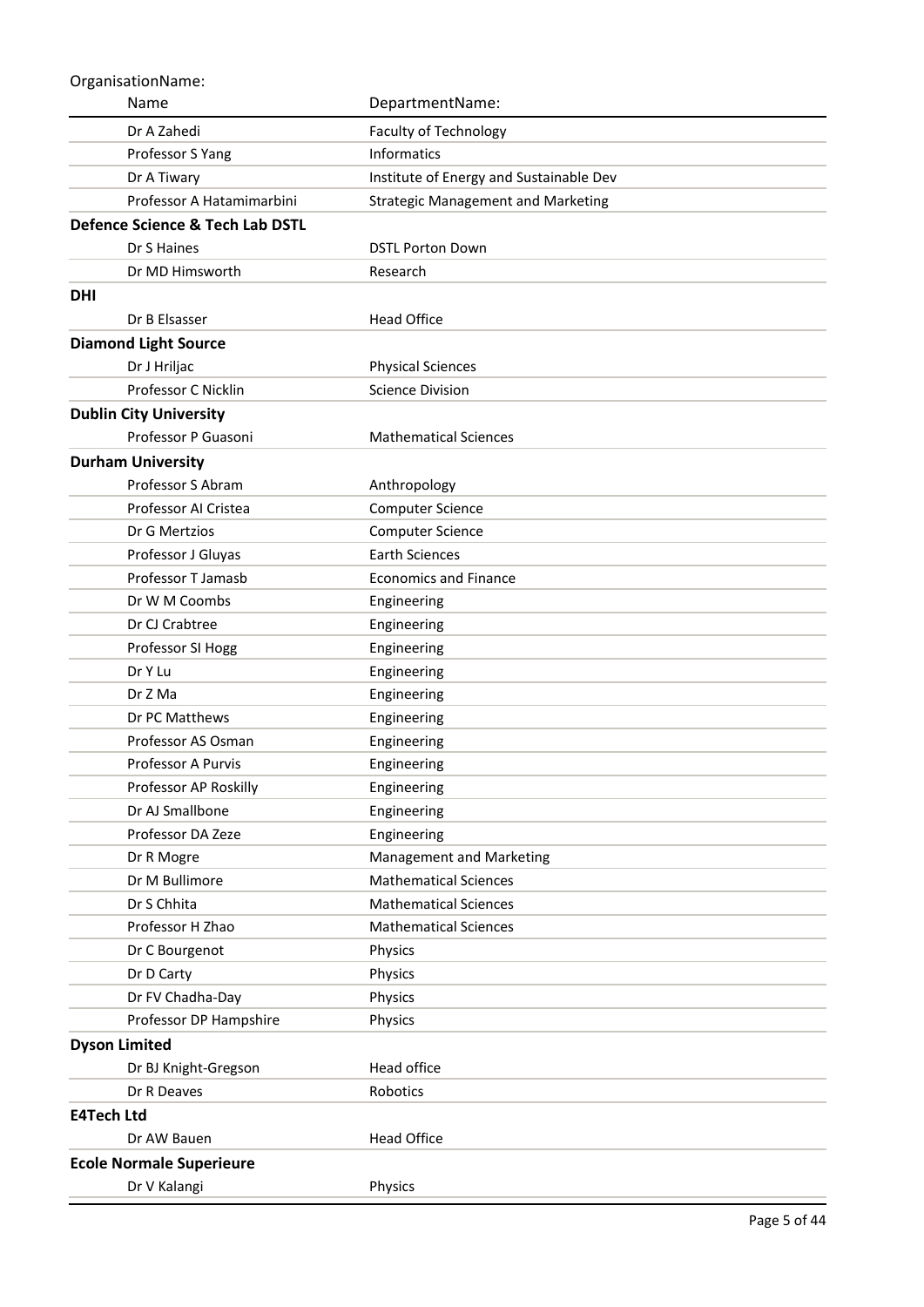Name OrganisationName: DepartmentName: **EDF Energy Plc (UK)** Dr A Dallagi **EDF Energy R&D UK Centre** Dr T Dawood **EDF Energy R&D UK Centre** Dr C Delalonde EDF Energy R&D UK Centre Dr V TRAN EDF Energy R&D UK Centre **Edinburgh Napier University** Professor A Hussain School of Computing Professor X Liu School of Computing Dr Z Cai School of Eng and the Built Environment Dr SS Jaradat School of Eng and the Built Environment **Fraunhofer** Professor A Hornung CEng FIChemE UMSICHT FRSC **Ghent University** Professor D Deschrijver Faculty of Bioscience Engineering **Goldsmiths College** Professor W Latham Computing Department Dr L Soldatova **Computing Department Griffith University** Professor G Pryde Unlisted **Hamad Bin Khalifa University** Professor R Ali Unlisted **Harper Adams University** Professor MK Theodorou Agriculture and Environment **Helmholtz Ctr Berlin for Mat and Energy** Dr D Fritsch Unlisted **Heriot-Watt University** Professor L Baillie Sof Mathematical and Computer Sciences Professor D Duncan S of Mathematical and Computer Sciences Professor S Foss Sof Mathematical and Computer Sciences Dr AJG Gray Sof Mathematical and Computer Sciences Professor J Howie Sof Mathematical and Computer Sciences Dr F McNeill Sof Mathematical and Computer Sciences Professor L Beevers Sch of Energy, Geosci, Infrast & Society Professor AJ Chapoy Sch of Energy, Geosci, Infrast & Society Professor M Christie Sch of Energy, Geosci, Infrast & Society Dr F Doster Sch of Energy, Geosci, Infrast & Society Professor S Geiger Sch of Energy, Geosci, Infrast & Society Dr DP Jenkins Sch of Energy, Geosci, Infrast & Society Professor S McDougall Sch of Energy, Geosci, Infrast & Society Dr GF Menzies Sch of Energy, Geosci, Infrast & Society Dr A Peacock Sch of Energy, Geosci, Infrast & Society Dr GH Walker Sch of Energy, Geosci, Infrast & Society Dr Y ALTMANN Sch of Engineering and Physical Science Dr S Ben Smida Schof Engineering and Physical Science Dr C Bonato Sch of Engineering and Physical Science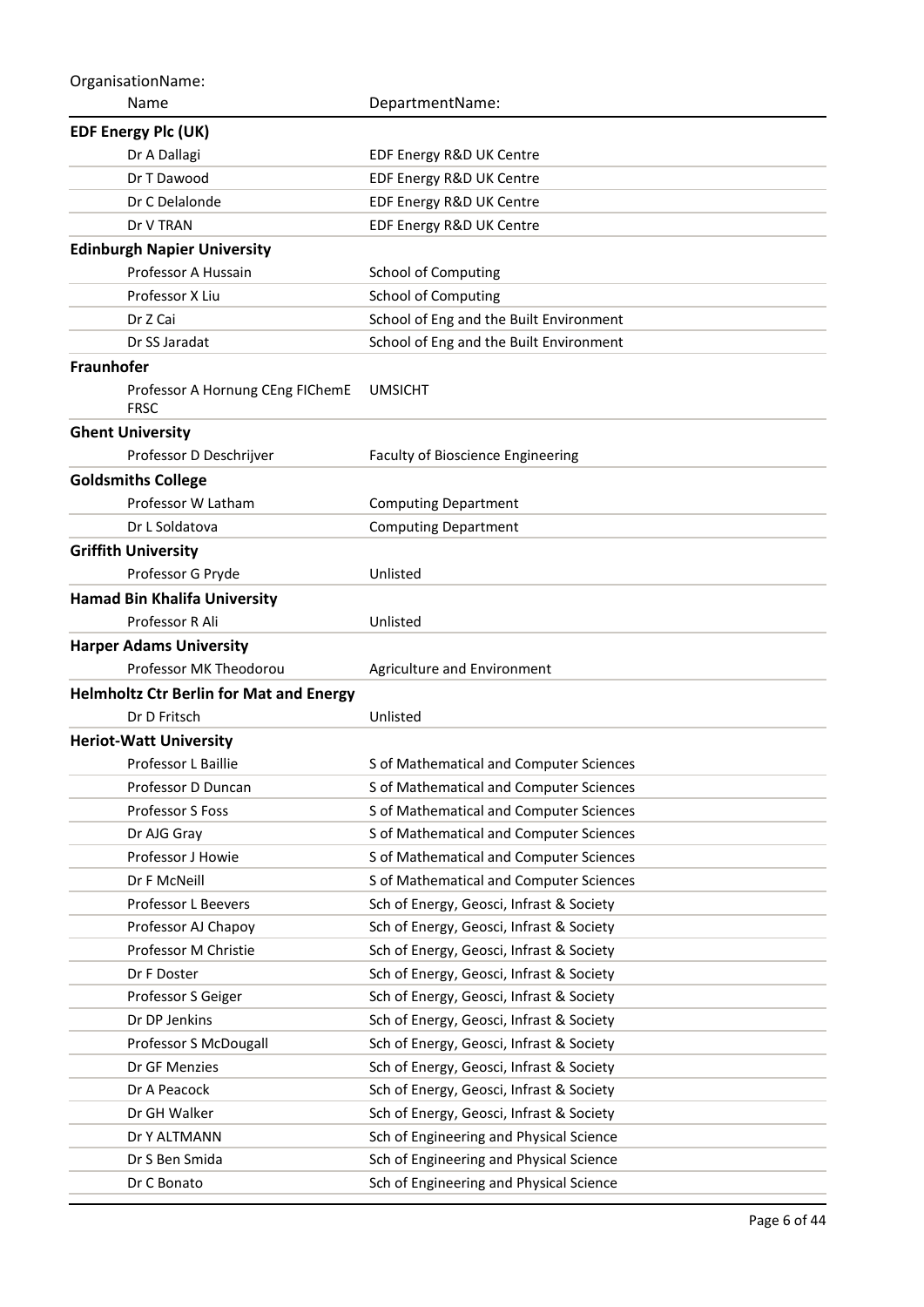| Name                                | DepartmentName:                                            |
|-------------------------------------|------------------------------------------------------------|
| Dr M Cataluna                       | Sch of Engineering and Physical Science                    |
| Dr Y Ding                           | Sch of Engineering and Physical Science                    |
| Professor A Fedrizzi                | Sch of Engineering and Physical Science                    |
| Professor D Flynn                   | Sch of Engineering and Physical Science                    |
| Professor M Kersaudy-Kerhoas        | Sch of Engineering and Physical Science                    |
| Dr J Leach                          | Sch of Engineering and Physical Science                    |
| Dr M Malik                          | Sch of Engineering and Physical Science                    |
| Dr FPW Melchels                     | Sch of Engineering and Physical Science                    |
| Professor AJ Moore                  | Sch of Engineering and Physical Science                    |
| Professor P Ohberg                  | Sch of Engineering and Physical Science                    |
| Dr L Paterson                       | Sch of Engineering and Physical Science                    |
| Dr P Renforth                       | Sch of Engineering and Physical Science                    |
| Dr V Robu                           | Sch of Engineering and Physical Science                    |
| Dr M Saleh                          | Sch of Engineering and Physical Science                    |
| Professor JD Shephard               | Sch of Engineering and Physical Science                    |
| Dr J Swingler                       | Sch of Engineering and Physical Science                    |
| Professor RR Thomson                | Sch of Engineering and Physical Science                    |
| Professor A Wallace                 | Sch of Engineering and Physical Science                    |
| Professor US Bititci                | Sch of Social Sciences                                     |
| <b>IBM United Kingdom Limited</b>   |                                                            |
| Mr R A Hopkins                      | <b>UK Head Office</b>                                      |
| <b>Idaho National Laboratory</b>    |                                                            |
| Professor SM Pimblott               | Idaho National Laboratory                                  |
| <b>Imperial College London</b>      |                                                            |
| Dr O Buxton                         | Aeronautics                                                |
| Professor R Palacios Nieto          | Aeronautics                                                |
| Dr G Papadakis                      | Aeronautics                                                |
| Professor J Peiro                   | Aeronautics                                                |
| Professor P Robinson                | Aeronautics                                                |
| Dr RJ Dickinson                     | Bioengineering                                             |
| <b>Professor TM Ellis</b>           | Bioengineering                                             |
| Dr A Faisal                         | Bioengineering                                             |
| Dr R Green                          | Bioengineering                                             |
| <b>Professor P Matthews</b>         | <b>Brain Sciences</b>                                      |
| Professor J Cabral                  | <b>Chemical Engineering</b>                                |
| Dr S Eslava                         | <b>Chemical Engineering</b>                                |
| Dr A Hawkes                         | <b>Chemical Engineering</b>                                |
| Professor JY Heng<br>Professor K Li | <b>Chemical Engineering</b>                                |
| Professor CN Markides               | <b>Chemical Engineering</b><br><b>Chemical Engineering</b> |
| Dr KM Polizzi                       |                                                            |
| Dr R Rinaldi Sobrinho               | <b>Chemical Engineering</b><br><b>Chemical Engineering</b> |
| Professor M Titirici                | <b>Chemical Engineering</b>                                |
| Professor M Bearpark                | Chemistry                                                  |
| Dr NJ Brooks                        | Chemistry                                                  |
| Professor AEG Cass                  | Chemistry                                                  |
|                                     |                                                            |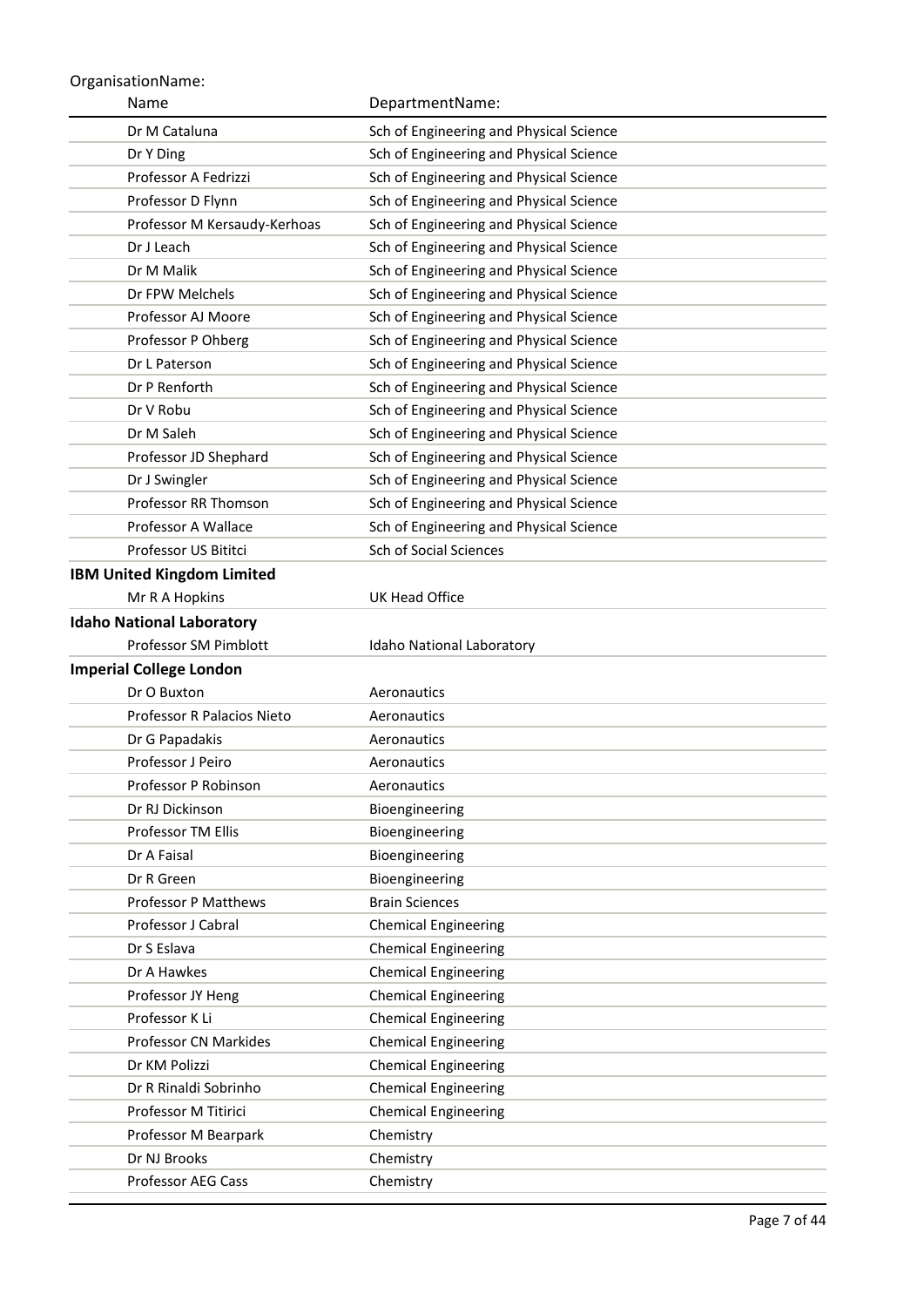| Name                            | DepartmentName:                              |
|---------------------------------|----------------------------------------------|
| Professor O Ces                 | Chemistry                                    |
| Dr MR Crimmin                   | Chemistry                                    |
| Professor MJ Heeney             | Chemistry                                    |
| Professor R Templer             | Chemistry                                    |
| Professor DJ Graham             | Civil & Environmental Engineering            |
| Dr A Mijic                      | Civil & Environmental Engineering            |
| Dr RJ Myers                     | Civil & Environmental Engineering            |
| Dr II Stoianov                  | Civil & Environmental Engineering            |
| Dr DMG Taborda                  | Civil & Environmental Engineering            |
| Dr AF Donaldson                 | Computing                                    |
| Professor P Gardner             | Computing                                    |
| Dr A Ghosh                      | Computing                                    |
| Professor PR Pietzuch           | Computing                                    |
| Dr S Zafeiriou                  | Computing                                    |
| Dr P Kormushev                  | Design Engineering (Dyson School)            |
| Professor NP Brandon            | Earth Science and Engineering                |
| Dr G Gorman                     | Earth Science and Engineering                |
| Professor MD Piggott            | Earth Science and Engineering                |
| Dr J Barria                     | <b>Electrical and Electronic Engineering</b> |
| Dr B Chaudhuri                  | Electrical and Electronic Engineering        |
| Dr T Kim                        | <b>Electrical and Electronic Engineering</b> |
| Dr C Ling                       | <b>Electrical and Electronic Engineering</b> |
| Professor PD Mitcheson          | <b>Electrical and Electronic Engineering</b> |
| Professor B Pal                 | <b>Electrical and Electronic Engineering</b> |
| Professor J Pitt                | <b>Electrical and Electronic Engineering</b> |
| Professor G Strbac              | <b>Electrical and Electronic Engineering</b> |
| Dr DB Thomas                    | <b>Electrical and Electronic Engineering</b> |
| Professor C Toumazou            | <b>Electrical and Electronic Engineering</b> |
| Professor D Griffiths           | <b>Imperial College Business School</b>      |
| <b>Professor PS Freemont</b>    | <b>Infectious Disease</b>                    |
| Professor G Baldwin             | Life Sciences                                |
| Dr A De Simone                  | Life Sciences                                |
| Dr A Aguadero<br>Dr T B Britton | <b>Materials</b>                             |
| Professor FP Dunne              | <b>Materials</b><br>Materials                |
| Dr TK Georgiou                  | <b>Materials</b>                             |
| Professor N Klein               | <b>Materials</b>                             |
| Dr J Lischner                   | <b>Materials</b>                             |
| Professor A Mostofi             | Materials                                    |
| Dr M Oxborrow                   | <b>Materials</b>                             |
| Professor DJ Payne              | Materials                                    |
| Dr S Pedrazzini                 | <b>Materials</b>                             |
| Dr LE Ratcliff                  | Materials                                    |
| Dr H Battey                     | <b>Mathematics</b>                           |
| Dr D Cheraghi                   | <b>Mathematics</b>                           |
| Professor A Corti               | Mathematics                                  |
|                                 |                                              |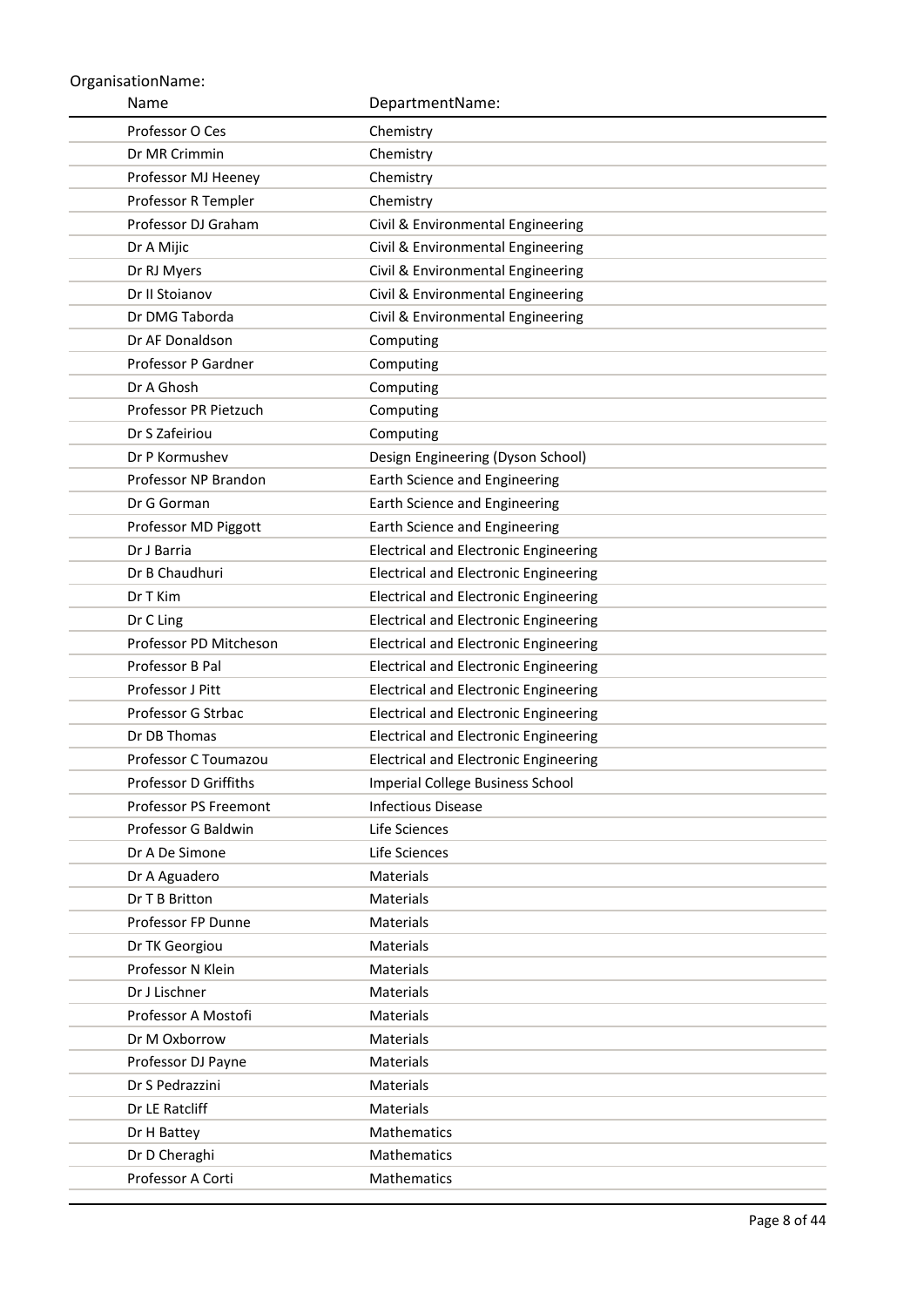| Name                                    | DepartmentName:                       |
|-----------------------------------------|---------------------------------------|
| Dr M Coti Zelati                        | Mathematics                           |
| Professor C Cotter                      | Mathematics                           |
| Professor R Craster                     | Mathematics                           |
| Professor PAA Degond                    | Mathematics                           |
| Professor A Gandy                       | Mathematics                           |
| Professor P Hall                        | Mathematics                           |
| Dr R Kurinczuk                          | Mathematics                           |
| Dr A Neves                              | Mathematics                           |
| Professor D Papageorgiou                | Mathematics                           |
| Professor AO Parry                      | Mathematics                           |
| <b>Professor G Pavliotis</b>            | Mathematics                           |
| Professor X Wu                          | Mathematics                           |
| Professor GA Young                      | Mathematics                           |
| Dr N Al Nasiri                          | <b>Mechanical Engineering</b>         |
| Professor D Dini                        | <b>Mechanical Engineering</b>         |
| Dr P Huthwaite                          | <b>Mechanical Engineering</b>         |
| Professor FM Rodriguez y Baena          | <b>Mechanical Engineering</b>         |
| Dr H Wang                               | <b>Mechanical Engineering</b>         |
| Dr NJ Ekins-Daukes                      | Physics                               |
| Professor A Hanany                      | Physics                               |
| Professor C Hull                        | Physics                               |
| Professor Z Najmudin                    | Physics                               |
| Dr R Sapienza                           | Physics                               |
| Professor R Smith                       | Physics                               |
| Professor J Tisch                       | Physics                               |
| Professor D Waldram                     | Physics                               |
| Dr C Candelise                          | The Centre for Environmental Policy   |
| Dr I Staffell                           | The Centre for Environmental Policy   |
| Dr M Tennant                            | The Centre for Environmental Policy   |
| <b>Indian Institute of Science</b>      |                                       |
| Dr S Pradhan                            | Unlisted                              |
| <b>Innovation Agency NWC</b>            |                                       |
| Dr B Rawal                              | Head office                           |
| <b>Institute Mines Telecom</b>          |                                       |
| Dr DE Clark                             | Unlisted                              |
| <b>Jaguar Land Rover Limited</b>        |                                       |
| Mr N Taylor                             | Jaguar Cars Limited and Land Rover    |
| Karlsruhe Institute of Technology (KIT) |                                       |
| Dr B Ladewig                            | Unlisted                              |
| Dr B Meier                              | Unlisted                              |
| <b>Keele University</b>                 |                                       |
| Professor DM Chari                      | Inst for Science and Tech in Medicine |
| Dr NJ Kuiper                            | Inst for Science and Tech in Medicine |
| Professor A Pandyan                     | Inst for Science and Tech in Medicine |
| <b>Khalifa University</b>               |                                       |
| Dr I(Kourakis                           | Unlisted                              |
|                                         |                                       |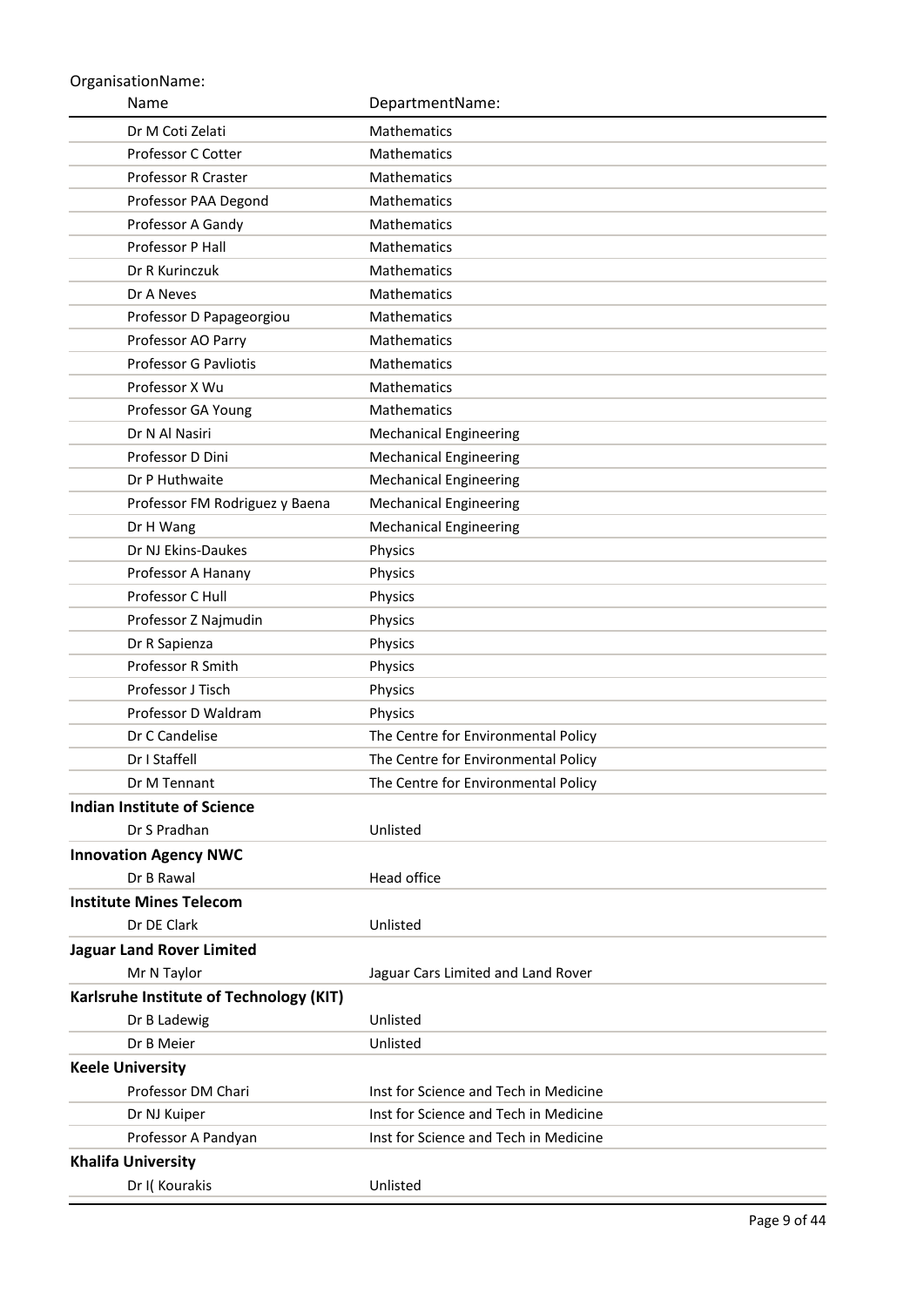Name OrganisationName: DepartmentName: **King's College London** Dr I DIEZ PEREZ Chemistry Dr A Politis **Chemistry** Dr S Shoaie Dental Institute Dr AK Devlin **Digital Humanities** Dr MJW Howard **Engineering** Dr B Rajendran **Engineering** Professor B Shollock Engineering Professor O Simeone **Engineering** Dr J Hutter **Imaging & Biomedical Engineering** Professor P Lamata Imaging & Biomedical Engineering Dr SA Niederer **Imaging & Biomedical Engineering** Dr D Nordsletten Imaging & Biomedical Engineering Professor S Ourselin Imaging & Biomedical Engineering Dr W Xia **Imaging & Biomedical Engineering** Dr N Criado **Informatics** Professor J Dai **Informatics** Dr KC Lano Informatics Professor D Long Informatics Dr P Slovak **Informatics** Dr S Tsoka **Informatics** Ms R Rajendran Mathematics Dr G Tinaglia Mathematics Dr D Vllasaliu Pharmaceutical Sciences Professor M Green Physics Professor AT Paxton Physics Dr A Rakovich **Physics Kingston University** Professor F Aldabbagh Faculty: Science Engineering & Computing Dr P Khazaeinejad Faculty: Science Engineering & Computing Dr Y Lin Faculty: Science Engineering & Computing **Lancaster University** Dr A Chopra Computing & Communications Professor N Davies **Computing & Communications** Dr P Garraghan Computing & Communications Professor D Hutchison Computing & Communications Dr R Jiang Computing & Communications Dr A Karnik Computing & Communications Dr K Navaie **Computing & Communications** Professor Q Ni Computing & Communications Professor N Race Computing & Communications Professor C Sas Computing & Communications Professor P Rivera **Engineering** Professor J Davies Lancaster Environment Centre Professor GP Walker Lancaster Environment Centre Dr CT Boyko Lancaster Inst for the Contemporary Arts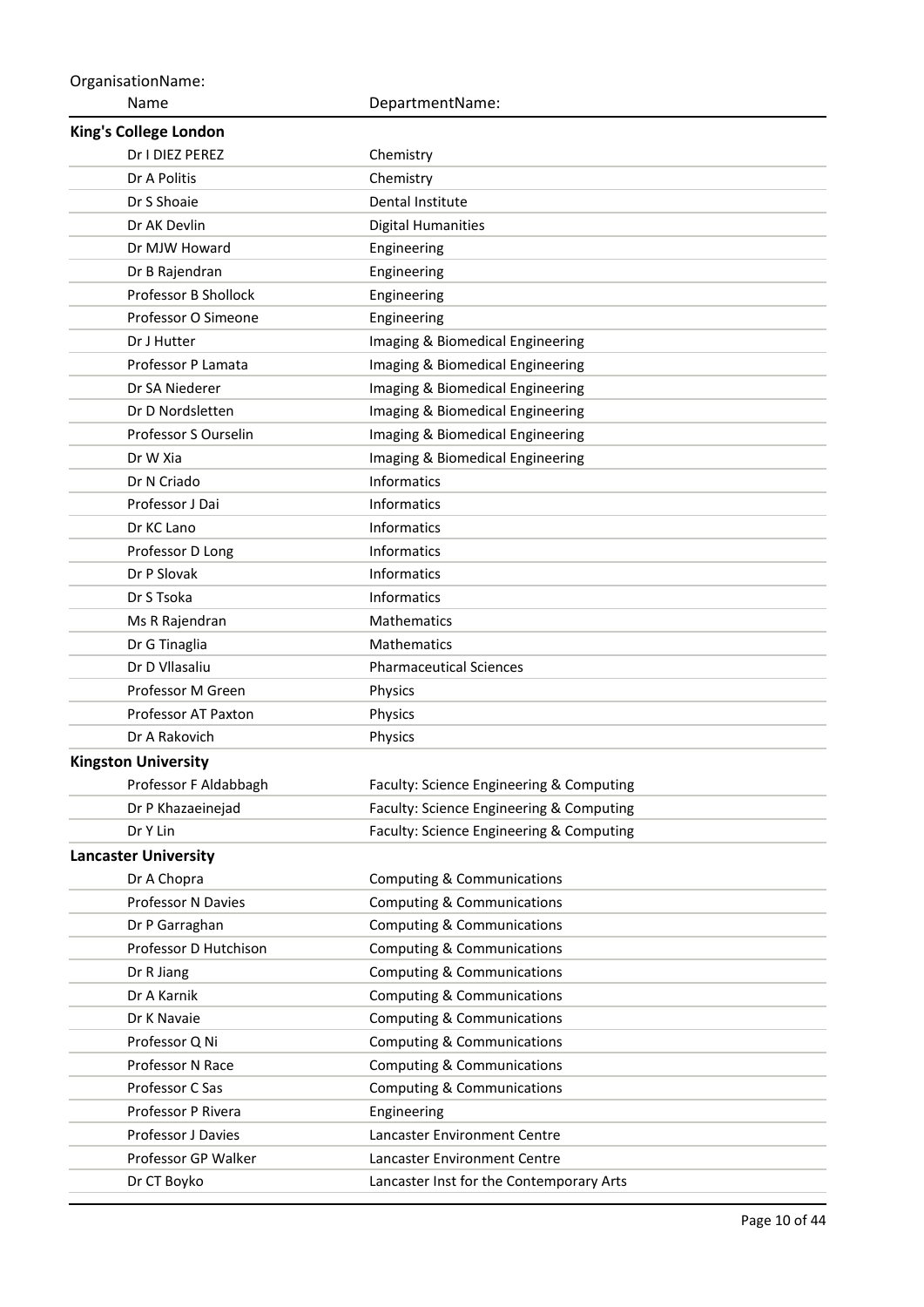| Name                                              | DepartmentName:                          |
|---------------------------------------------------|------------------------------------------|
| Professor P Coulton                               | Lancaster Inst for the Contemporary Arts |
| Professor N Dunn                                  | Lancaster Inst for the Contemporary Arts |
| Dr D Richards                                     | Lancaster Inst for the Contemporary Arts |
| Dr A Kheiri                                       | <b>Management Science</b>                |
| Professor K Zografos                              | <b>Management Science</b>                |
| Dr E Eastoe                                       | <b>Mathematics and Statistics</b>        |
| Dr R Killick                                      | <b>Mathematics and Statistics</b>        |
| Dr C Sherlock                                     | <b>Mathematics and Statistics</b>        |
| Dr J Wadsworth                                    | <b>Mathematics and Statistics</b>        |
| Dr J Read                                         | Medicine                                 |
| Professor JR Faulconbridge                        | Organisation Work and Technology         |
| Professor C Lambert                               | Physics                                  |
| Professor Y Pashkin                               | Physics                                  |
| <b>Liverpool John Moores University</b>           |                                          |
| Professor IS Jones                                | School of Engineering                    |
| Dr T Opoz                                         | <b>School of Engineering</b>             |
| Professor Z Yang                                  | <b>School of Engineering</b>             |
| London Sch of Hygiene and Trop<br><b>Medicine</b> |                                          |
| Professor R Peeling                               | <b>Infectious and Tropical Diseases</b>  |
| London School of Economics & Pol Sci              |                                          |
| Dr T Batu                                         | <b>Mathematics</b>                       |
| Professor J van den Heuvel                        | <b>Mathematics</b>                       |
| <b>London South Bank University</b>               |                                          |
| Dr KM Smith                                       | Central Research Support                 |
| Professor Y Ge                                    | Sch of Built Environment & Architecture  |
| Dr H Levatti Lopez                                | Sch of Built Environment & Architecture  |
| Dr D Andrews                                      | School of Engineering                    |
| Professor EBAD Banissi                            | School of Engineering                    |
| Professor J Evans                                 | <b>School of Engineering</b>             |
| Dr G Goel                                         | School of Engineering                    |
| Dr T Sajjad                                       | School of Engineering                    |
| <b>Loughborough University</b>                    |                                          |
| Professor L Jackson                               | Aeronautical and Automotive Engineering  |
| Professor GJ Page                                 | Aeronautical and Automotive Engineering  |
| Professor ARJ Dainty                              | Architecture, Building and Civil Eng     |
| Dr M Eftekhari                                    | Architecture, Building and Civil Eng     |
| Dr B Howard                                       | Architecture, Building and Civil Eng     |
| Dr A Palmieri                                     | Architecture, Building and Civil Eng     |
| Dr N Argyris                                      | <b>Business and Economics</b>            |
| Professor G Montibeller                           | <b>Business and Economics</b>            |
| Dr DA Robertson                                   | <b>Business and Economics</b>            |
| Dr L Yang                                         | <b>Business and Economics</b>            |
| Professor W Lin                                   | <b>Chemical Engineering</b>              |
| Professor ZK Nagy                                 | <b>Chemical Engineering</b>              |
| Dr N Ozcan-Taskin                                 | <b>Chemical Engineering</b>              |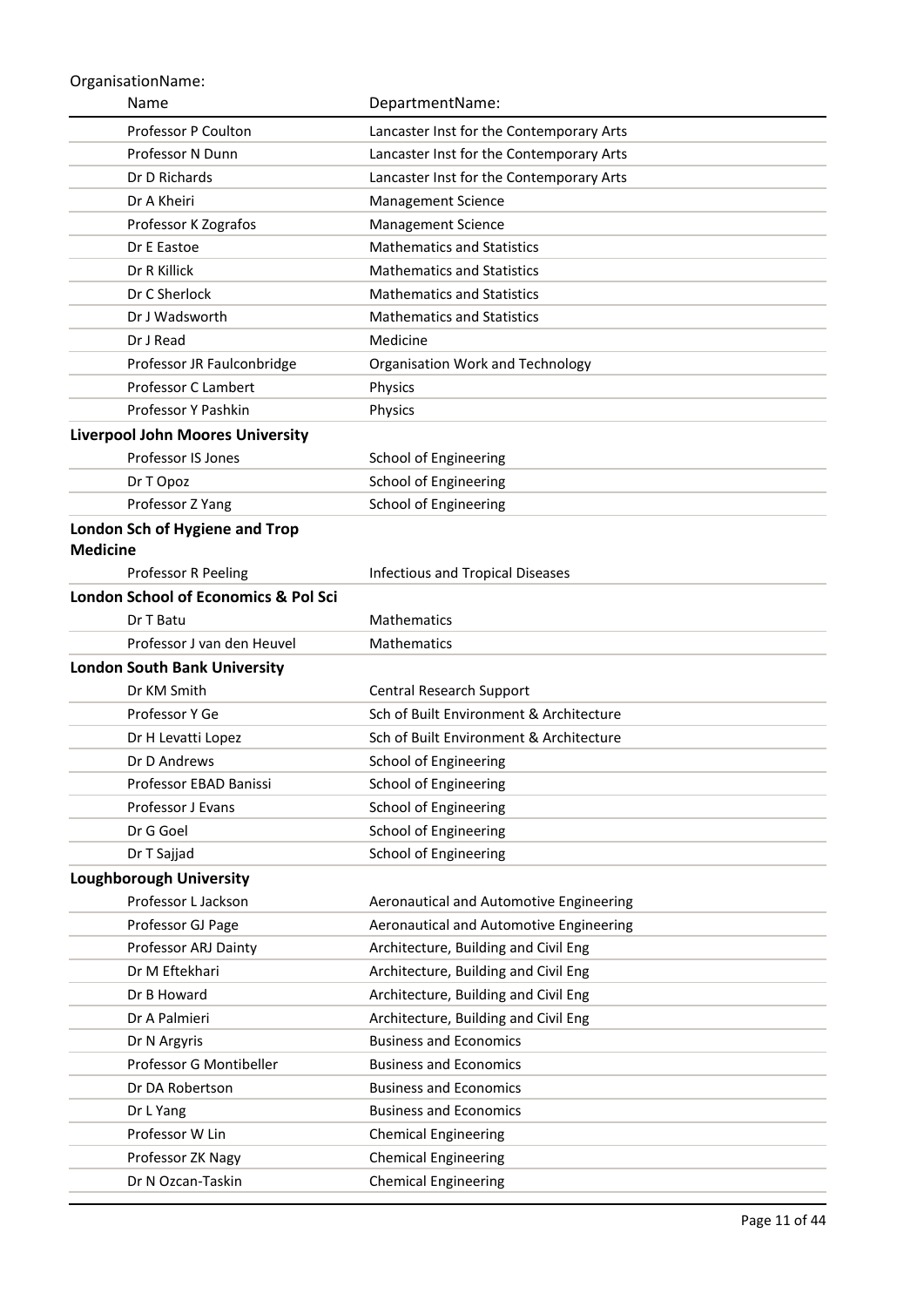| Name                                       | DepartmentName:                          |
|--------------------------------------------|------------------------------------------|
| Dr T Sun                                   | <b>Chemical Engineering</b>              |
| Dr H Yang                                  | <b>Chemical Engineering</b>              |
| Dr F Plasser                               | Chemistry                                |
| Dr P Roach                                 | Chemistry                                |
| Professor U Wijayantha-Kahagala-<br>Gamage | Chemistry                                |
| Dr SS Fatima                               | <b>Computer Science</b>                  |
| Professor JM Walls                         | <b>CREST</b>                             |
| Professor D Yu                             | Geography and Environment                |
| Dr AA Johnson                              | Loughborough Design School               |
| Dr GE Torrens                              | Loughborough Design School               |
| Dr PE Waterson                             | Loughborough Design School               |
| Dr R Higginson                             | <b>Materials</b>                         |
| Dr I Martin-Fabiani                        | <b>Materials</b>                         |
| Professor T Ala-Nissila                    | <b>Mathematical Sciences</b>             |
| Dr C Garetto                               | <b>Mathematical Sciences</b>             |
| Professor S Lombardo                       | <b>Mathematical Sciences</b>             |
| Dr AM Thompson                             | <b>Mathematical Sciences</b>             |
| Dr N Banerjee                              | Physics                                  |
| <b>Professor J Betouras</b>                | Physics                                  |
| Dr TR Betts                                | Wolfson Sch of Mech, Elec & Manufac Eng  |
| Dr J Bowers                                | Wolfson Sch of Mech, Elec & Manufac Eng  |
| Professor K Case                           | Wolfson Sch of Mech, Elec & Manufac Eng  |
| Dr JA Colwill                              | Wolfson Sch of Mech, Elec & Manufac Eng  |
| Professor JA Harding                       | Wolfson Sch of Mech, Elec & Manufac Eng  |
| Professor M Jackson                        | Wolfson Sch of Mech, Elec & Manufac Eng  |
| Dr LM JUSTHAM                              | Wolfson Sch of Mech, Elec & Manufac Eng  |
| Professor W Malalasekera                   | Wolfson Sch of Mech, Elec & Manufac Eng  |
| Dr WJB Midgley                             | Wolfson Sch of Mech, Elec & Manufac Eng  |
| Professor S Rahimifard                     | Wolfson Sch of Mech, Elec & Manufac Eng  |
| Dr PN Rowley                               | Wolfson Sch of Mech, Elec & Manufac Eng  |
| Dr CP Ward                                 | Wolfson Sch of Mech, Elec & Manufac Eng  |
| Dr E Woolley                               | Wolfson Sch of Mech, Elec & Manufac Eng  |
| Malta College of Arts, Sci and Tech        |                                          |
| Professor B Azzopardi                      | Unlisted                                 |
| <b>Manchester Metropolitan University</b>  |                                          |
| Dr A Jones                                 | Chemistry and Environmental Science      |
| Dr L King                                  | Chemistry and Environmental Science      |
| Dr Y Y Regmi                               | Chemistry and Environmental Science      |
| Professor B Edmonds                        | Manchester Metro Uni Bus School (MMUBS)  |
| Professor C Urquhart                       | Marketing Operations and Digital Busines |
| Professor T Heys                           | Resrch & Innov. in Art & Design(MIRIAD)  |
| Professor M Evans                          | School of Art                            |
| Professor B Adebisi                        | School of Engineering                    |
| Dr T Collins                               | School of Engineering                    |
| Dr GT West                                 | <b>School of Engineering</b>             |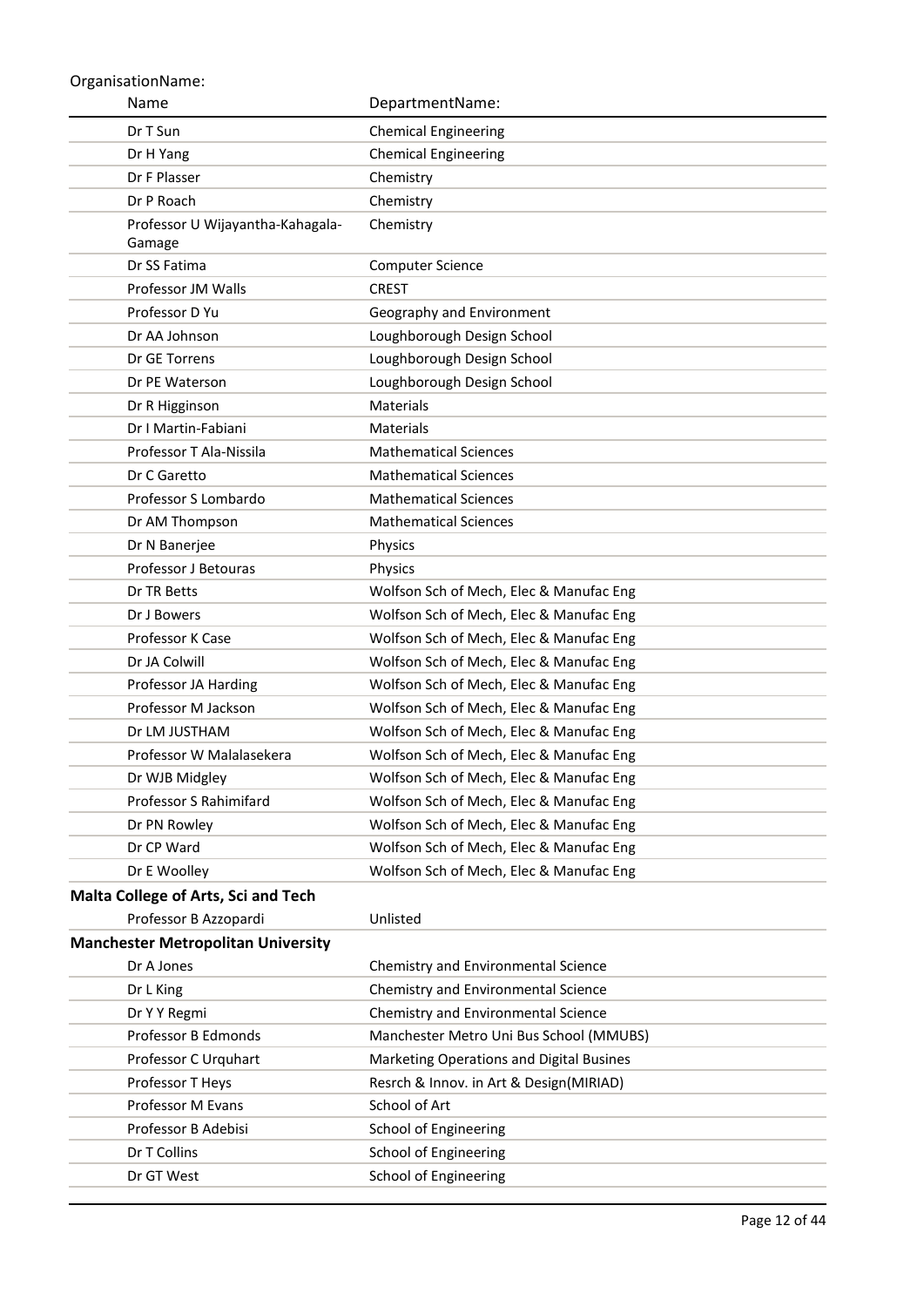| Name                                           | DepartmentName:                             |
|------------------------------------------------|---------------------------------------------|
| Professor KA Whitehead                         | School of Healthcare Science                |
| <b>Professor CE Banks</b>                      | School of Science and the Environment       |
| Dr B Macia Ruiz                                | School of Science and the Environment       |
| Dr B Owen                                      | School of Science and the Environment       |
| Dr L Tosheva-Jivkova                           | School of Science and the Environment       |
| <b>Massachusetts Institute of Technology</b>   |                                             |
| Dr C Hirjibehedin                              | Massachusetts Institute of Technology       |
| <b>Materials Processing Institute (MPI)</b>    |                                             |
| Dr BH Stewart                                  | <b>Head Office</b>                          |
| <b>Middlesex University</b>                    |                                             |
| Dr P Duquenoy                                  | Faculty of Science & Technology             |
| <b>Mobi Publishing Ltd</b>                     |                                             |
| Dr C Adams                                     | Research                                    |
| <b>Monash University</b>                       |                                             |
| Dr S Mokkapati                                 | Physics and Materials Engineering           |
| <b>Mondelez UK R and D Ltd</b>                 |                                             |
| Professor I Noble                              | Unlisted                                    |
| Motorola HQ                                    |                                             |
| Dr P Hodgson                                   | Unlisted                                    |
| <b>National Physical Laboratory NPL</b>        |                                             |
| Dr AR Jones                                    | Analytical Science Division                 |
| Dr A Yacoot                                    | <b>Engineering Measurement Division</b>     |
| <b>National Technical University of Athens</b> |                                             |
| Professor A Chasalevris                        | Unlisted                                    |
| <b>National University of Ireland Galway</b>   |                                             |
| Dr J McCrae                                    | <b>Information Technology</b>               |
| Professor D Flannery                           | <b>Mathematics</b>                          |
| Dr M Mc Gettrick                               | <b>Mathematics</b>                          |
| <b>Newcastle University</b>                    |                                             |
| Professor CJ Connon                            | <b>Biosciences Institute</b>                |
| Dr RA Daniel                                   | <b>Biosciences Institute</b>                |
| Professor CR Harwood                           | <b>Biosciences Institute</b>                |
| Professor A Jackson                            | <b>Biosciences Institute</b>                |
| Professor J Lunec                              | <b>Biosciences Institute</b>                |
| Professor K Brittain                           | <b>Population Health Sciences Institute</b> |
| Dr N Hamza                                     | Sch of Architect, Planning & Landscape      |
| Dr J Bacardit                                  | Sch of Computing                            |
| Dr TR Gross                                    | Sch of Computing                            |
| Professor N Holliman                           | Sch of Computing                            |
| Dr A Kharrufa                                  | Sch of Computing                            |
| Professor D Kirk                               | Sch of Computing                            |
| Dr P Lord                                      | Sch of Computing                            |
| Dr AS McGough                                  | Sch of Computing                            |
| Dr P Missier                                   | Sch of Computing                            |
| Professor R Ranjan                             | Sch of Computing                            |
| Dr S Soudjani                                  | Sch of Computing                            |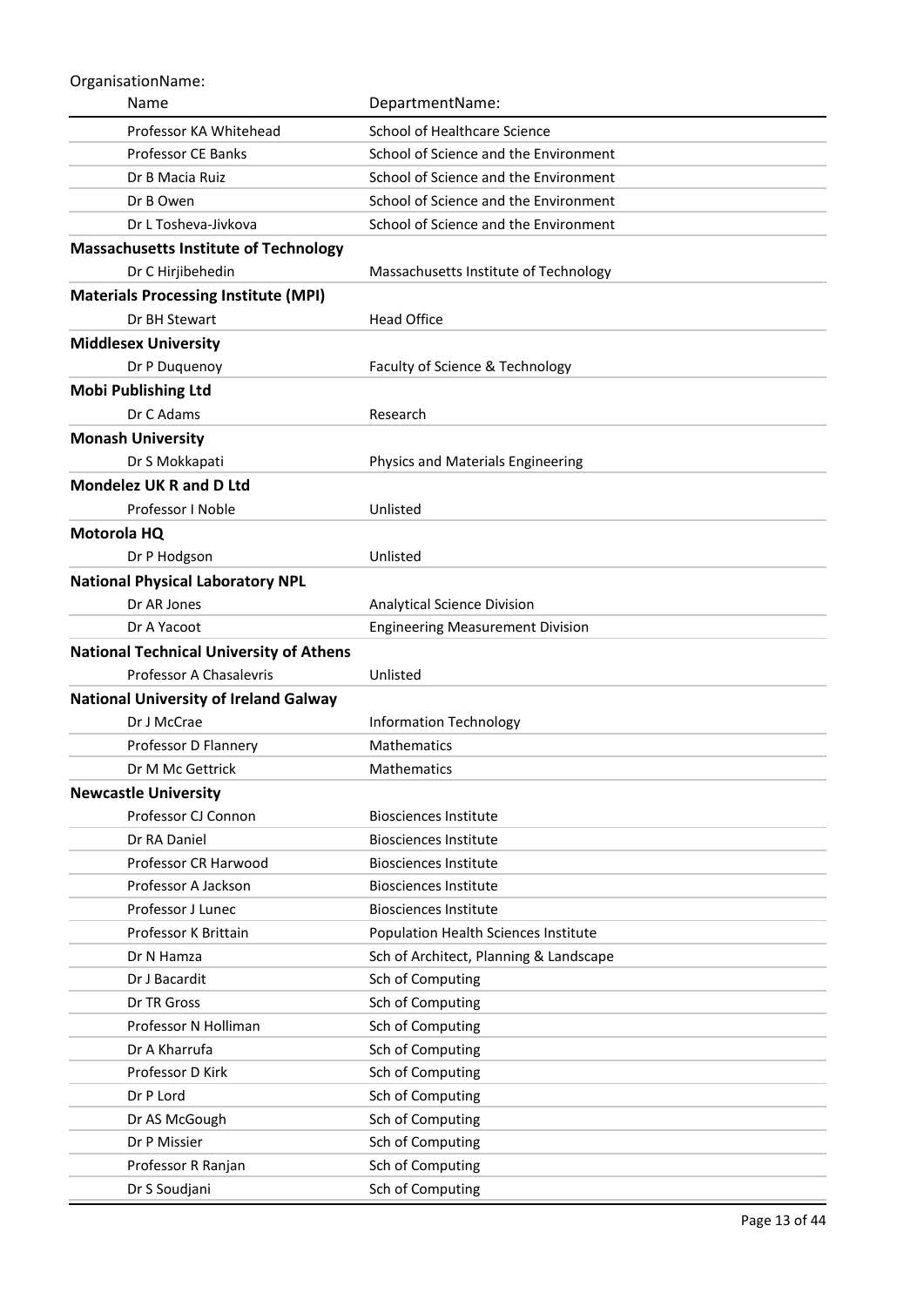| Name                          | DepartmentName:                                 |
|-------------------------------|-------------------------------------------------|
| Professor A Wipat             | Sch of Computing                                |
| Dr P Zuliani                  | Sch of Computing                                |
| Professor L Todd              | Sch of Education Comm & Lang Sci                |
| Dr N Baker                    | Sch of Engineering                              |
| Professor S Barr              | Sch of Engineering                              |
| Professor PT Blythe           | Sch of Engineering                              |
| Dr L Chen                     | Sch of Engineering                              |
| Professor P Degenaar          | Sch of Engineering                              |
| Dr S Dunn                     | Sch of Engineering                              |
| Dr E Heidrich                 | Sch of Engineering                              |
| Dr CJM Hewett                 | Sch of Engineering                              |
| Dr P Hyde                     | Sch of Engineering                              |
| Dr H Mitrani                  | Sch of Engineering                              |
| Dr A Mokhov                   | Sch of Engineering                              |
| Dr GA Mutch                   | Sch of Engineering                              |
| Dr S Naqvi                    | Sch of Engineering                              |
| Dr R Whalley                  | Sch of Engineering                              |
| Dr S Woods                    | Sch of Geog, Politics and Sociology             |
| Professor N Healy             | Sch of Maths, Statistics and Physics            |
| Professor DJ Wilkinson        | Sch of Maths, Statistics and Physics            |
| Professor A Benniston         | Sch of Natural & Environmental Sciences         |
| Dr A K Bronowska              | Sch of Natural & Environmental Sciences         |
| Dr MR Probert                 | Sch of Natural & Environmental Sciences         |
| Dr N Keegan                   | <b>Translational and Clinical Res Institute</b> |
| Dr P Manning                  | <b>Translational and Clinical Res Institute</b> |
| <b>Northumbria University</b> |                                                 |
| Professor RG Wilson           | Fac of Business and Law                         |
| Dr S Alvanides                | Fac of Engineering and Environment              |
| Dr U Azimov                   | Fac of Engineering and Environment              |
| Dr A Clear                    | Fac of Engineering and Environment              |
| Dr M L Combrinck              | Fac of Engineering and Environment              |
| Dr R Dubertrand               | Fac of Engineering and Environment              |
| Professor G El                | Fac of Engineering and Environment              |
| Professor A Elmarakbi         | Fac of Engineering and Environment              |
| Dr H Farokhi                  | Fac of Engineering and Environment              |
| Dr H Feng                     | Fac of Engineering and Environment              |
| Professor RY Fu               | Fac of Engineering and Environment              |
| Dr E Ho                       | Fac of Engineering and Environment              |
| Dr E lacocca                  | Fac of Engineering and Environment              |
| Dr B Issac                    | Fac of Engineering and Environment              |
| Dr Y Li                       | Fac of Engineering and Environment              |
| Dr A Moro                     | Fac of Engineering and Environment              |
| Dr I Stamova                  | Fac of Engineering and Environment              |
| Dr C Warren                   | Fac of Engineering and Environment              |
| Professor Y Zeng              | Fac of Engineering and Environment              |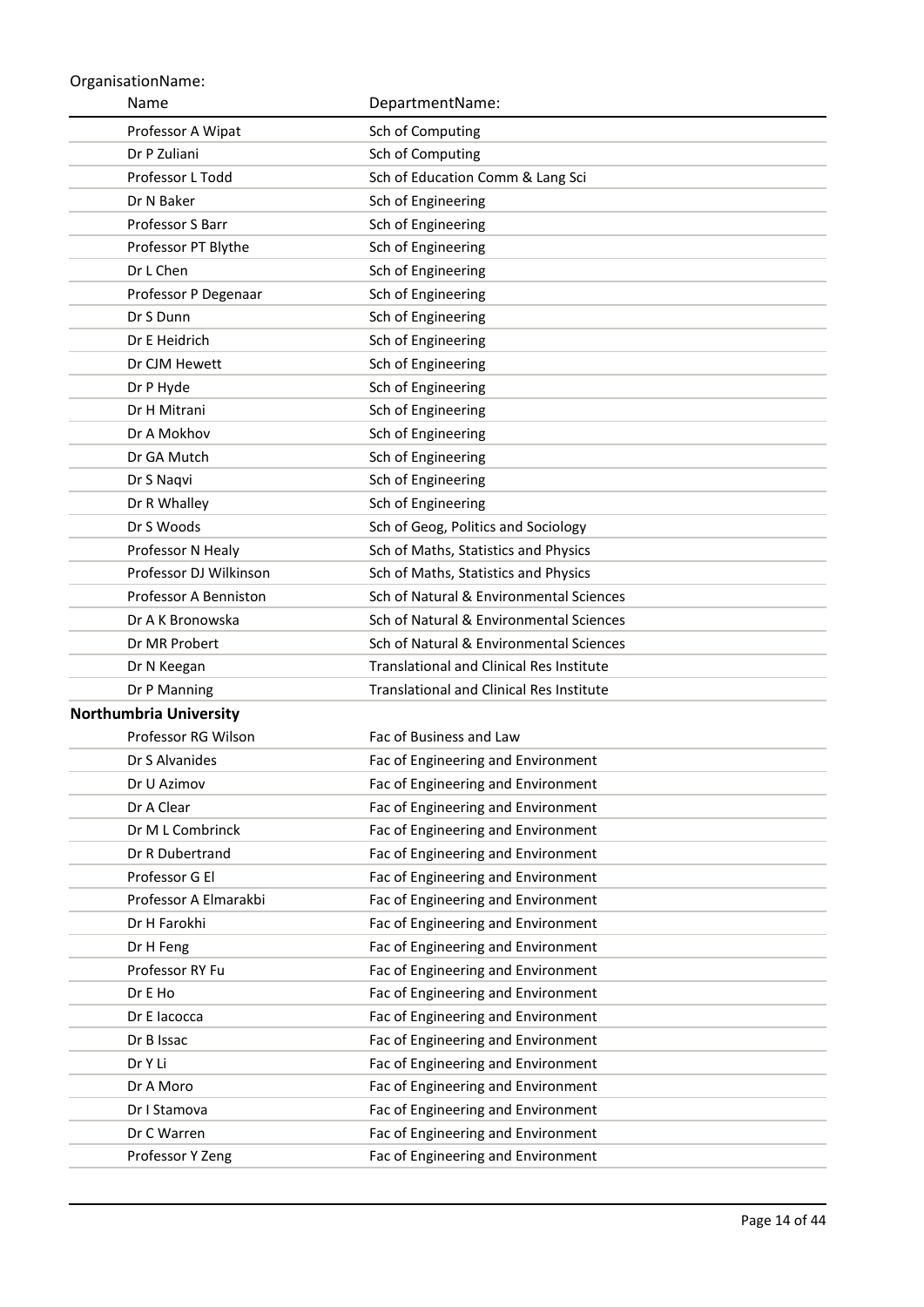| OrganisationName:                             |                                          |
|-----------------------------------------------|------------------------------------------|
| Name                                          | DepartmentName:                          |
| Norwegian Defence Research                    |                                          |
| <b>Establishment</b>                          |                                          |
| Dr G Grov                                     | Unlisted                                 |
| <b>Nottingham Trent University</b>            |                                          |
| Professor U RAMANATHAN                        | <b>Business School</b>                   |
| Professor T Cooper                            | Sch of Archit Design and Built Env       |
| Dr T Hughes-Riley                             | Sch of Art and Design                    |
| Professor A LOTFI                             | School of Science & Technology           |
| Dr M Mahmud                                   | School of Science & Technology           |
| Professor N Mansfield                         | School of Science & Technology           |
| <b>Ocado Group</b>                            |                                          |
| Dr D Sharp                                    | Ocado Technology                         |
| <b>Open University</b>                        |                                          |
| Dr D Gooch                                    | Faculty of Sci, Tech, Eng & Maths (STEM) |
| Dr F Hosseinzadeh                             | Faculty of Sci, Tech, Eng & Maths (STEM) |
| Dr DR Morse                                   | Faculty of Sci, Tech, Eng & Maths (STEM) |
| Dr SP Schwenzer                               | Faculty of Sci, Tech, Eng & Maths (STEM) |
| Professor J van der Linden                    | Faculty of Sci, Tech, Eng & Maths (STEM) |
| <b>Osaka University</b>                       |                                          |
| Professor N Mori                              | Engineering                              |
| <b>Oxford Brookes University</b>              |                                          |
| Professor H Dawes                             | Faculty of Health and Life Sciences      |
| Professor F Cuzzolin                          | Faculty of Tech, Design and Environment  |
| Dr M Younas                                   | Faculty of Tech, Design and Environment  |
| <b>P&amp;G Technical Centres Limited (UK)</b> |                                          |
| Dr E Robles                                   | Newcastle Innovation Centre              |
| <b>Private Address</b>                        |                                          |
| Dr A Cropper                                  | <b>Private Address</b>                   |
| Dr S Lishchuk                                 | Private Address                          |
| Eur Ing P Loftus                              | Private Address                          |
| Dr I Mylonaki                                 | Private Address                          |
| Dr N K Noel                                   | Private Address                          |
| Dr J Seton                                    | <b>Private Address</b>                   |
| Dr D Watson                                   | Private Address                          |
| <b>Public Power Corporation S.A. Hellas</b>   |                                          |
| Dr A Kotsialos                                | Generation                               |
| <b>Purdue University</b>                      |                                          |
| Professor J Youngblood                        | Unlisted                                 |
| Qinetiq                                       |                                          |
| Mr T Parsons                                  | Malvern                                  |
| <b>Queen Mary University of London</b>        |                                          |
| Dr C Giordano                                 | Chemistry                                |
| Dr JA Mol                                     | Physics                                  |
| Dr C Papageorgakis                            | Physics                                  |
| Dr SK Ramgoolam                               | Physics                                  |
| Dr CR Jones                                   | Sch of Biological and Chemical Sciences  |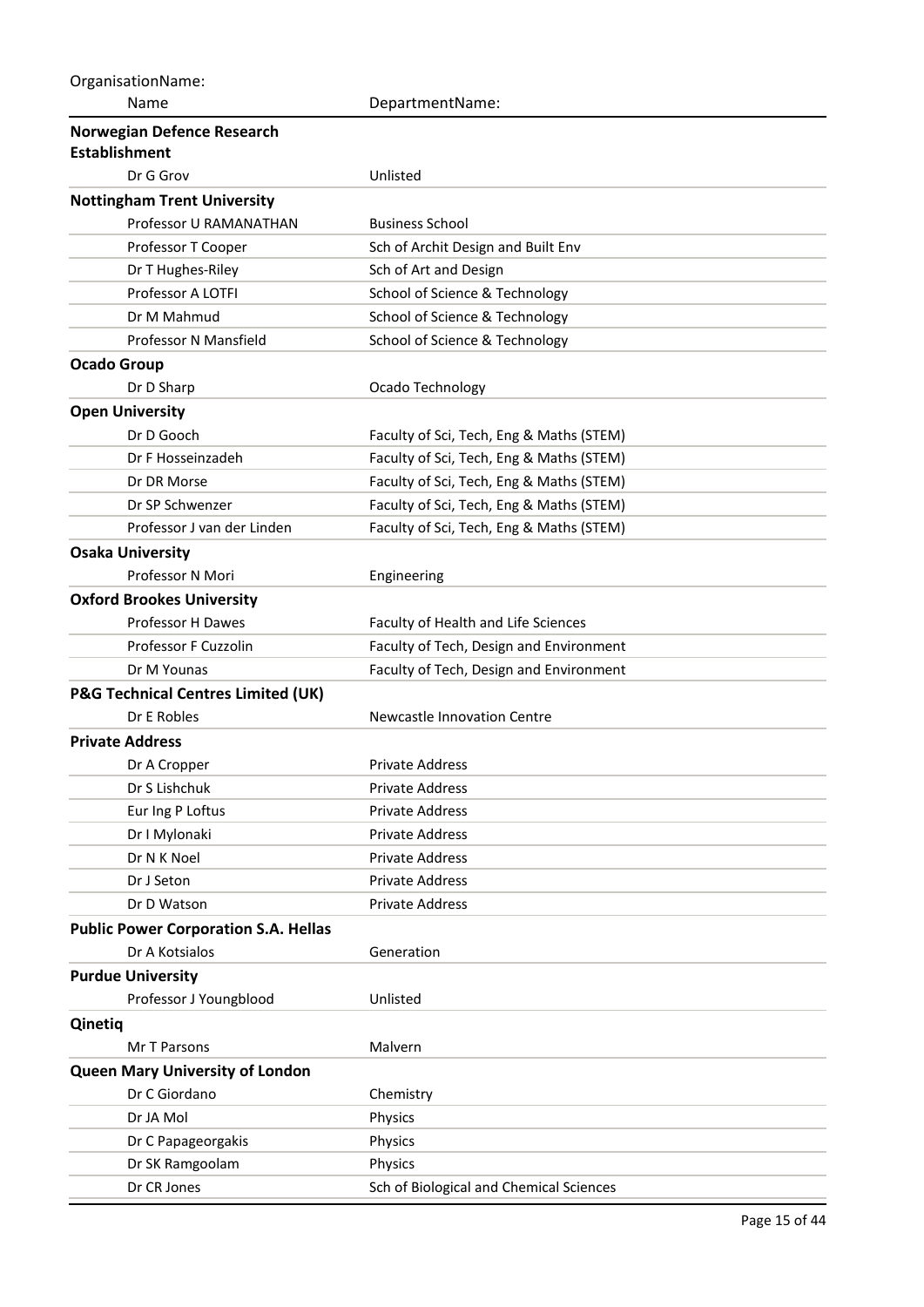| Name                                 | DepartmentName:                          |
|--------------------------------------|------------------------------------------|
| Professor K Althoefer                | Sch of Electronic Eng & Computer Science |
| Dr EL Bodanese                       | Sch of Electronic Eng & Computer Science |
| Dr A Constantinou                    | Sch of Electronic Eng & Computer Science |
| Professor S Dixon                    | Sch of Electronic Eng & Computer Science |
| Dr J Gow                             | Sch of Electronic Eng & Computer Science |
| Professor PGT Healey                 | Sch of Electronic Eng & Computer Science |
| Dr A Kaniadakis                      | Sch of Electronic Eng & Computer Science |
| Dr J Kelly                           | Sch of Electronic Eng & Computer Science |
| Dr P Kudumakis                       | Sch of Electronic Eng & Computer Science |
| Dr A P McPherson                     | Sch of Electronic Eng & Computer Science |
| Professor C Parini                   | Sch of Electronic Eng & Computer Science |
| Dr MT Pearce                         | Sch of Electronic Eng & Computer Science |
| Dr S Poslad                          | Sch of Electronic Eng & Computer Science |
| Professor M Farber                   | <b>Sch of Mathematical Sciences</b>      |
| Dr W Huang                           | Sch of Mathematical Sciences             |
| Dr L Lacasa                          | <b>Sch of Mathematical Sciences</b>      |
| Dr E Avital                          | School of Engineering & Materials Scienc |
| Dr L Botto                           | School of Engineering & Materials Scienc |
| Dr AG Buchan                         | School of Engineering & Materials Scienc |
| Dr A Jorge Sobrido                   | School of Engineering & Materials Scienc |
| Dr J Mueller                         | School of Engineering & Materials Scienc |
| Dr H Shaheed                         | School of Engineering & Materials Scienc |
| <b>Queen's University of Belfast</b> |                                          |
| Professor K Prise                    | Centre for Cancer Res and Cell Biology   |
| Dr J Early                           | Sch Mechanical and Aerospace Engineering |
| Dr S Kim                             | Sch Mechanical and Aerospace Engineering |
| Professor G Menary                   | Sch Mechanical and Aerospace Engineering |
| Dr D C Nolan                         | Sch Mechanical and Aerospace Engineering |
| Dr D Sun                             | Sch Mechanical and Aerospace Engineering |
| Dr L M Cunha Gomes de Moura          | Sch of Chemistry and Chemical Eng        |
| Professor AJ Goguet                  | Sch of Chemistry and Chemical Eng        |
| Professor PKJ Robertson              | Sch of Chemistry and Chemical Eng        |
| Dr B Xiao                            | Sch of Chemistry and Chemical Eng        |
| Dr D Carlin                          | Sch of Electronics, Elec Eng & Comp Sci  |
| Dr D Greer                           | Sch of Electronics, Elec Eng & Comp Sci  |
| Dr X Liu                             | Sch of Electronics, Elec Eng & Comp Sci  |
| Dr C Polpo de Campos                 | Sch of Electronics, Elec Eng & Comp Sci  |
| Dr S Scott-Hayward                   | Sch of Electronics, Elec Eng & Comp Sci  |
| Dr M Thian                           | Sch of Electronics, Elec Eng & Comp Sci  |
| Dr AC Brown                          | Sch of Mathematics and Physics           |
| Dr DG Green                          | Sch of Mathematics and Physics           |
| Dr S Kar                             | Sch of Mathematics and Physics           |
| Dr G Sarri                           | Sch of Mathematics and Physics           |
| Dr D Hester                          | Sch of Natural and Built Environment     |
| Professor W Sha                      | Sch of Natural and Built Environment     |
|                                      |                                          |

**Queensland University of Technology**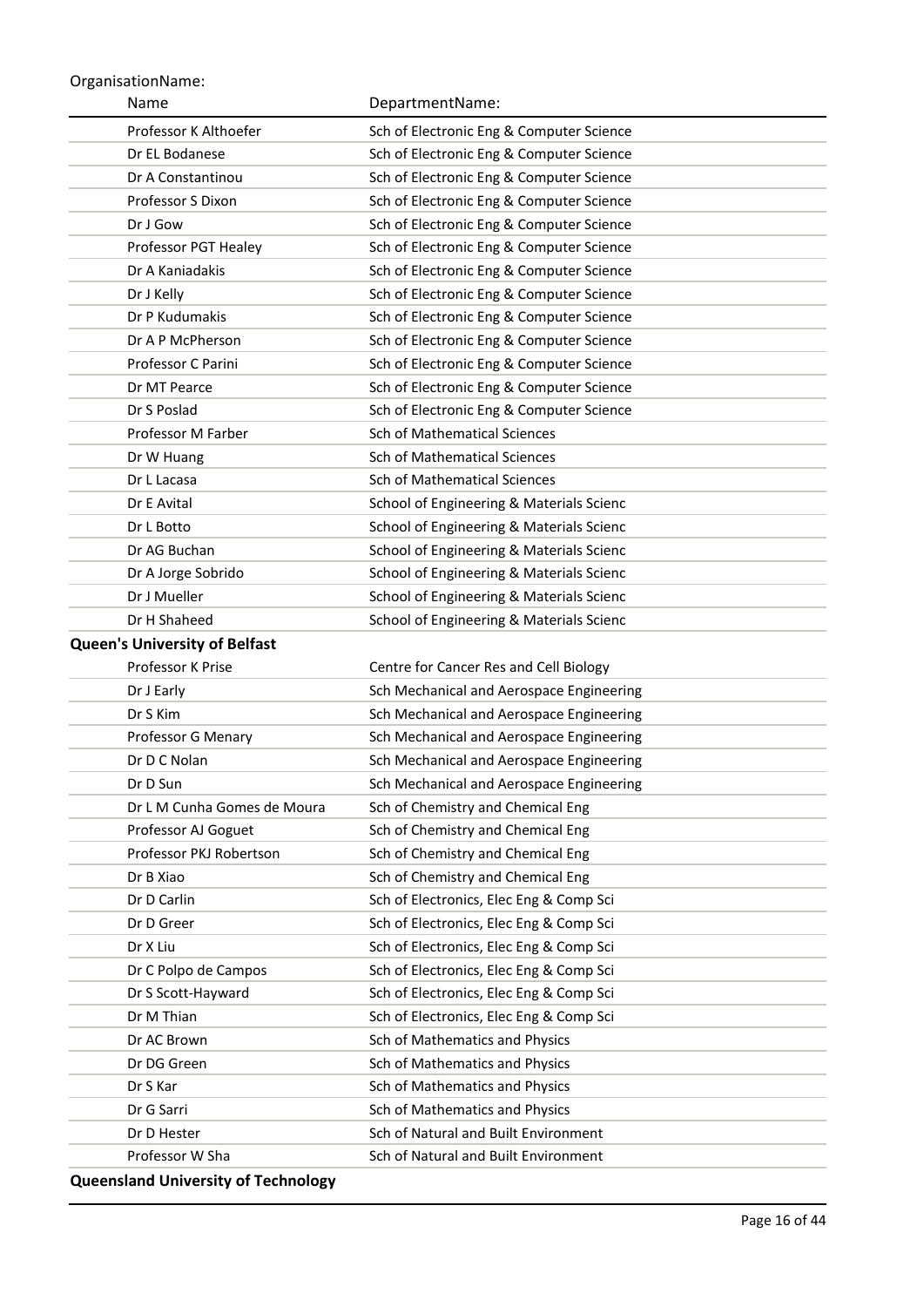| OrganisationName:                                  |                                          |
|----------------------------------------------------|------------------------------------------|
| Name                                               | DepartmentName:                          |
| Dr Y Gui                                           | Sch of Civil & Environmental Engineering |
| <b>Regents of the Univ California Berkeley</b>     |                                          |
| Dr MJ DeJong                                       | Civil and Enviromental Engineering       |
| <b>Rolls-Royce Plc (UK)</b>                        |                                          |
| Mr A Morton                                        | Engineering                              |
| Mrs L Terry                                        | <b>Manufacturing Technology</b>          |
| Mr T Barden                                        | <b>Materials Engineering</b>             |
| <b>Rothamsted Research</b>                         |                                          |
| Dr GM Richter                                      | Sustainable Agriculture Sciences-H       |
| <b>Royal College of Art</b>                        |                                          |
| Dr S Sareh                                         | School of Design                         |
| Royal Holloway, Univ of London                     |                                          |
| Dr S Haxha                                         | <b>Electronic Engineering</b>            |
| Professor L Coles-Kemp                             | <b>Information Security</b>              |
| <b>Royal Institute of Technology KTH</b><br>Sweden |                                          |
| Dr M Balaam                                        | Unlisted                                 |
| Dr R Comber                                        | Unlisted                                 |
| <b>Shanghai University</b>                         |                                          |
| Professor H Gao                                    | Unlisted                                 |
| <b>Sheffield Hallam University</b>                 |                                          |
| Professor AP Ehiasarian                            | College of Business, Technology & Eng    |
| Dr A Feteira                                       | College of Business, Technology & Eng    |
| Dr F Kara                                          | College of Business, Technology & Eng    |
| Dr X Xu                                            | College of Business, Technology & Eng    |
| Siemens plc (UK)                                   |                                          |
| Mr I Agha                                          | <b>Motion Control R&amp;D</b>            |
| SNJB's Shriman Sureshdada Jain College             |                                          |
| Professor SB Patil                                 | Pharmaceutics                            |
| <b>Special Metals Wiggin Trustees Ltd</b>          |                                          |
| Dr A Rao                                           | Unlisted                                 |
| <b>STFC - Laboratories</b>                         |                                          |
| Professor SW Botchway                              | Central Laser Facility (CLF)             |
| Professor IT Todorov                               | <b>Scientific Computing Department</b>   |
| <b>Swansea University</b>                          |                                          |
| Professor HV Bowen                                 | College of Arts and Humanities           |
| Professor T Crick                                  | College of Arts and Humanities           |
| Dr J Baker                                         | College of Engineering                   |
| Dr MR Brown                                        | College of Engineering                   |
| Dr M Carnie                                        | College of Engineering                   |
| Professor T Claypole                               | College of Engineering                   |
| Dr RJ Cobley                                       | College of Engineering                   |
| Dr M Davies                                        | College of Engineering                   |
| Dr F Del Giudice                                   | College of Engineering                   |
| Professor J Durrant                                | College of Engineering                   |
| Dr M Evans                                         | College of Engineering                   |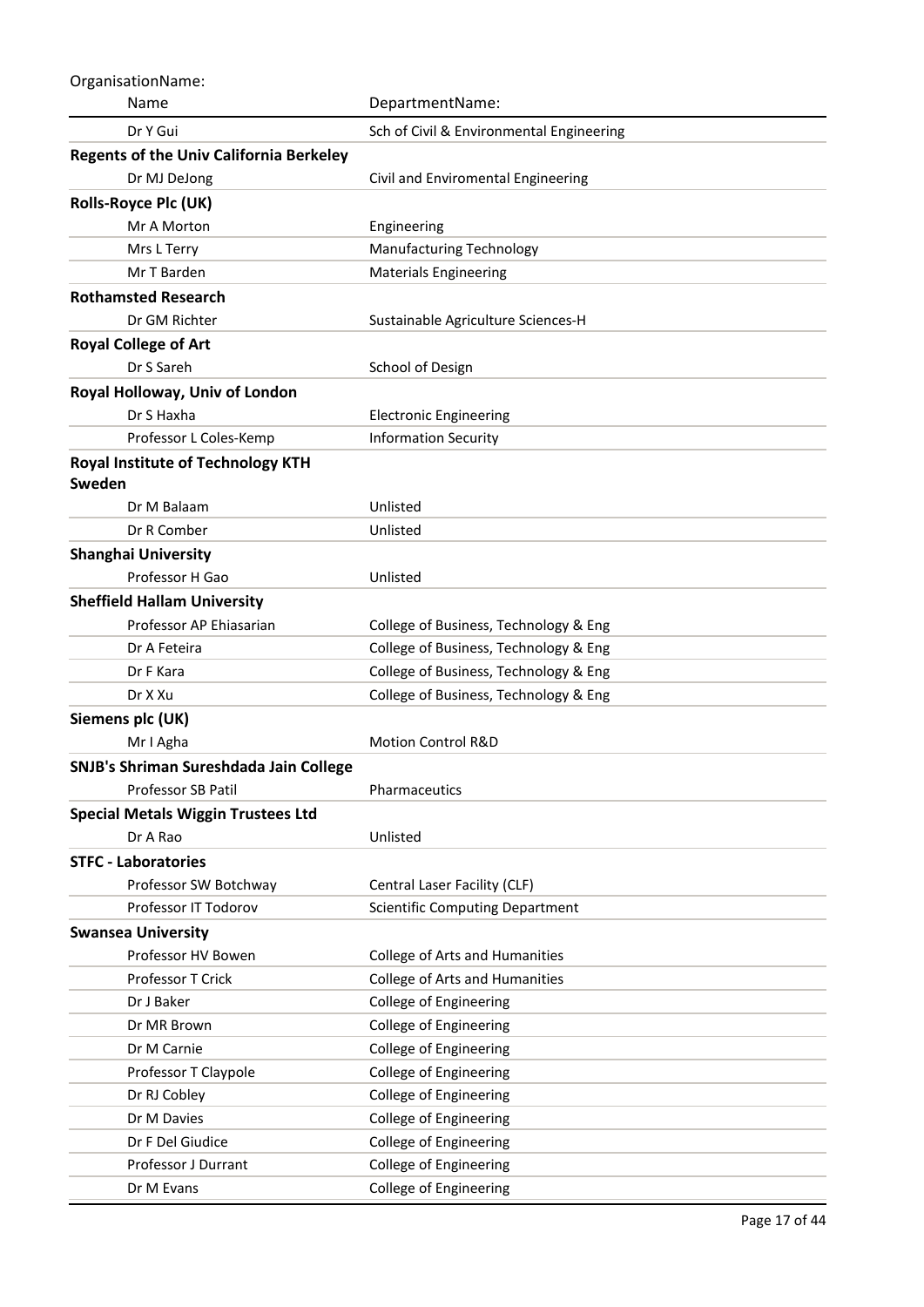| Name                                              | DepartmentName:                          |
|---------------------------------------------------|------------------------------------------|
| Professor DT Gethin                               | College of Engineering                   |
| Dr C Giannetti                                    | College of Engineering                   |
| Professor P Holliman                              | College of Engineering                   |
| Dr S Khare                                        | College of Engineering                   |
| Professor I Masters                               | College of Engineering                   |
| Dr C Pleydell-Pearce                              | College of Engineering                   |
| Professor P Rees                                  | College of Engineering                   |
| Professor JH Sullivan                             | College of Engineering                   |
| Dr D D Thomas                                     | College of Engineering                   |
| Dr C Tizaoui                                      | College of Engineering                   |
| Dr W Tsoi                                         | College of Engineering                   |
| Professor MF Webster                              | College of Engineering                   |
| Professor G Williams                              | College of Engineering                   |
| Professor R Williams                              | College of Engineering                   |
| Professor D Worsley                               | College of Engineering                   |
| Professor S Macdonald                             | College of Law                           |
| Dr E Bennett                                      | College of Science                       |
| Dr M Carta                                        | College of Science                       |
| Professor SJ Eriksson                             | College of Science                       |
| Dr G Garkusha                                     | College of Science                       |
| Professor B Lucini                                | College of Science                       |
| Professor K Meissner                              | College of Science                       |
| Dr M Roach                                        | College of Science                       |
| Dr SNW Robinson                                   | College of Science                       |
| Professor M Roggenbach                            | College of Science                       |
| Professor T Watson                                | Engineering                              |
| Professor K Hawkins                               | Institute of Life Science Medical School |
| <b>Swinburne University of Technology</b>         |                                          |
| Dr A Molnar                                       | Unlisted                                 |
| <b>The Fluid Group</b>                            |                                          |
| Dr J Wicks                                        | Unlisted                                 |
| The Manufacturing Technology Centre<br><b>Ltd</b> |                                          |
| Dr M Antar                                        | Head office                              |
| Dr N Brierley                                     | Research                                 |
| Dr N Chakravorti                                  | Technology                               |
| The Robert Gordon University                      |                                          |
| Professor PO Holt                                 | School of Comp Sci & Digital Media       |
| Professor L Lawton                                | School of Pharmacy and Life Sciences     |
| The University of Hong Kong                       |                                          |
| Dr M Guan                                         | Civil Engineering                        |
| The University of Manchester                      |                                          |
| Dr V Niasar                                       | Chem Eng and Analytical Science          |
| Professor FR Siperstein                           | Chem Eng and Analytical Science          |
| Professor C Casiraghi                             | Chemistry                                |
| Professor ST Liddle                               | Chemistry                                |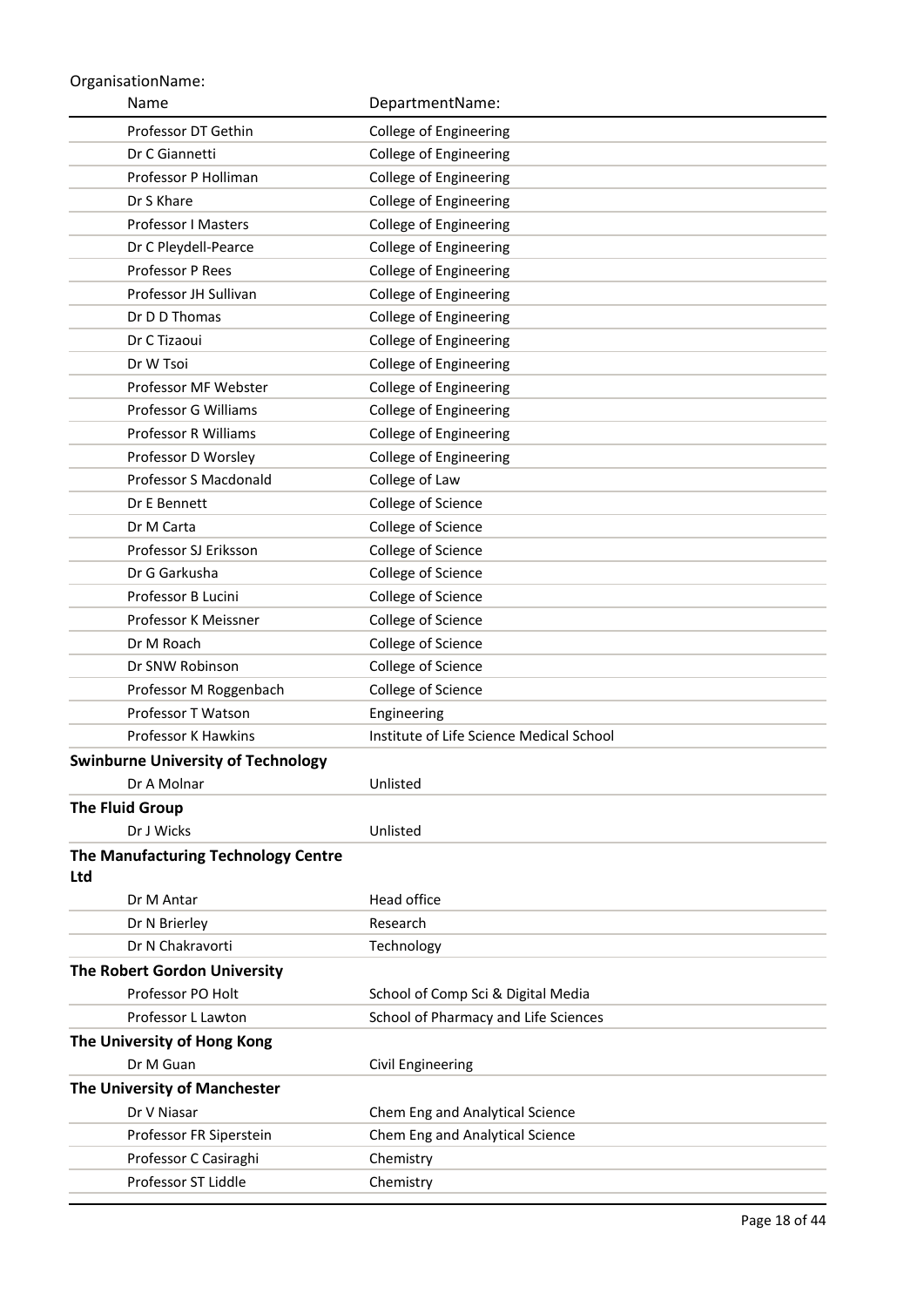| Name                                | DepartmentName:                                                          |
|-------------------------------------|--------------------------------------------------------------------------|
| Professor NP Lockyer                | Chemistry                                                                |
| Professor NJ Turner                 | Chemistry                                                                |
| Dr A S O Walton                     | Chemistry                                                                |
| Dr S Yang                           | Chemistry                                                                |
| Dr K Chen                           | Computer Science                                                         |
| Dr S Clinch                         | Computer Science                                                         |
| Dr AAA Fernandes                    | <b>Computer Science</b>                                                  |
| Dr JD Garside                       | <b>Computer Science</b>                                                  |
| Professor J Keane                   | Computer Science                                                         |
| Dr DR Lester                        | Computer Science                                                         |
| Professor M Lujan                   | Computer Science                                                         |
| Professor T Thomson                 | Computer Science                                                         |
| Dr J Apsley                         | <b>Electrical and Electronic Engineering</b>                             |
| Professor Z Ding                    | <b>Electrical and Electronic Engineering</b>                             |
| Dr S Durovic                        | <b>Electrical and Electronic Engineering</b>                             |
| Professor P Gaydecki                | <b>Electrical and Electronic Engineering</b>                             |
| Professor P Mancarella              | <b>Electrical and Electronic Engineering</b>                             |
| Dr VP Markevich                     | <b>Electrical and Electronic Engineering</b>                             |
| Professor J Mutale                  | <b>Electrical and Electronic Engineering</b>                             |
| Professor LF Ochoa                  | <b>Electrical and Electronic Engineering</b>                             |
| Professor AR Peaker                 | <b>Electrical and Electronic Engineering</b>                             |
| Dr R Preece                         | <b>Electrical and Electronic Engineering</b>                             |
| Dr R Todd                           | <b>Electrical and Electronic Engineering</b>                             |
| Dr SA Watson                        | <b>Electrical and Electronic Engineering</b>                             |
| Dr W Yin                            | <b>Electrical and Electronic Engineering</b>                             |
| Professor R Akid                    | <b>Materials</b>                                                         |
| Professor M Burke                   | Materials                                                                |
| Professor SH Cartmell               | <b>Materials</b>                                                         |
| Dr PG Frankel                       | Materials                                                                |
| Professor SJ Haigh                  | <b>Materials</b>                                                         |
| Dr S Jones                          | <b>Materials</b>                                                         |
| Professor J Quinta da Fonseca       | <b>Materials</b>                                                         |
| Professor J Robson                  | <b>Materials</b>                                                         |
| Dr F Scenini                        | <b>Materials</b>                                                         |
| Professor X Zhou<br>Dr PV Johnson   | <b>Materials</b><br>Mathematics                                          |
|                                     | <b>Mathematics</b>                                                       |
| Professor P Symonds<br>Dr P Bonello | Mechanical Aerospace and Civil Eng                                       |
| Dr A S J Foster                     |                                                                          |
| Dr J Francis                        | Mechanical Aerospace and Civil Eng<br>Mechanical Aerospace and Civil Eng |
| Professor AN Jones                  | Mechanical Aerospace and Civil Eng                                       |
| Dr K Katnam                         | Mechanical Aerospace and Civil Eng                                       |
| Dr SL Mander                        | Mechanical Aerospace and Civil Eng                                       |
| Dr PA Manu                          | Mechanical Aerospace and Civil Eng                                       |
| Dr L Margetts                       | Mechanical Aerospace and Civil Eng                                       |
| Dr D Antonopoulou                   | Physics and Astronomy                                                    |
|                                     |                                                                          |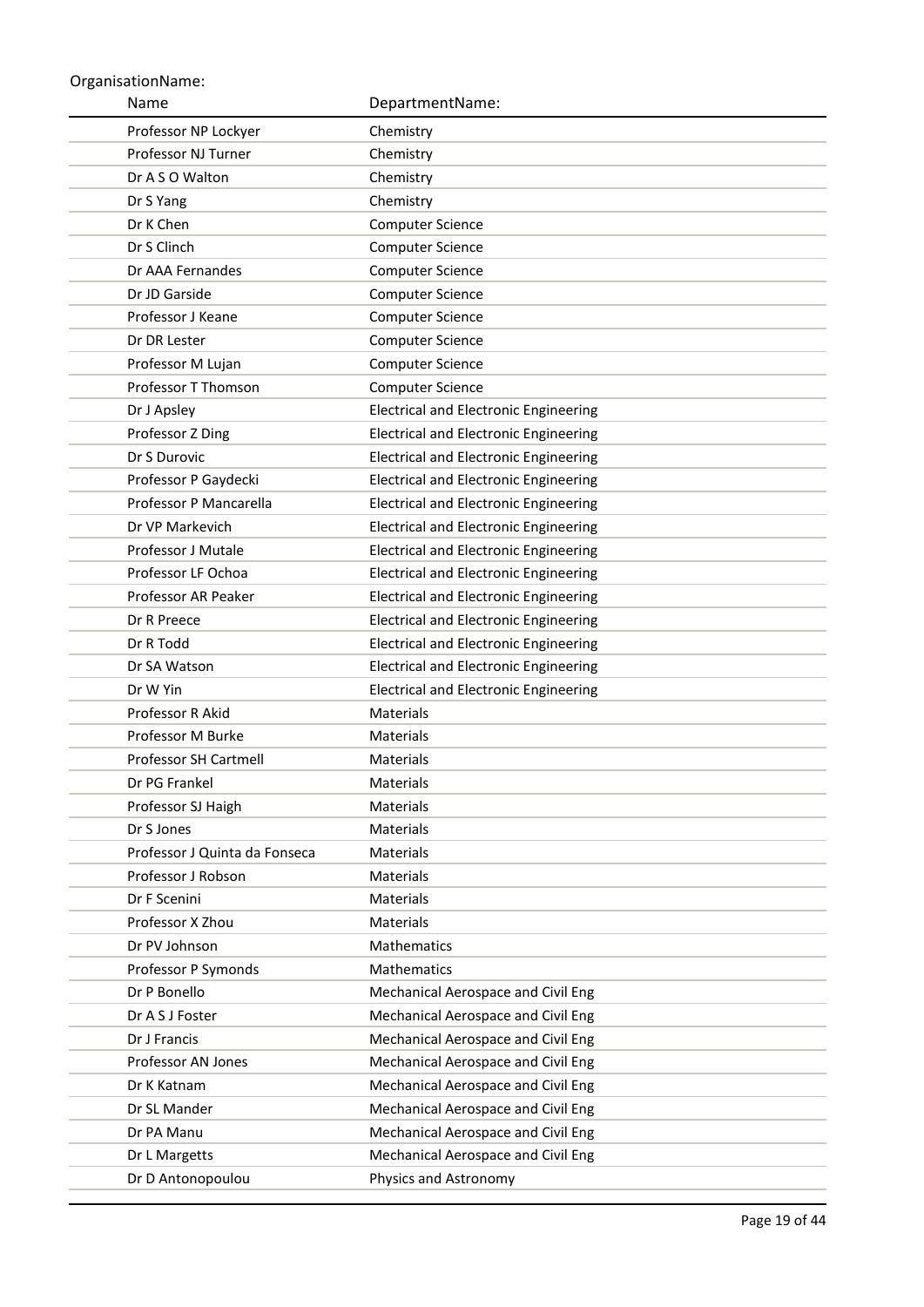| Name                               | DepartmentName:                         |
|------------------------------------|-----------------------------------------|
| Dr DJ Binks                        | Physics and Astronomy                   |
| Dr R Boya                          | Physics and Astronomy                   |
| Dr A Mishchenko                    | Physics and Astronomy                   |
| Dr A Nazir                         | Physics and Astronomy                   |
| Dr PW Parkinson                    | Physics and Astronomy                   |
| Dr D Pihler-Puzovic                | Physics and Astronomy                   |
| Dr JW Roberts                      | Physics and Astronomy                   |
| Dr AJ Stewart                      | <b>School of Biological Sciences</b>    |
| Dr NJ Trujillo-Barreto             | <b>School of Biological Sciences</b>    |
| Dr MM Aznar                        | <b>School of Medical Sciences</b>       |
| Professor GAA Wossink              | Social Sciences                         |
| The University of West London      |                                         |
| Professor K Nikolic                | School of Computing and Engineering     |
| <b>The VTC Group</b>               |                                         |
| Mrs AFO Stevens                    | Unlisted                                |
| <b>Toshiba Research Europe Ltd</b> |                                         |
| Professor J McGeehan               | Telecommunications Research Laboratory  |
| <b>Trakm8 Ltd</b>                  |                                         |
| Dr SC Bee                          | Unlisted                                |
| <b>Trinity College Dublin</b>      |                                         |
| Dr M Ruffini                       | Sch of Computer Science and Statistics  |
| <b>UCB Pharma</b>                  |                                         |
| Dr J Shi                           | <b>UCB Pharma Ltd - Slough</b>          |
| <b>University College Cork</b>     |                                         |
| Professor U Roedig                 | <b>Computer Science</b>                 |
| Professor G Iglesias               | Environmental Research Institute        |
| Dr A Temko                         | Unlisted                                |
| <b>University College Dublin</b>   |                                         |
| Dr D T Coyle                       | Sch of Computer Science                 |
| Professor M Kechadi                | Sch of Computer Science                 |
| Professor F Milano                 | Sch of Electrical & Electronic Eng      |
| Dr E O'Cearbhaill                  | Sch of Mechanical and Materials Eng     |
| <b>University College London</b>   |                                         |
| Dr E Papadonikolaki                | Bartlett Sch of Const & Proj Management |
| Professor SJ Bell                  | Bartlett Sch of Env, Energy & Resources |
| Professor M Cassar                 | Bartlett Sch of Env, Energy & Resources |
| Dr L Chiu                          | Bartlett Sch of Env, Energy & Resources |
| Professor B Croxford               | Bartlett Sch of Env, Energy & Resources |
| Professor M Davies                 | Bartlett Sch of Env, Energy & Resources |
| Professor P Ekins                  | Bartlett Sch of Env, Energy & Resources |
| Professor R Gross                  | Bartlett Sch of Env, Energy & Resources |
| Dr I Hamilton                      | Bartlett Sch of Env, Energy & Resources |
| Professor RJ Lowe                  | Bartlett Sch of Env, Energy & Resources |
| Professor D Mumovic                | Bartlett Sch of Env, Energy & Resources |
| Professor T Oreszczyn              | Bartlett Sch of Env, Energy & Resources |
| Professor P Raynham                | Bartlett Sch of Env, Energy & Resources |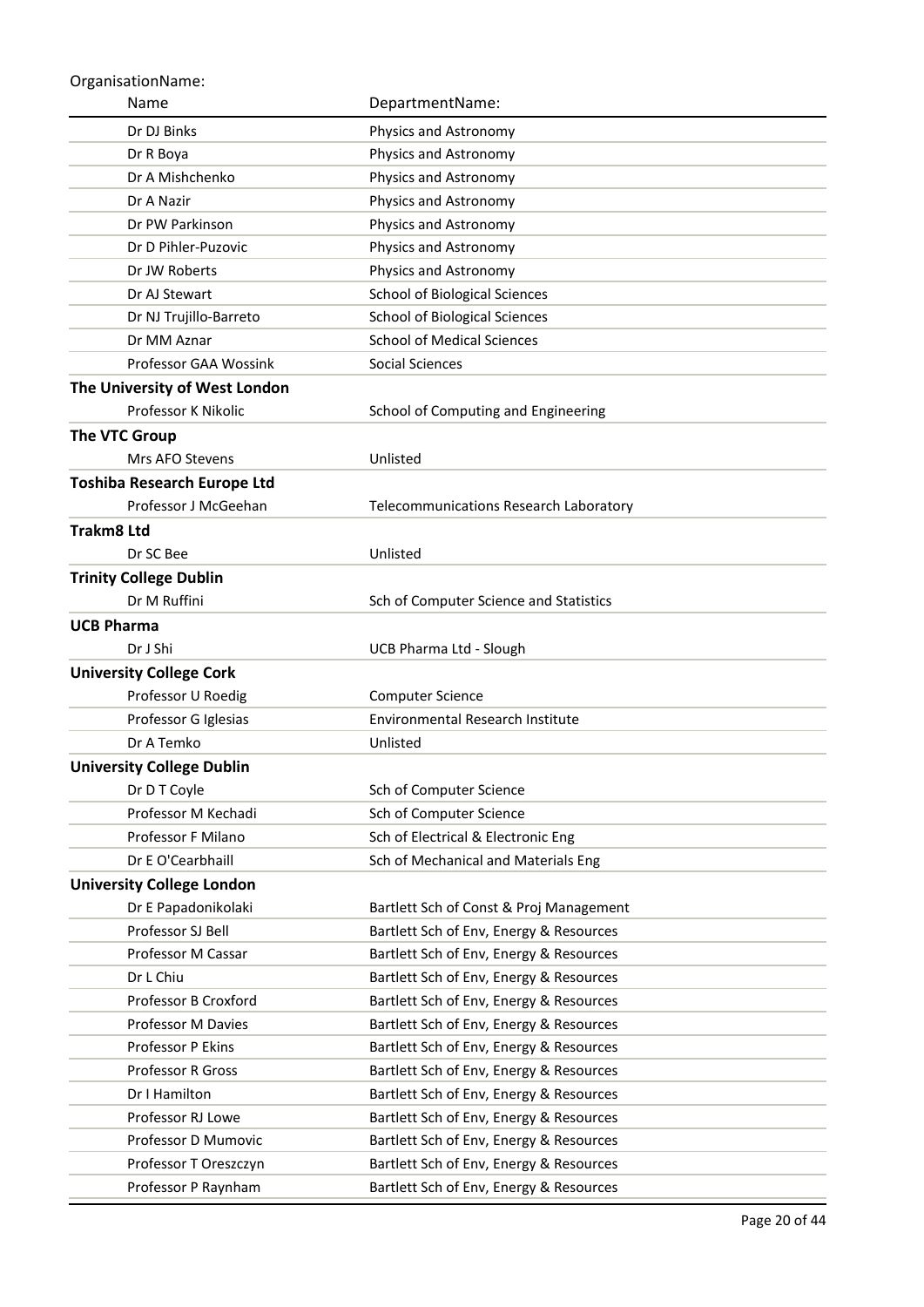| Name                         | DepartmentName:                              |
|------------------------------|----------------------------------------------|
| Professor AW Schafer         | Bartlett Sch of Env, Energy & Resources      |
| Professor D Shipworth        | Bartlett Sch of Env, Energy & Resources      |
| Professor M Strlic           | Bartlett Sch of Env, Energy & Resources      |
| Dr A J Summerfield           | Bartlett Sch of Env, Energy & Resources      |
| Professor J Watson           | Bartlett Sch of Env, Energy & Resources      |
| Professor DG Bracewell       | <b>Biochemical Engineering</b>               |
| Professor PA Dalby           | <b>Biochemical Engineering</b>               |
| Professor S Farid            | <b>Biochemical Engineering</b>               |
| Professor JM Ward            | <b>Biochemical Engineering</b>               |
| Professor A Hudson-Smith     | Centre for Advanced Spatial Analysis         |
| Professor M Tewdwr-Jones     | Centre for Advanced Spatial Analysis         |
| Professor M Coppens          | <b>Chemical Engineering</b>                  |
| Dr S Guldin                  | <b>Chemical Engineering</b>                  |
| Dr L Mazzei                  | <b>Chemical Engineering</b>                  |
| Professor P Shearing         | <b>Chemical Engineering</b>                  |
| Professor CS Blackman        | Chemistry                                    |
| Professor G Sankar           | Chemistry                                    |
| Dr A Tilocca                 | Chemistry                                    |
| Dr G Volpe                   | Chemistry                                    |
| Professor GA Worth           | Chemistry                                    |
| <b>Professor B Collins</b>   | Civil Environmental and Geomatic Eng         |
| Dr T Fujiyama                | Civil Environmental and Geomatic Eng         |
| Professor B Heydecker        | Civil Environmental and Geomatic Eng         |
| Professor PM Jones           | Civil Environmental and Geomatic Eng         |
| Dr F Medda                   | Civil Environmental and Geomatic Eng         |
| Dr P Parikh                  | Civil Environmental and Geomatic Eng         |
| Professor H Titheridge       | Civil Environmental and Geomatic Eng         |
| Professor LE Varga           | Civil Environmental and Geomatic Eng         |
| <b>Professor G Danezis</b>   | <b>Computer Science</b>                      |
| Dr G Livan                   | <b>Computer Science</b>                      |
| Dr CEA Mulligan              | Computer Science                             |
| Professor M Musolesi         | Computer Science                             |
| Dr E Panagiotaki             | Computer Science                             |
| Dr J Petke                   | Computer Science                             |
| Professor D Stoyanov         | Computer Science                             |
| Dr G Stringhini              | Computer Science                             |
| Professor P Treleaven        | Computer Science                             |
| Professor E Yilmaz           | Computer Science                             |
| Dr J A Rode                  | Culture, Communication and Media             |
| Dr KK Balakier               | <b>Electronic and Electrical Engineering</b> |
| Professor RI Killey          | <b>Electronic and Electrical Engineering</b> |
| Professor H Liu              | <b>Electronic and Electrical Engineering</b> |
| Dr X Liu                     | <b>Electronic and Electrical Engineering</b> |
| Dr L Lok                     | <b>Electronic and Electrical Engineering</b> |
| Professor I Papakonstantinou | <b>Electronic and Electrical Engineering</b> |
| Dr I Psaras                  | <b>Electronic and Electrical Engineering</b> |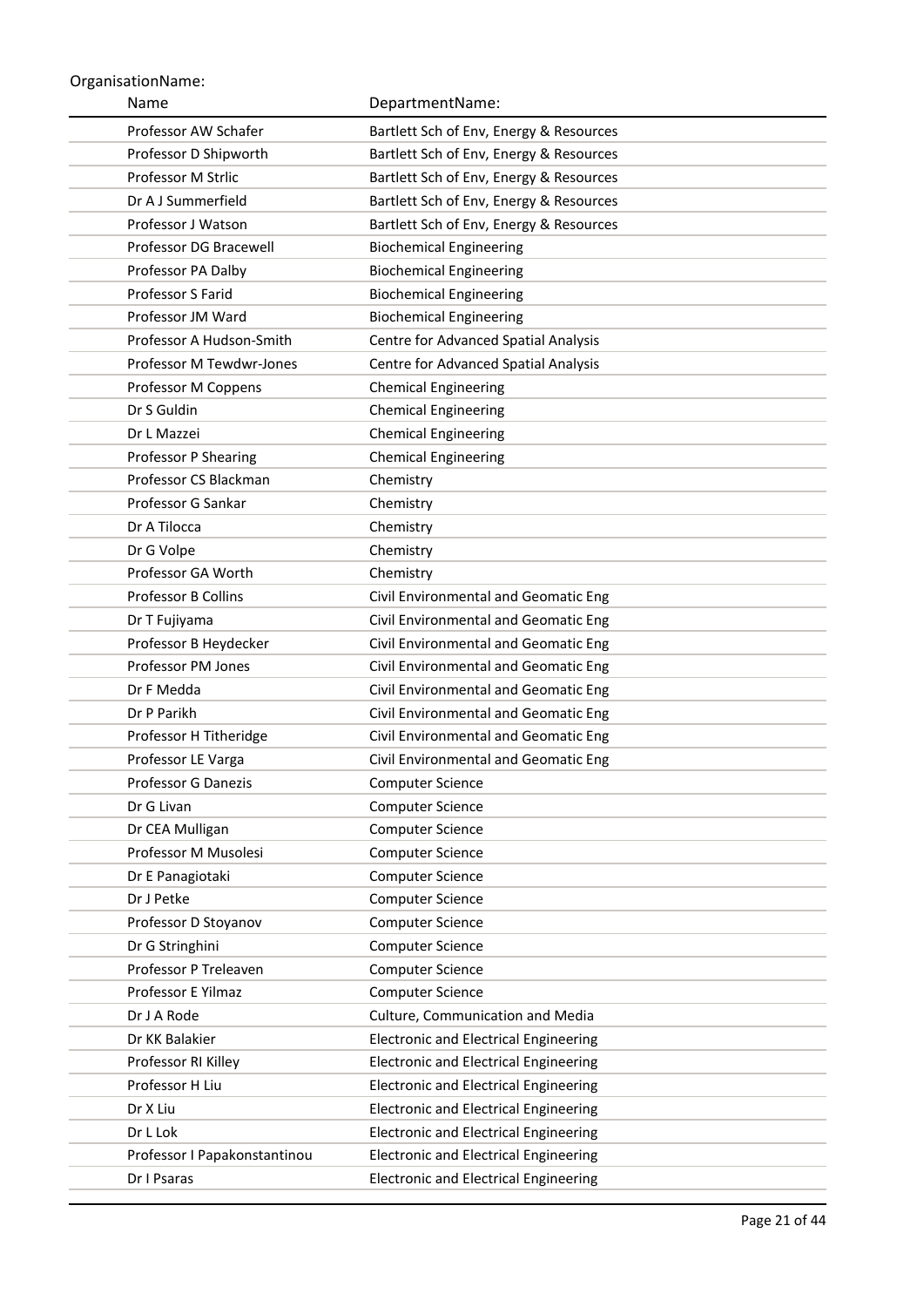| Name                                            | DepartmentName:                                      |
|-------------------------------------------------|------------------------------------------------------|
| Professor C Renaud                              | <b>Electronic and Electrical Engineering</b>         |
| Dr G Zervas                                     | <b>Electronic and Electrical Engineering</b>         |
| Professor A Pomiankowski                        | <b>Genetics Evolution and Environment</b>            |
| Dr R Hitchings                                  | Geography                                            |
| Professor Dame AM Johnson                       | Infection and Population Health                      |
| Professor S Schievano                           | Institute of Cardiovascular Science                  |
| Professor NJ Curson                             | London Centre for Nanotechnology                     |
| Dr F Diaz De la O                               | <b>Mathematics</b>                                   |
| Dr J Galkowski                                  | <b>Mathematics</b>                                   |
| Dr M Hadzic                                     | <b>Mathematics</b>                                   |
| Dr L Oksanen                                    | <b>Mathematics</b>                                   |
| <b>Professor FT Smith</b>                       | <b>Mathematics</b>                                   |
| Professor RWG Bucknall                          | <b>Mechanical Engineering</b>                        |
| Professor G Burriesci                           | <b>Mechanical Engineering</b>                        |
| Dr VA Diaz                                      | <b>Mechanical Engineering</b>                        |
| Professor P Lee                                 | <b>Mechanical Engineering</b>                        |
| Dr R Nasiri                                     | <b>Mechanical Engineering</b>                        |
| Professor RJ Shipley                            | <b>Mechanical Engineering</b>                        |
| Professor PJ Tan                                | <b>Mechanical Engineering</b>                        |
| Professor G Thomas                              | <b>Mechanical Engineering</b>                        |
| Professor M Tiwari                              | <b>Mechanical Engineering</b>                        |
| Dr R Cooper                                     | Medical Physics and Biomedical Eng                   |
| Dr A Desjardins                                 | Medical Physics and Biomedical Eng                   |
| Dr T Dowrick                                    | <b>Medical Physics and Biomedical Eng</b>            |
| Dr S Noimark                                    | Medical Physics and Biomedical Eng                   |
| Dr MR Emes                                      | Mullard Space Science Laboratory                     |
| Dr Z Younsi                                     | Mullard Space Science Laboratory                     |
| Dr A Vanhoestenberghe                           | Ortho and MSK Science                                |
| Professor F Fernandez-Alonso                    | Physics and Astronomy                                |
| Professor SD Hogan                              | Physics and Astronomy                                |
| Dr E Rosta                                      | Physics and Astronomy                                |
| Professor H Joffe                               | Psychology                                           |
| Dr D L Browne                                   | School of Pharmacy                                   |
| Dr G Pasparakis                                 | School of Pharmacy                                   |
| Dr J Stilgoe                                    | Science and Technology Studies                       |
| Dr UP Ani                                       | Science, Tech, Eng and Public Policy                 |
| Dr LM Tanczer                                   | Science, Tech, Eng and Public Policy                 |
| Dr JF Hayler                                    | <b>SLMS Research Support Centre</b>                  |
| Dr K Stavrianaki                                | <b>Statistical Science</b>                           |
| Miss ME Cecchinato                              | <b>UCL Interaction Centre</b>                        |
| Professor C Holloway                            | <b>UCL Interaction Centre</b>                        |
| <b>University of Aberdeen</b>                   |                                                      |
| Professor AC Mclaughlin<br>Professor J Masthoff | Chemistry                                            |
|                                                 | <b>Computing Science</b>                             |
| Dr SG Sripada<br>Professor K Van Deemter        | <b>Computing Science</b><br><b>Computing Science</b> |
|                                                 |                                                      |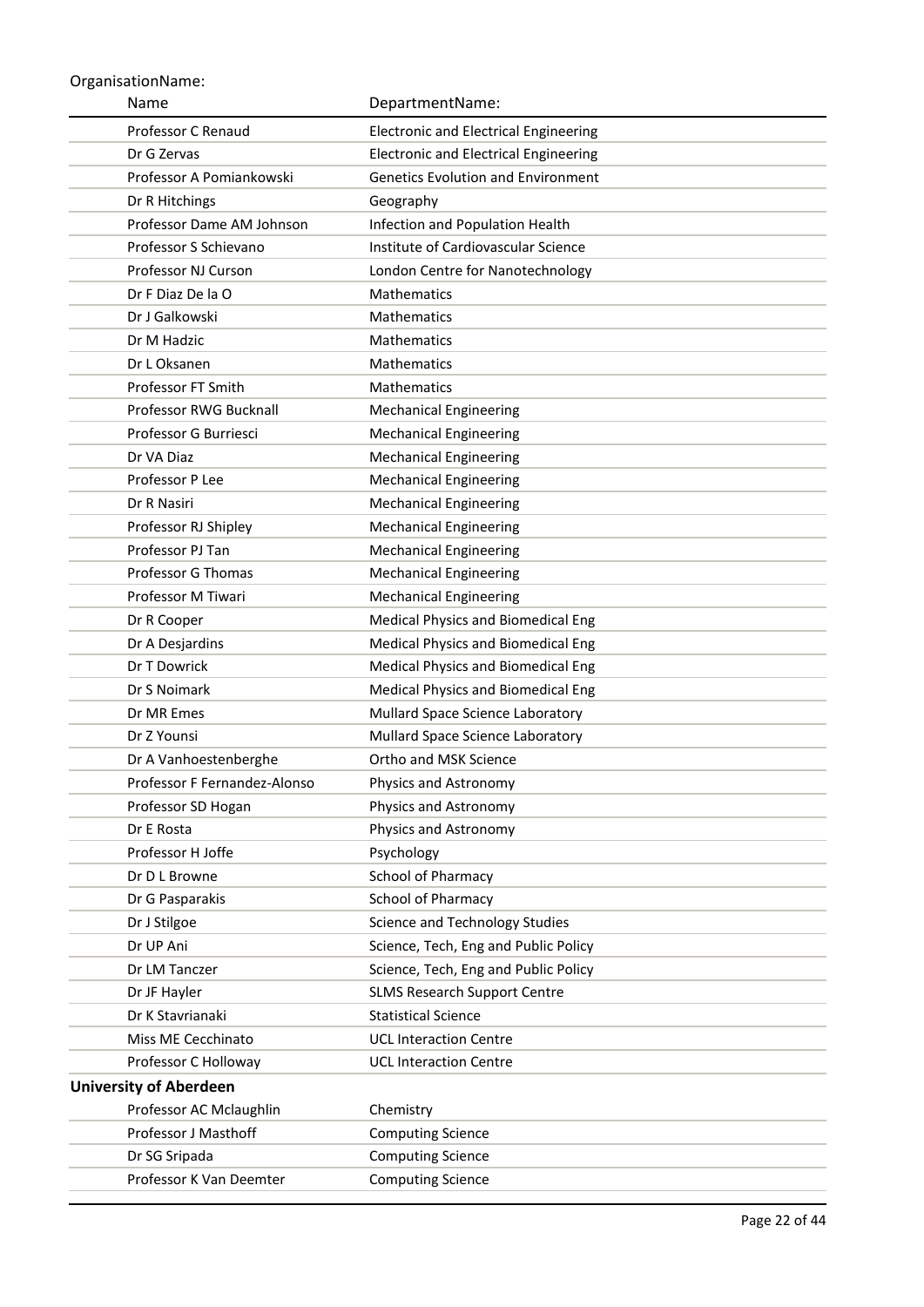Name OrganisationName: DepartmentName: **University of Bath** Professor S Emmitt **Architecture and Civil Engineering** Dr P Shepherd **Architecture and Civil Engineering** Dr D Wain **Architecture and Civil Engineering** Professor P Walker **Architecture and Civil Engineering** Dr J Zang **Architecture and Civil Engineering** Professor JM Mason Biology and Biochemistry Dr E Emanuelsson Chemical Engineering Professor J Hofman Chemical Engineering Professor D Mattia **Chemical Engineering** Professor T Mays **Chemical Engineering** Professor MG Davidson Chemistry Dr M Grayson Chemistry Dr BJ Morgan Chemistry Dr A Squires Chemistry Dr R Webster Chemistry Dr N D F Campbell Computer Science Professor DP Cosker Computer Science Professor JH Davenport Computer Science Dr M De Vos Computer Science Professor MC Fraser Computer Science Dr A Guglielmi Computer Science Dr C C Lutteroth Computer Science Dr LA Watts **Computer Science** Dr Y Yang Computer Science Professor J Bilzon Department for Health Dr AIT Salo **Department for Health** Dr Y Gu **Electronic and Electrical Engineering** Professor M Soleimani Electronic and Electrical Engineering Professor P Wilson **Electronic and Electrical Engineering** Professor J Dawes Mathematical Sciences Dr A de Oliveira Stauffer Mathematical Sciences Dr J D Evans **Mathematical Sciences** Dr MA Freitag Mathematical Sciences Dr DT Loughran Mathematical Sciences Dr MI Roberts Mathematical Sciences Professor T Rogers Mathematical Sciences Professor C Brace Mechanical Engineering Dr R D Burke Mechanical Engineering Dr DJ Cleaver Mechanical Engineering Dr AW Costall **Mechanical Engineering** Dr AJG Lunt Mechanical Engineering Professor MC McManus Mechanical Engineering Professor LB Newnes Mechanical Engineering Dr IM Eggleston **Pharmacy and Pharmacology** Dr A Gorbach Physics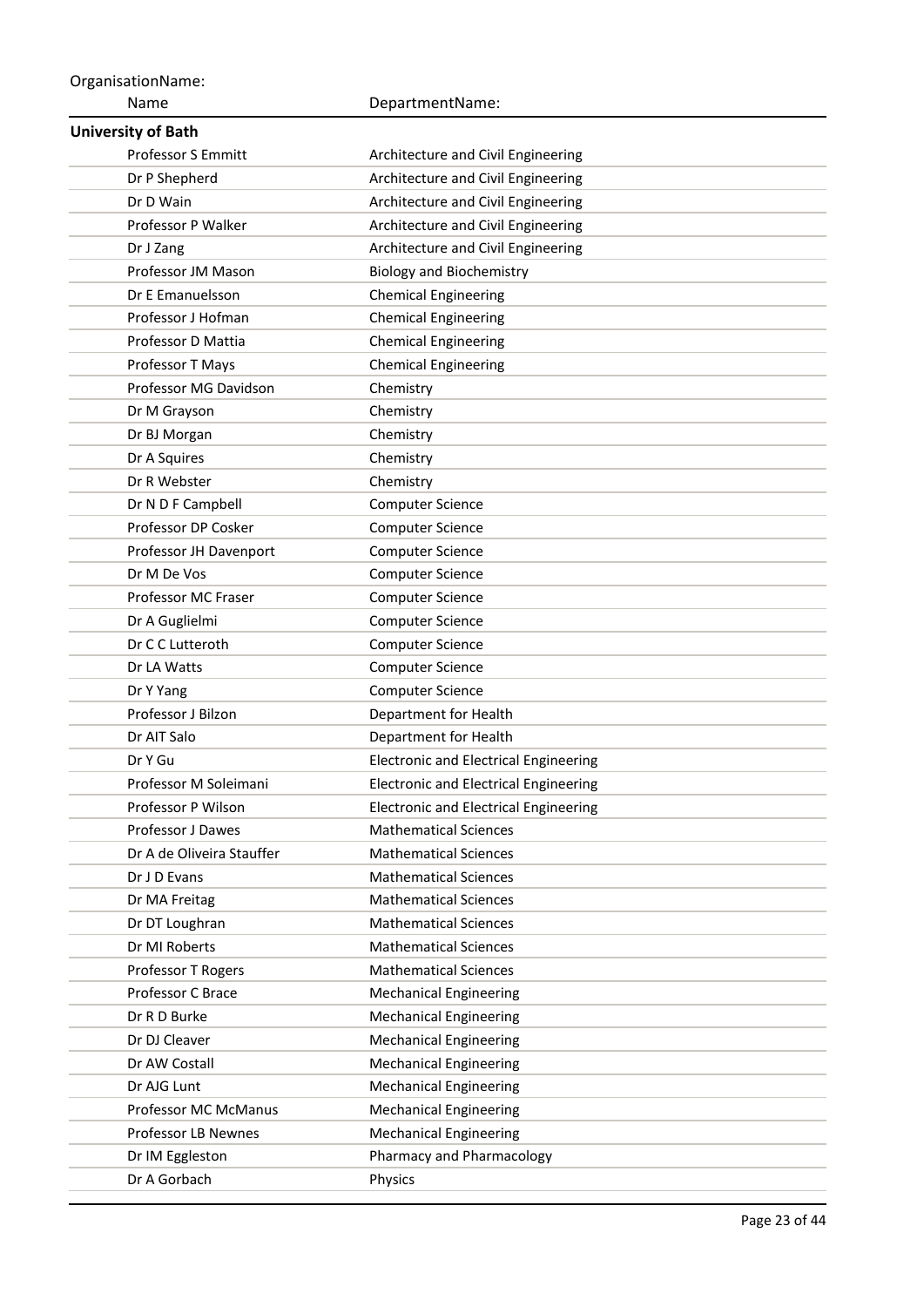| Name                              | DepartmentName:                         |
|-----------------------------------|-----------------------------------------|
| Dr PJ Mosley                      | Physics                                 |
| Dr J Nunn                         | Physics                                 |
| Dr JM Stone                       | Physics                                 |
| Professor WJ Wadsworth            | Physics                                 |
| Dr A Zeidler                      | Physics                                 |
| Dr NJ McCullen                    | Unlisted                                |
| <b>University of Bayreuth</b>     |                                         |
| Professor T Eymann                | Unlisted                                |
| <b>University of Bedfordshire</b> |                                         |
| Dr E Liu                          | Computing and Information               |
| <b>University of Birmingham</b>   |                                         |
| Dr Y Li                           | <b>Chemical Engineering</b>             |
| Dr T Miri                         | <b>Chemical Engineering</b>             |
| Dr B NIE                          | <b>Chemical Engineering</b>             |
| Dr A Sciacovelli                  | <b>Chemical Engineering</b>             |
| Dr F Spyropoulos                  | <b>Chemical Engineering</b>             |
| Professor R Steinberger-Wilckens  | <b>Chemical Engineering</b>             |
| Professor B Wolf                  | <b>Chemical Engineering</b>             |
| Professor DN Chapman              | Civil Engineering                       |
| Professor N Metje                 | Civil Engineering                       |
| Dr AD Quinn                       | Civil Engineering                       |
| Dr G Poologasundarampillai        | Dentistry                               |
| Dr SM Hanham                      | Electronic, Electrical and Computer Eng |
| Professor C Roberts               | Electronic, Electrical and Computer Eng |
| Dr C McConville                   | <b>Institute of Clinical Sciences</b>   |
| Dr I Romero-Canelon               | Institute of Clinical Sciences          |
| Dr R Al-Dadah                     | <b>Mechanical Engineering</b>           |
| Dr D Wu                           | <b>Mechanical Engineering</b>           |
| Professor MM Attallah             | <b>Metallurgy and Materials</b>         |
| Professor D Book                  | <b>Metallurgy and Materials</b>         |
| Dr A GHOLAMIPOUR-SHIRAZI          | <b>Metallurgy and Materials</b>         |
| Dr AJ Morris                      | <b>Metallurgy and Materials</b>         |
| Professor T Dafforn               | Sch of Biosciences                      |
| Professor L Chapman               | Sch of Geography, Earth & Env Sciences  |
| Dr R Day                          | Sch of Geography, Earth & Env Sciences  |
| Dr E Ferranti                     | Sch of Geography, Earth & Env Sciences  |
| Professor J Sadler                | Sch of Geography, Earth & Env Sciences  |
| Dr R Gupta                        | School of Chemistry                     |
| Dr RK Neely                       | School of Chemistry                     |
| Dr AFA Peacock                    | School of Chemistry                     |
| Dr P Rodriguez                    | School of Chemistry                     |
| Dr R Bahsoon                      | School of Computer Science              |
| Dr R Chitnis                      | School of Computer Science              |
| Dr TC Chothia                     | School of Computer Science              |
| Professor F Garcia                | School of Computer Science              |
| Dr S He                           | School of Computer Science              |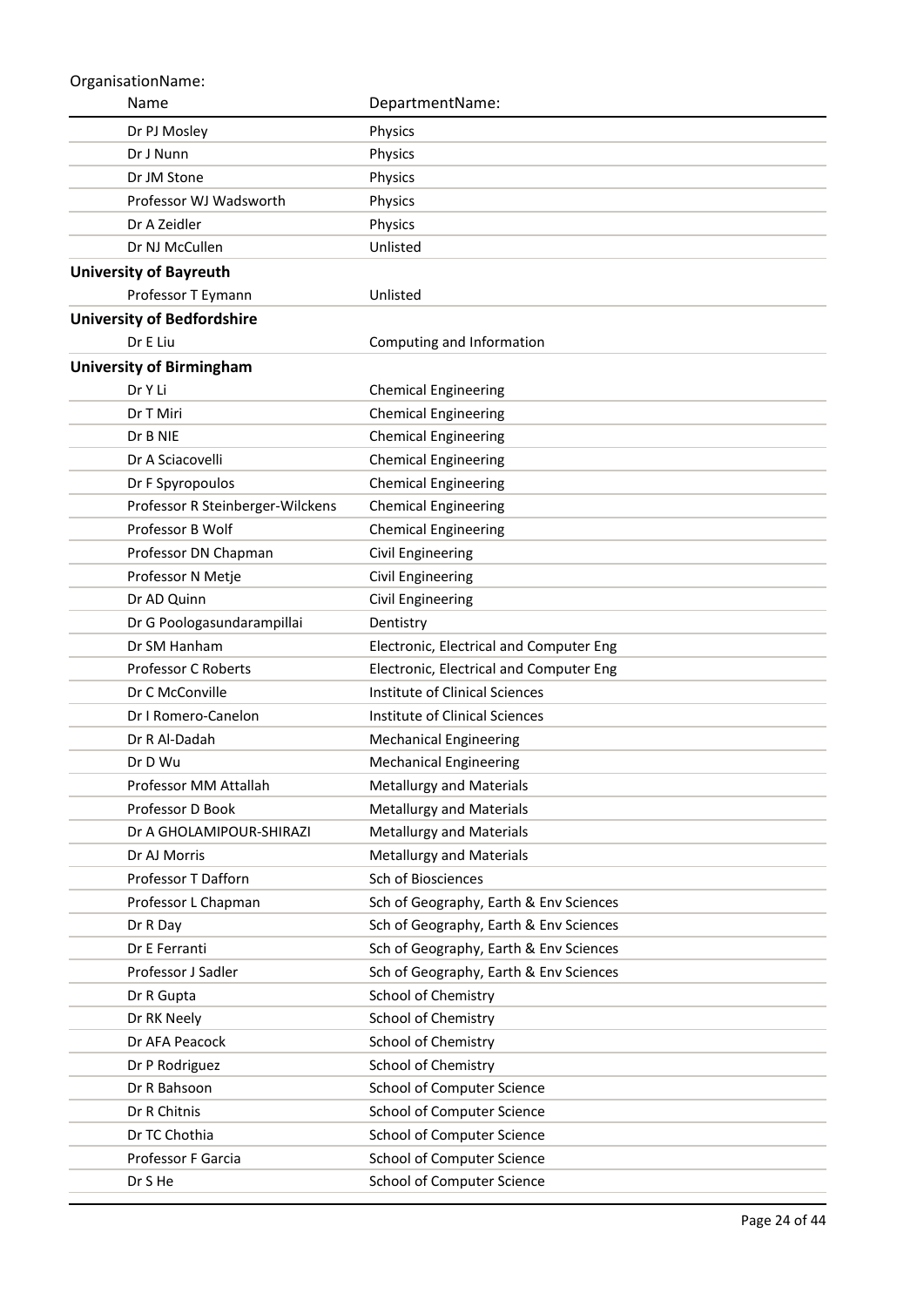| Name                               | DepartmentName:                              |
|------------------------------------|----------------------------------------------|
| Professor A Kaban                  | School of Computer Science                   |
| Dr P Lehre                         | School of Computer Science                   |
| Dr G Orsi                          | School of Computer Science                   |
| Dr C Petit                         | School of Computer Science                   |
| Professor D Kuehn                  | <b>School of Mathematics</b>                 |
| Professor DJ Smith                 | <b>School of Mathematics</b>                 |
| Professor A Freise                 | School of Physics and Astronomy              |
| Dr V Guarrera                      | School of Physics and Astronomy              |
| <b>University of Bradford</b>      |                                              |
| Professor A Ashour                 | Faculty of Engineering and Informatics       |
| Professor Y Hu                     | Faculty of Engineering and Informatics       |
| Dr P Twigg                         | Faculty of Engineering and Informatics       |
| Dr Q Zhang                         | Faculty of Engineering and Informatics       |
| Professor R Randell                | <b>Faculty of Health Studies</b>             |
| Professor A Prathivadi Bhayankaram | <b>Faculty of Social Sciences</b>            |
| <b>University of Brighton</b>      |                                              |
| Professor TM Brady                 | <b>Brighton Business School</b>              |
| <b>University of Bristol</b>       |                                              |
| Professor J Cooper                 | Aerospace Engineering                        |
| Dr RJ Groh                         | Aerospace Engineering                        |
| Professor K Potter                 | Aerospace Engineering                        |
| Dr B K S Woods                     | <b>Aerospace Engineering</b>                 |
| <b>Professor PR Race</b>           | Biochemistry                                 |
| Dr R Sessions                      | Biochemistry                                 |
| Professor J Tavare                 | Biochemistry                                 |
| Professor IC Cuthill               | <b>Biological Sciences</b>                   |
| Professor R Gooberman-Hill         | <b>Bristol Medical School</b>                |
| Dr GJ Bartlett                     | Chemistry                                    |
| Professor DJ Fermin                | Chemistry                                    |
| Dr F Parmeggiani                   | Chemistry                                    |
| Dr S Rochat                        | Chemistry                                    |
| Dr CJ Woods                        | Chemistry                                    |
| Dr F Pianosi                       | Civil Engineering                            |
| Professor A Sextos                 | Civil Engineering                            |
| Professor A Blom                   | Clinical Science at North Bristol            |
| Professor R Ascione                | Clinical Science at South Bristol            |
| Dr N Campbell                      | <b>Computer Science</b>                      |
| Dr R Chitchyan                     | <b>Computer Science</b>                      |
| Dr O Metatla                       | Computer Science                             |
| Dr I Palomares Carrascosa          | <b>Computer Science</b>                      |
| Dr A Roudaut                       | <b>Computer Science</b>                      |
| Dr M Wang                          | <b>Computer Science</b>                      |
| Professor AM Achim                 | <b>Electrical and Electronic Engineering</b> |
| Dr D Drury                         | <b>Electrical and Electronic Engineering</b> |
| Professor R Nejabati               | <b>Electrical and Electronic Engineering</b> |
| Professor RJ Piechocki             | <b>Electrical and Electronic Engineering</b> |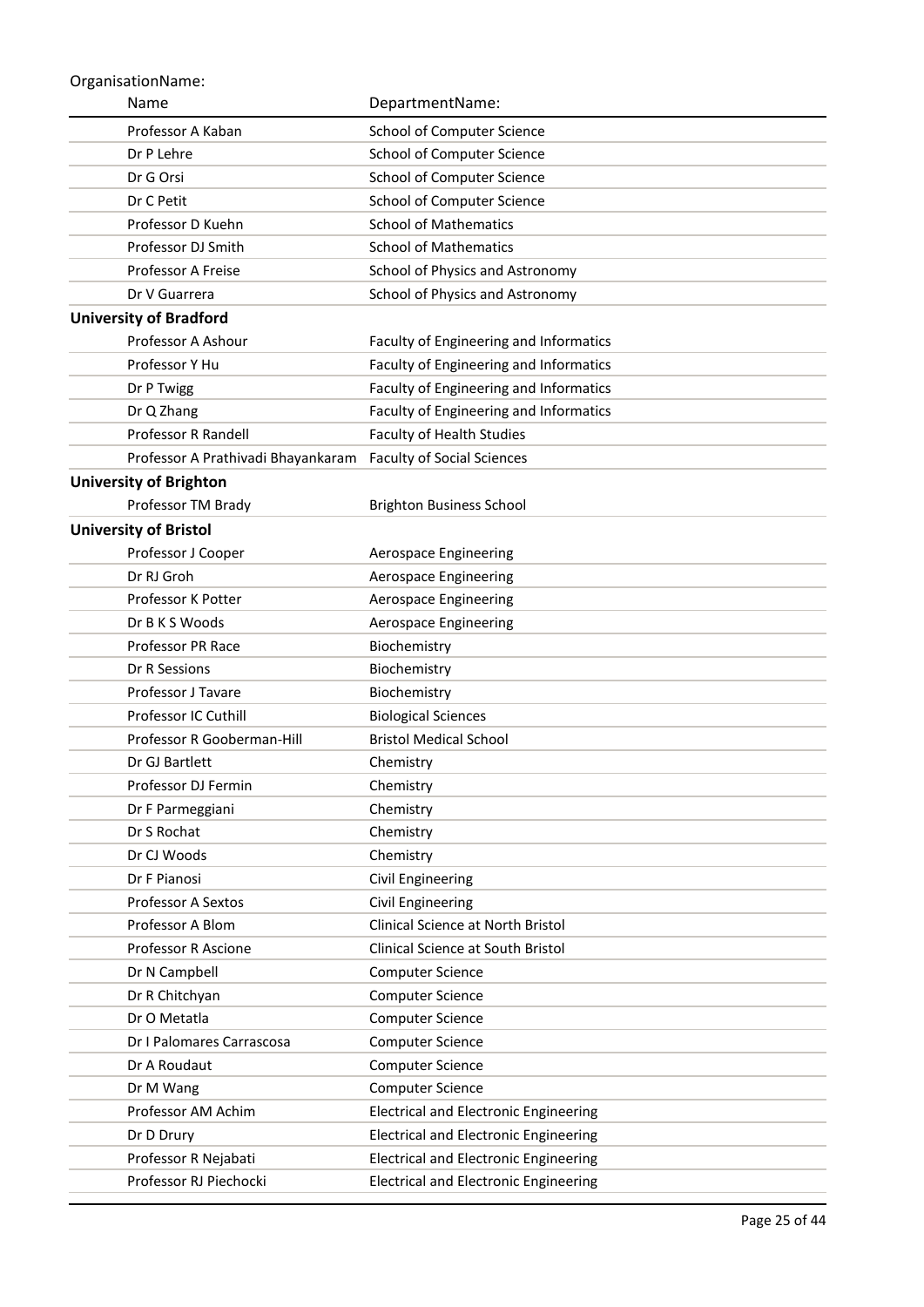| Name                           | DepartmentName:                              |
|--------------------------------|----------------------------------------------|
| Professor D Simeonidou         | <b>Electrical and Electronic Engineering</b> |
| Dr J Wang                      | <b>Electrical and Electronic Engineering</b> |
| Professor X Yuan               | <b>Electrical and Electronic Engineering</b> |
| Dr I Campbell                  | <b>Engineering Mathematics</b>               |
| Professor J Lawry              | <b>Engineering Mathematics</b>               |
| Dr L Marucci                   | <b>Engineering Mathematics</b>               |
| Professor A Mulholland         | <b>Engineering Mathematics</b>               |
| Professor JM Rossiter          | <b>Engineering Mathematics</b>               |
| Dr R Santos-Rodriguez          | <b>Engineering Mathematics</b>               |
| Dr R Szalai                    | <b>Engineering Mathematics</b>               |
| Professor MR Munafo            | <b>Experimental Psychology</b>               |
| Professor SL Lightman          | Henry Wellcome LINE                          |
| Dr P Smart                     | Management                                   |
| Dr HH Cho                      | <b>Mathematics</b>                           |
| Dr J M Mackay                  | Mathematics                                  |
| Dr AJ Croxford                 | <b>Mechanical Engineering</b>                |
| Dr RR Hughes                   | <b>Mechanical Engineering</b>                |
| Dr N Larrosa                   | <b>Mechanical Engineering</b>                |
| Dr A Tzemanaki                 | <b>Mechanical Engineering</b>                |
| Dr ME Barbour                  | Oral and Dental Science                      |
| <b>Professor AR Ness</b>       | Oral and Dental Science                      |
| Dr S Friedemann                | Physics                                      |
| Dr A Laing                     | Physics                                      |
| Dr J Matthews                  | Physics                                      |
| Dr AM Seddon                   | Physics                                      |
| Dr P Skrzypczyk                | Physics                                      |
| Professor J Macleod            | Social Medicine                              |
| Professor R ter Meulen         | Social Medicine                              |
| <b>University of Cambridge</b> |                                              |
| Dr L Ayton                     | Applied Maths and Theoretical Physics        |
| Professor CP Caulfield         | Applied Maths and Theoretical Physics        |
| Professor R Kerswell           | Applied Maths and Theoretical Physics        |
| Professor PF Linden            | Applied Maths and Theoretical Physics        |
| Dr S Melville                  | Applied Maths and Theoretical Physics        |
| Professor C Schoenlieb         | Applied Maths and Theoretical Physics        |
| Dr Y Jin                       | Architecture                                 |
| Dr CN Richardson               | <b>BP Institute</b>                          |
| Dr S Reichelt                  | Cancer Research UK Cambridge Institute       |
| Professor S Deakin             | Centre For Business Research                 |
| Professor R Owens              | Chemical Engineering and Biotechnology       |
| Dr RJ Phipps                   | Chemistry                                    |
| Professor O Scherman           | Chemistry                                    |
| Dr GB Williams                 | <b>Clinical Neurosciences</b>                |
| Dr AR Beresford                | <b>Computer Science and Technology</b>       |
| Dr N D A Lane                  | <b>Computer Science and Technology</b>       |
| Dr J Singh                     | <b>Computer Science and Technology</b>       |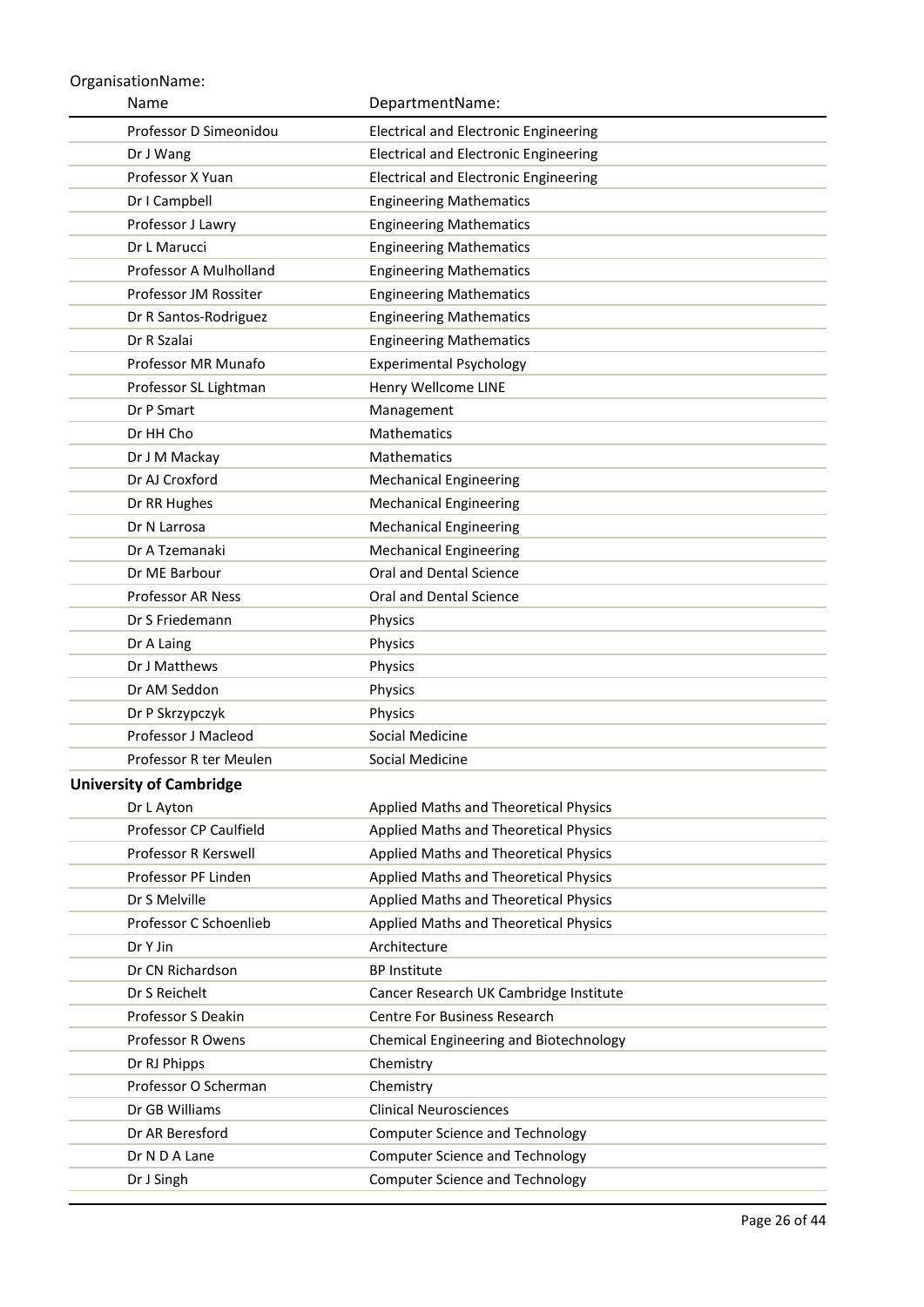Name OrganisationName: DepartmentName: Dr JO Vicary **Computer Science and Technology** Dr MD Ainslie **Engineering** Dr A Boies **Engineering** Professor WJ Byrne **Engineering** Dr R Choudhary **Engineering** Professor D Chu Engineering Dr M Crisp **Engineering** Professor G Csanyi **Engineering** Dr K Delfanazari **Engineering** Dr M Z B Elshafie Engineering Professor AC Ferrari Engineering Professor AJ Flewitt Engineering Professor M Gales **Engineering** Professor Sir M Gregory Engineering Dr J Hernandez Lobato Engineering Professor J Kim Engineering Dr L Magri **Engineering** Professor L Mair **Engineering** Dr AE Markaki **Engineering** Dr V Martinez **Engineering** Professor D McFarlane **Engineering** Professor WI Milne **Engineering** Professor A Nathan **Engineering** Dr A Parlikad **Engineering** Professor SJ Savory **Engineering** Dr AC Serrenho Engineering Professor A Seshia **Engineering** Professor M Sutcliffe Engineering Dr J P Talbot Engineering Dr C Velu **Engineering** Dr A Weller **Engineering** Professor PC Woodland Engineering Professor G Micklem Genetics Professor MG Pollitt Judge Business School Dr EA Silva Land Economy Professor BAJ Glowacki Materials Science & Metallurgy Professor RV Kumar Materials Science & Metallurgy Professor C Rae Materials Science & Metallurgy Professor JJW Robinson Materials Science & Metallurgy Dr J Rudd Medicine Dr SE Bohndiek Physics Professor C Castelnovo Physics Professor Z Hadzibabic Physics Professor UF Keyser Physics Professor GG Lonzarich Physics Dr L Muresan **Dr L Muresan** Physiology Development and Neuroscience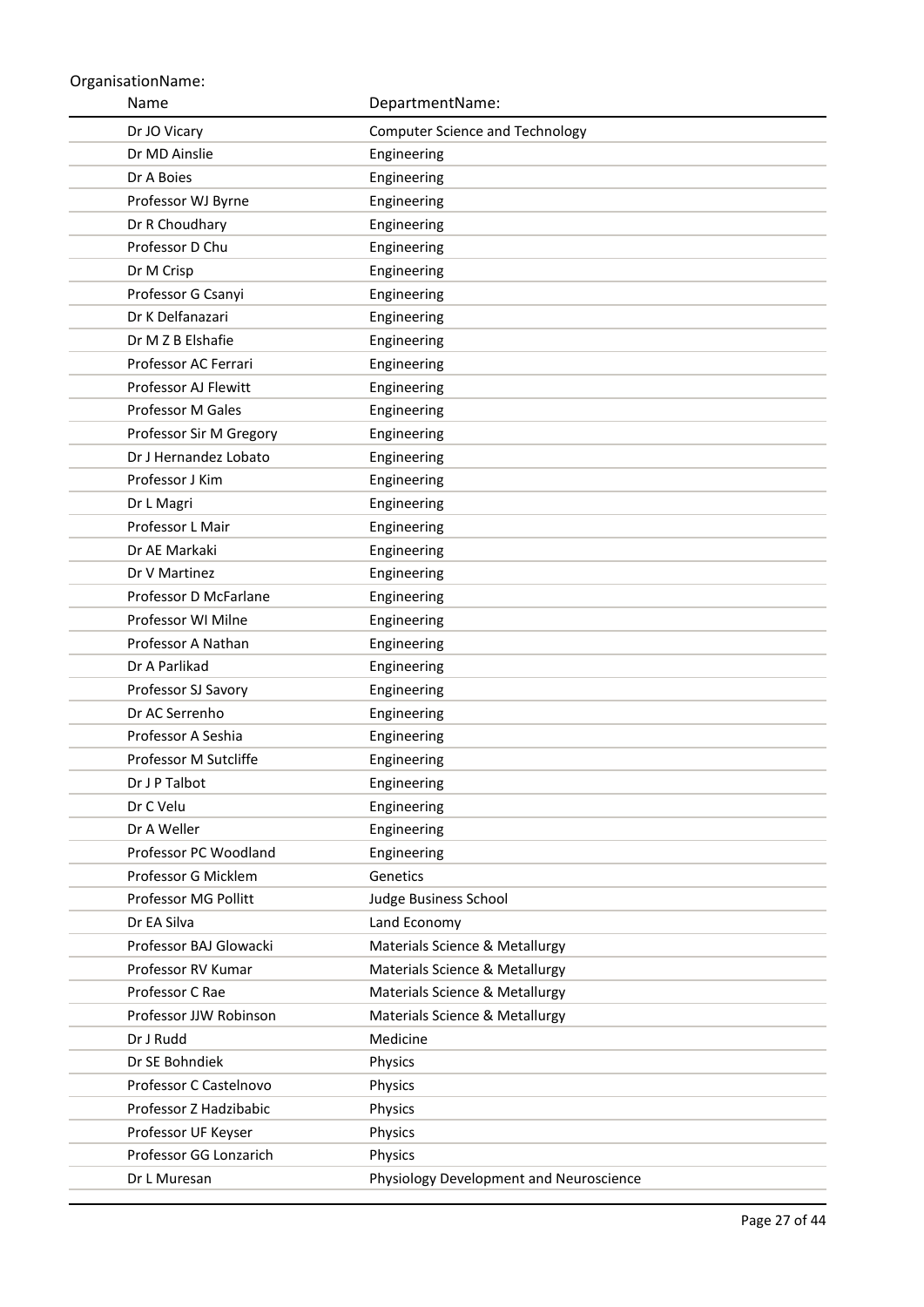| Name                                    | DepartmentName:                               |
|-----------------------------------------|-----------------------------------------------|
| Professor M Dafermos                    | <b>Pure Maths and Mathematical Statistics</b> |
| Professor RJ Samworth                   | <b>Pure Maths and Mathematical Statistics</b> |
| Professor FJ Gilbert                    | Radiology                                     |
| <b>University of Central Lancashire</b> |                                               |
| Dr JA Smerdon                           | Jeremiah Horrocks Institute                   |
| <b>University of Chester</b>            |                                               |
| Dr A Behera                             | <b>Mechanical Engineering</b>                 |
| Dr T Papadopoulos                       | Natural/Physical Sciences                     |
| <b>University of Derby</b>              |                                               |
| Professor F Kurugollu                   | College of Science & Engineering              |
| Professor H Le                          | College of Science & Engineering              |
| <b>University of Dundee</b>             |                                               |
| Dr AJ Brennan                           | Civil Engineering                             |
| Dr AJS Cuthbertson                      | Civil Engineering                             |
| Professor A Waller                      | Computing                                     |
| Professor Sir A Cuschieri               | Imaging Science and Technology                |
| Professor I Nathke                      | School of Life Sciences                       |
| <b>University of East Anglia</b>        |                                               |
| Dr IA Heisler                           | Chemistry                                     |
| Professor CJ Atkin                      | Engineering                                   |
| <b>Professor RJ Nicholls</b>            | <b>Tyndall Centre</b>                         |
| <b>University of Edinburgh</b>          |                                               |
| Professor T Archibald                   | <b>Business School</b>                        |
| Professor J Tait                        | College of Arts, Humanities & Social Sci      |
| Dr M O Bernabeu Llinares                | College of Medicine & Vet Medicine            |
| Professor A Unciti-Broceta              | Edinburgh Cancer Research Centre              |
| Dr S Djokic                             | <b>Energy Systems</b>                         |
| Professor V Venugopal                   | <b>Energy Systems</b>                         |
| Professor R Wallace                     | <b>Energy Systems</b>                         |
| Professor D Argyle                      | Roslin Institute                              |
| Dr PJ Lusby<br>Professor S Parsons      | Sch of Chemistry<br>Sch of Chemistry          |
| Professor SJ Finney                     | Sch of Engineering                            |
| Dr D Gerogiorgis                        | Sch of Engineering                            |
| Dr I Gyongy                             | Sch of Engineering                            |
| Dr K Hanley                             | Sch of Engineering                            |
| Professor RK Henderson                  | Sch of Engineering                            |
| Professor DM Ingram                     | Sch of Engineering                            |
| Dr J Jia                                | Sch of Engineering                            |
| Professor K Kamenev                     | Sch of Engineering                            |
| Dr W Li                                 | Sch of Engineering                            |
| Dr F Menolascina                        | Sch of Engineering                            |
| Dr T Morstyn                            | Sch of Engineering                            |
| Mr C Ness                               | Sch of Engineering                            |
| Professor C O'Bradaigh                  | Sch of Engineering                            |
| Dr B Peterson                           | Sch of Engineering                            |
|                                         |                                               |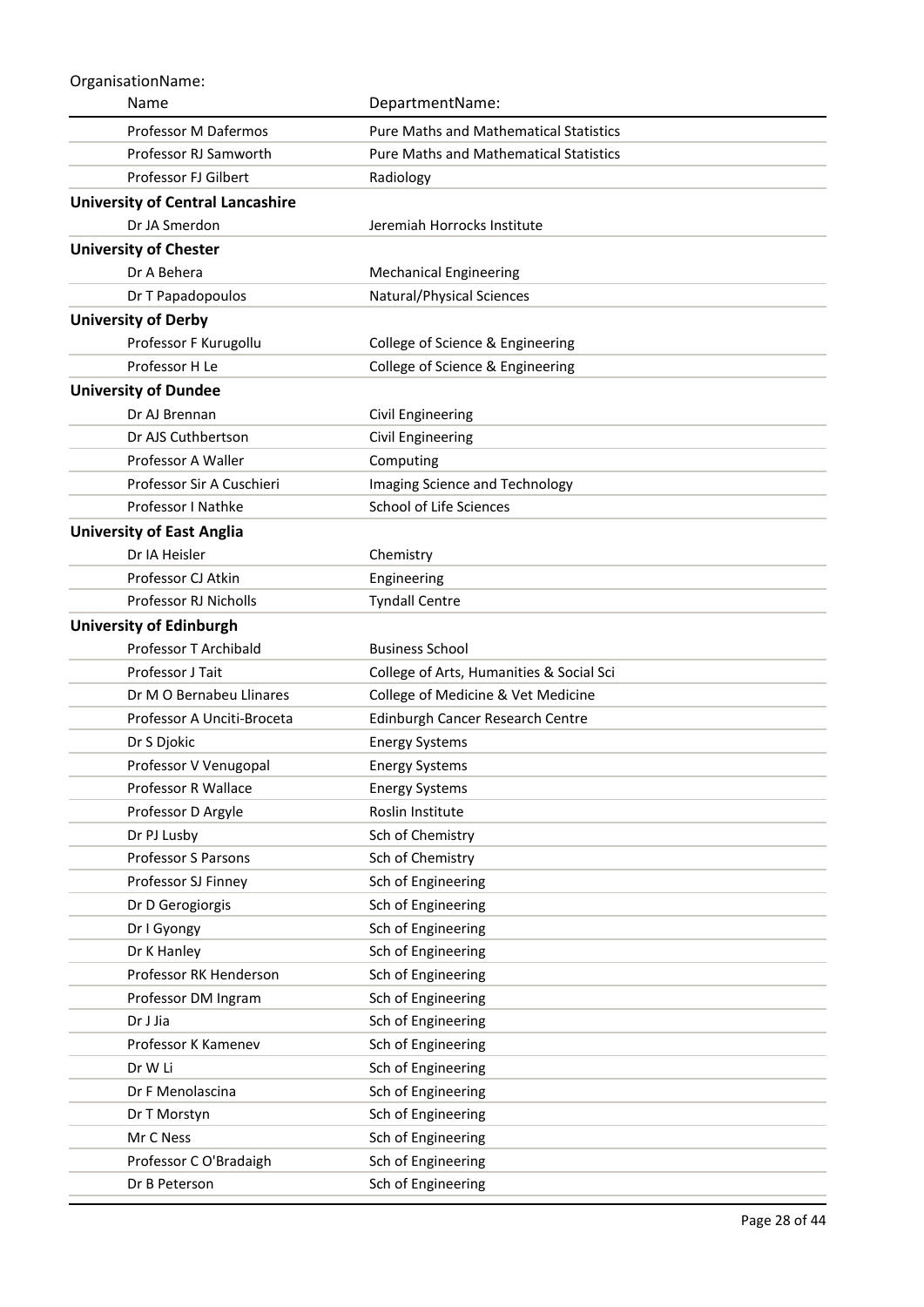| Name                        | DepartmentName:                         |
|-----------------------------|-----------------------------------------|
| Dr M Safari                 | Sch of Engineering                      |
| Dr S Smith                  | Sch of Engineering                      |
| Dr J Sun                    | Sch of Engineering                      |
| Dr A van der Weijde         | Sch of Engineering                      |
| Professor Y Zheng           | Sch of Engineering                      |
| Professor S Anderson        | Sch of Informatics                      |
| Professor D Aspinall        | Sch of Informatics                      |
| Dr A Birch                  | Sch of Informatics                      |
| Professor W Fan             | Sch of Informatics                      |
| Dr J Fleuriot               | Sch of Informatics                      |
| Professor L Libkin          | Sch of Informatics                      |
| Dr S Maneth                 | Sch of Informatics                      |
| Dr K Nazarpour              | Sch of Informatics                      |
| Dr A Smaill                 | Sch of Informatics                      |
| Dr C Sutton                 | Sch of Informatics                      |
| Professor N Topham          | Sch of Informatics                      |
| Professor J Vines           | Sch of Informatics                      |
| Dr N Bochkina               | <b>Sch of Mathematics</b>               |
| Professor I Cheltsov        | <b>Sch of Mathematics</b>               |
| Dr M de Carvalho            | <b>Sch of Mathematics</b>               |
| Dr G Dos Reis               | Sch of Mathematics                      |
| Professor K McKinnon        | Sch of Mathematics                      |
| Dr DD Paulin                | Sch of Mathematics                      |
| Dr JW Pearson               | Sch of Mathematics                      |
| Dr S J Sierra               | Sch of Mathematics                      |
| Dr E Yildirim               | Sch of Mathematics                      |
| Professor I Kunkler         | Sch of Molecular. Genetics & Pop Health |
| Professor RJ Allen          | Sch of Physics and Astronomy            |
| Dr A Brown                  | Sch of Physics and Astronomy            |
| Professor PS Clegg          | Sch of Physics and Astronomy            |
| Professor A Lips            | Sch of Physics and Astronomy            |
| Professor A Morozov         | Sch of Physics and Astronomy            |
| Dr E Santos                 | Sch of Physics and Astronomy            |
| Dr T Wood                   | Sch of Physics and Astronomy            |
| <b>University of Essex</b>  |                                         |
| Dr J Andreu Perez           | Computer Sci and Electronic Engineering |
| Dr A Kafash Hoshiar         | Computer Sci and Electronic Engineering |
| Dr I musavian               | Computer Sci and Electronic Engineering |
| Dr J Su                     | Computer Sci and Electronic Engineering |
| Dr N Thomos                 | Computer Sci and Electronic Engineering |
| Dr J Martinez Garcia        | <b>Mathematical Sciences</b>            |
| <b>University of Exeter</b> |                                         |
| Professor M Yearworth       | <b>Business and Management</b>          |
| Dr Y Wu                     | Computer Science                        |
| Professor G Hrkac           | Engineering                             |
| Professor V Sucala          | Engineering                             |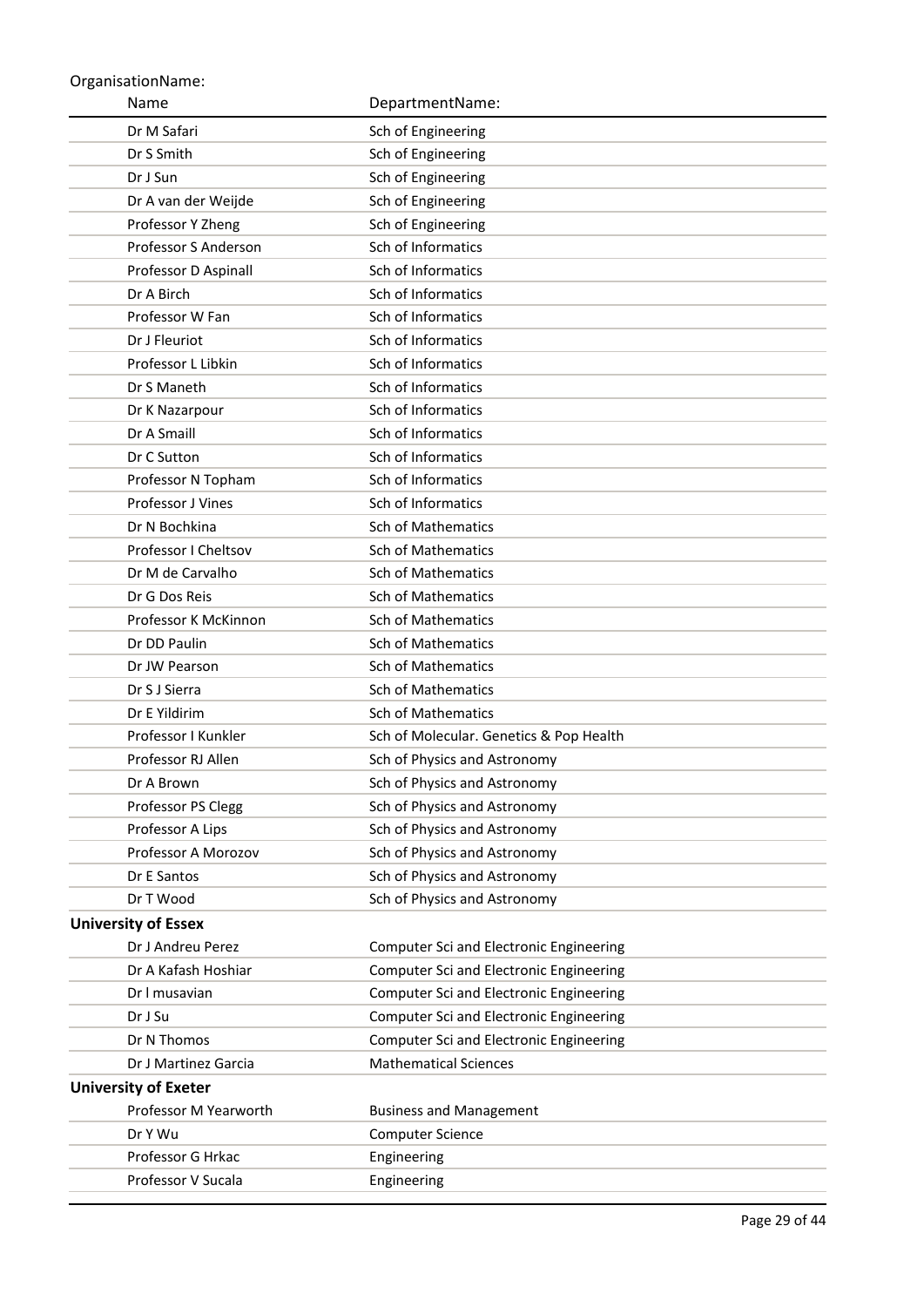| Name                                  | DepartmentName:                                       |
|---------------------------------------|-------------------------------------------------------|
| Professor M Zhu                       | Engineering                                           |
| Dr E Hannon                           | Institute of Biomed & Clinical Science                |
| <b>Professor P Challenor</b>          | <b>Mathematics</b>                                    |
| Dr M Goodfellow                       | Mathematics                                           |
| Professor KT Tsaneva-Atanasova        | <b>Mathematics</b>                                    |
| Professor J Anders                    | Physics and Astronomy                                 |
| Dr J Bertolotti                       | Physics and Astronomy                                 |
| Dr AD Corbett                         | Physics and Astronomy                                 |
| Professor F Vollmer                   | Physics and Astronomy                                 |
| Professor R Maull                     | Science, Innov, Tech & Entrepreneurship               |
| <b>University of Glasgow</b>          |                                                       |
| Dr S Arjunan                          | <b>Business School</b>                                |
| <b>Professor M Barrett</b>            | College of Medical, Veterinary, Life Sci              |
| Professor C Berry                     | College of Medical, Veterinary, Life Sci              |
| Professor R Insall                    | College of Medical, Veterinary, Life Sci              |
| Professor MF Olson                    | College of Medical, Veterinary, Life Sci              |
| Dr M Walters                          | College of Medical, Veterinary, Life Sci              |
| Professor DFA Faccio                  | College of Science and Engineering                    |
| Dr VP Georgiev                        | College of Science and Engineering                    |
| Dr R Ghannam                          | College of Science and Engineering                    |
| Dr S Hussain                          | College of Science and Engineering                    |
| Dr A T McBride                        | College of Science and Engineering                    |
| Dr O Onireti                          | College of Science and Engineering                    |
| Dr P Saxena                           | College of Science and Engineering                    |
| Dr MD Symes                           | College of Science and Engineering                    |
| Dr AS Karimullah                      | School of Chemistry                                   |
| Dr D Long                             | <b>School of Chemistry</b>                            |
| Dr H Miras                            | School of Chemistry                                   |
| Professor M Murrie                    | School of Chemistry                                   |
| Dr WJR Peveler                        | School of Chemistry                                   |
| Dr B Schmidt                          | <b>School of Chemistry</b>                            |
| Dr M Khamis                           | School of Computing Science                           |
| Dr K Meeks                            | <b>School of Computing Science</b>                    |
| Professor R Murray-Smith              | School of Computing Science                           |
| Dr M Sevegnani                        | School of Computing Science                           |
| Dr H Abbas                            | School of Engineering                                 |
| Dr D Anderson                         | School of Engineering                                 |
| Dr I Ansari                           | School of Engineering                                 |
| Professor G Barakos                   | School of Engineering                                 |
| Dr d childs<br>Dr C Gauchotte-Lindsay | School of Engineering                                 |
| Professor RH Hadfield                 | School of Engineering<br>School of Engineering        |
| Dr L Hou                              |                                                       |
| Dr M Jimenez                          | School of Engineering<br><b>School of Engineering</b> |
| Dr NP Johnson                         | School of Engineering                                 |
| Dr J Le Kernec                        | <b>School of Engineering</b>                          |
|                                       |                                                       |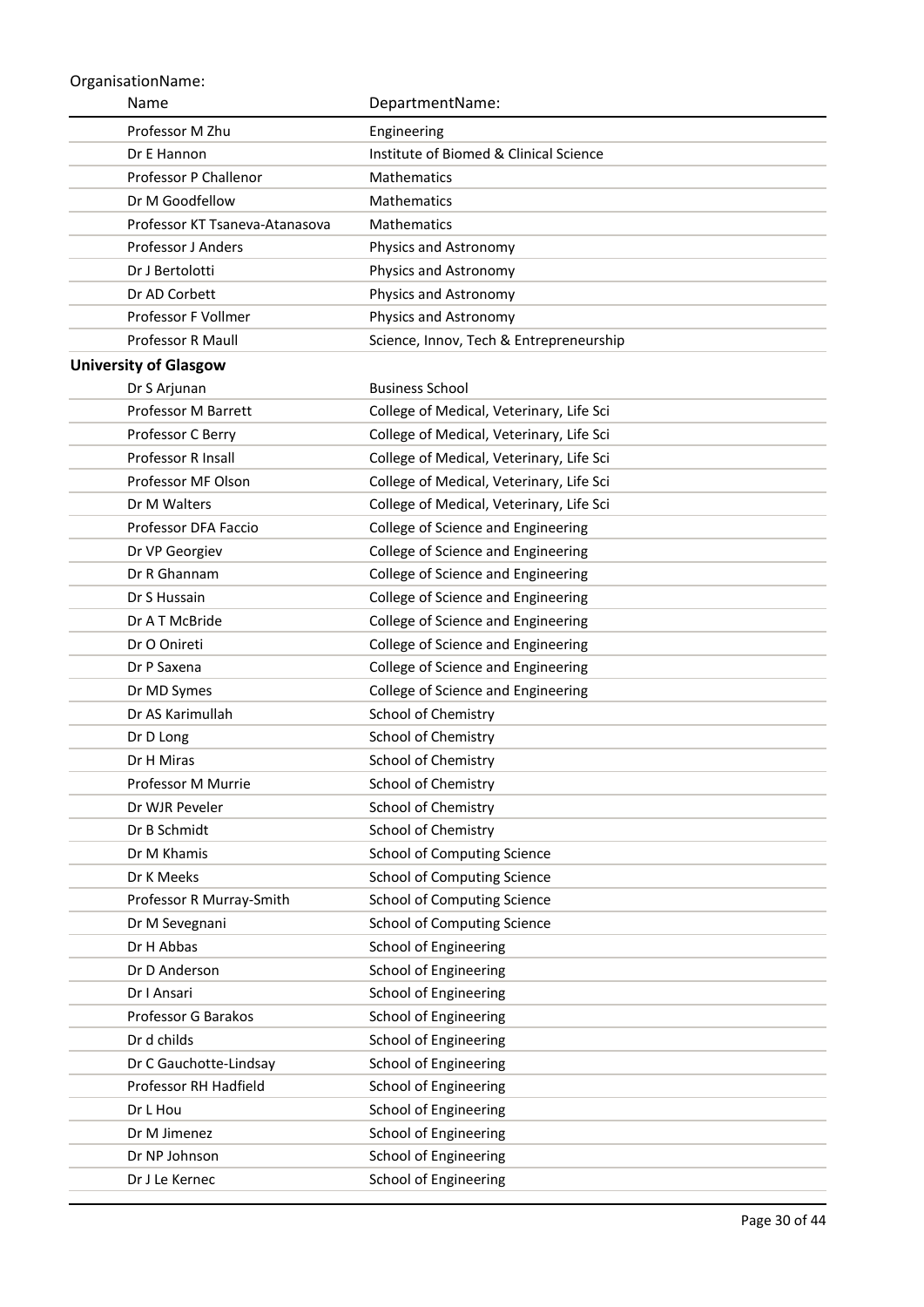| Name                               | DepartmentName:                               |
|------------------------------------|-----------------------------------------------|
| Dr C Li                            | School of Engineering                         |
| Professor JH Marsh                 | School of Engineering                         |
| Professor M Salmeron-Sanchez       | School of Engineering                         |
| Professor M Sorel                  | <b>School of Engineering</b>                  |
| Dr I Thayne                        | <b>School of Engineering</b>                  |
| Professor E Wasige                 | <b>School of Engineering</b>                  |
| Professor H Yin                    | School of Engineering                         |
| Professor AW Bowman                | <b>School of Mathematics &amp; Statistics</b> |
| Mr M Fortier Bourque               | <b>School of Mathematics &amp; Statistics</b> |
| Dr B Owens                         | <b>School of Mathematics &amp; Statistics</b> |
| Professor M Scott                  | <b>School of Mathematics &amp; Statistics</b> |
| Dr RD Simitev                      | <b>School of Mathematics &amp; Statistics</b> |
| Dr PS Stewart                      | <b>School of Mathematics &amp; Statistics</b> |
| Dr C Voigt                         | <b>School of Mathematics &amp; Statistics</b> |
| Dr A Wand                          | <b>School of Mathematics &amp; Statistics</b> |
| Professor GD Hammond               | School of Physics and Astronomy               |
| Dr S Hild                          | School of Physics and Astronomy               |
| <b>University of Greenwich</b>     |                                               |
| Dr E Panaousis                     | Computing & Information Systems, FACH         |
| Dr F Spyridonis                    | Computing & Information Systems, FACH         |
| Dr OJ Ktenidou                     | <b>Engineering Science, FES</b>               |
| <b>University of Hertfordshire</b> |                                               |
| Dr G Barros dos Santos             | School of Engineering and Technology          |
| Dr A Paykani                       | School of Engineering and Technology          |
| Professor A Jefferies              | School of Physics, Eng & Computer Scienc      |
| <b>University of Huddersfield</b>  |                                               |
| <b>Professor E Towns-Andrews</b>   | <b>Business School</b>                        |
| Dr G Sweeney                       | Sch of Applied Sciences                       |
| Dr Y Bezin                         | Sch of Computing and Engineering              |
| Professor AP Longstaff             | Sch of Computing and Engineering              |
| Dr HP Martin                       | Sch of Computing and Engineering              |
| <b>University of Hull</b>          |                                               |
| Dr V(Skoulou                       | <b>Chemical Engineering</b>                   |
| Professor N Pamme                  | Chemistry                                     |
| Dr C Font Palma                    | <b>Mechanical Engineering</b>                 |
| Professor J Mi                     | <b>Mechanical Engineering</b>                 |
| <b>University of Innsbruck</b>     |                                               |
| Dr K von Haeften                   | Institute fur Ionenphysik                     |
| <b>University of Kent</b>          |                                               |
| Dr K Kotiadis                      | Kent Business School                          |
| Professor S Wu                     | Kent Business School                          |
| Dr J Hernandez-Castro              | Sch of Computing                              |
| Dr AK Jordanous                    | Sch of Computing                              |
| Professor I McLoughlin             | Sch of Computing                              |
| Dr SA Owens                        | Sch of Computing                              |
| Professor J Batchelor              | Sch of Engineering & Digital Arts             |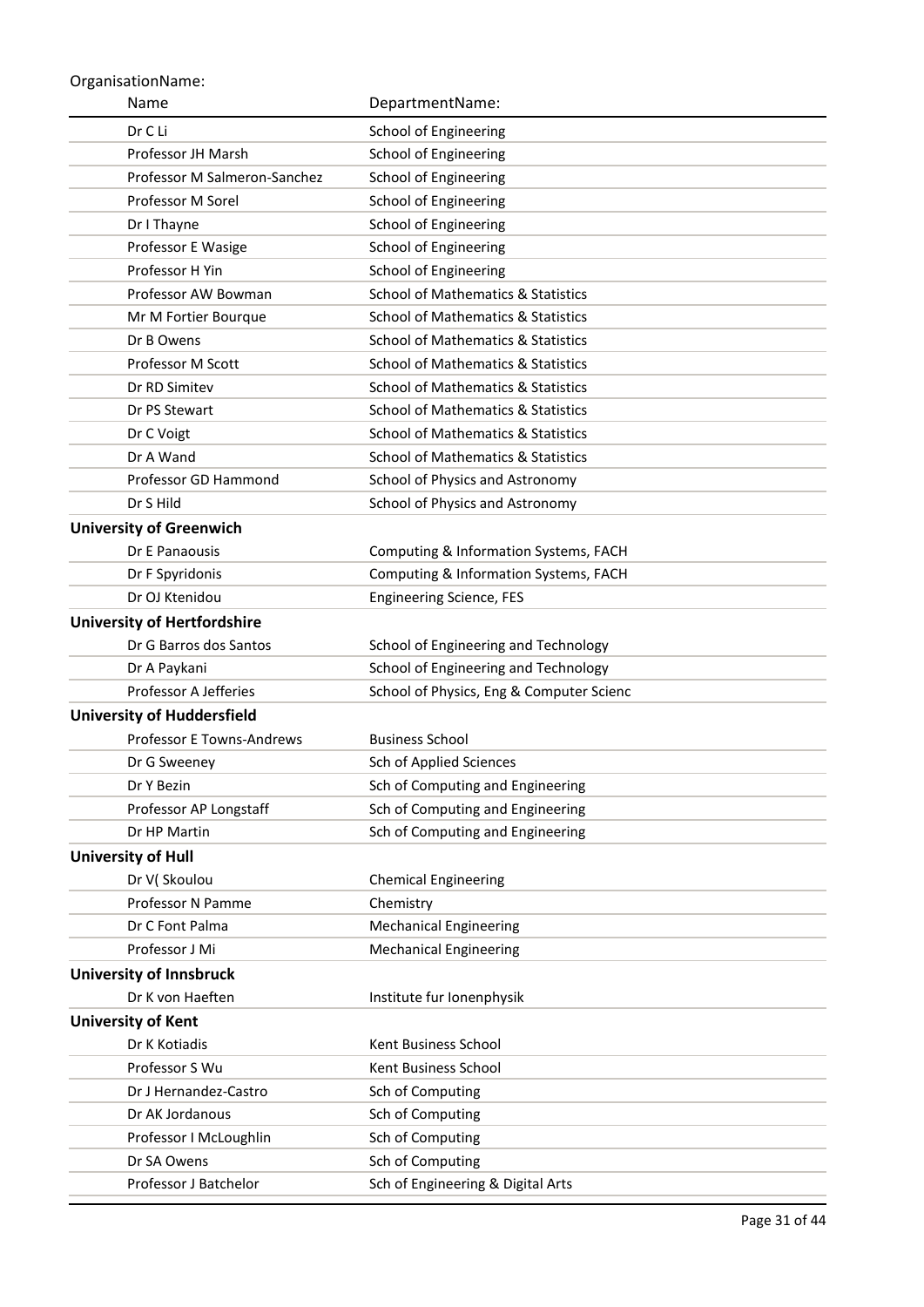| Name                        | DepartmentName:                              |
|-----------------------------|----------------------------------------------|
| Dr B Lemmens                | Sch of Maths Statistics & Actuarial Sci      |
| Professor R McCrea          | Sch of Maths Statistics & Actuarial Sci      |
| Dr C Roitzheim              | Sch of Maths Statistics & Actuarial Sci      |
| Dr P Saines                 | Sch of Physical Sciences                     |
| <b>University of Leeds</b>  |                                              |
| Professor O Bokhove         | <b>Applied Mathematics</b>                   |
| Dr S Fitzgerald             | <b>Applied Mathematics</b>                   |
| Dr SM Collins               | <b>Chemical and Process Engineering</b>      |
| Dr X Jia                    | <b>Chemical and Process Engineering</b>      |
| Professor JM Jones          | <b>Chemical and Process Engineering</b>      |
| Dr H LI                     | <b>Chemical and Process Engineering</b>      |
| Professor SJ Milne          | <b>Chemical and Process Engineering</b>      |
| Professor P Taylor          | <b>Chemical and Process Engineering</b>      |
| Professor P Upham           | <b>Chemical and Process Engineering</b>      |
| Professor D Wen             | <b>Chemical and Process Engineering</b>      |
| Professor A Williams        | <b>Chemical and Process Engineering</b>      |
| Dr A Babatunde              | Civil Engineering                            |
| Professor L Black           | Civil Engineering                            |
| Dr MA Camargo-Valero        | Civil Engineering                            |
| Dr DP Connolly              | Civil Engineering                            |
| Professor R Fuentes         | Civil Engineering                            |
| Dr FA Loveridge             | Civil Engineering                            |
| <b>Professor S Rees</b>     | Civil Engineering                            |
| Dr Y Benitez-Alfonso        | <b>Ctr for Plant Sciences</b>                |
| Professor J Elmirghani      | <b>Electronic and Electrical Engineering</b> |
| Professor K Li              | <b>Electronic and Electrical Engineering</b> |
| Dr W Meng                   | <b>Electronic and Electrical Engineering</b> |
| Professor M Razavi          | <b>Electronic and Electrical Engineering</b> |
| Dr S Zaidi                  | <b>Electronic and Electrical Engineering</b> |
| Dr G Markkula               | Institute for Transport Studies              |
| Professor GR Marsden        | Institute for Transport Studies              |
| Dr KJ Pangbourne            | Institute for Transport Studies              |
| Dr AE Whiteing              | Institute for Transport Studies              |
| Dr S Basu                   | Law                                          |
| Professor TT Cockerill      | <b>Mechanical Engineering</b>                |
| Professor AA Dehghani-Sanij | <b>Mechanical Engineering</b>                |
| Professor RA Harris         | <b>Mechanical Engineering</b>                |
| Dr C Williams               | <b>Mechanical Engineering</b>                |
| Dr O Cespedes               | Physics and Astronomy                        |
| Professor H Christenson     | Physics and Astronomy                        |
| Dr SDA Connell              | Physics and Astronomy                        |
| Dr T Moore                  | Physics and Astronomy                        |
| Dr Z Papic<br>Dr S Sasaki   | Physics and Astronomy                        |
|                             | Physics and Astronomy                        |
| Dr P Eleftheriou            | <b>Pure Mathematics</b>                      |
| Dr N Gambino                | <b>Pure Mathematics</b>                      |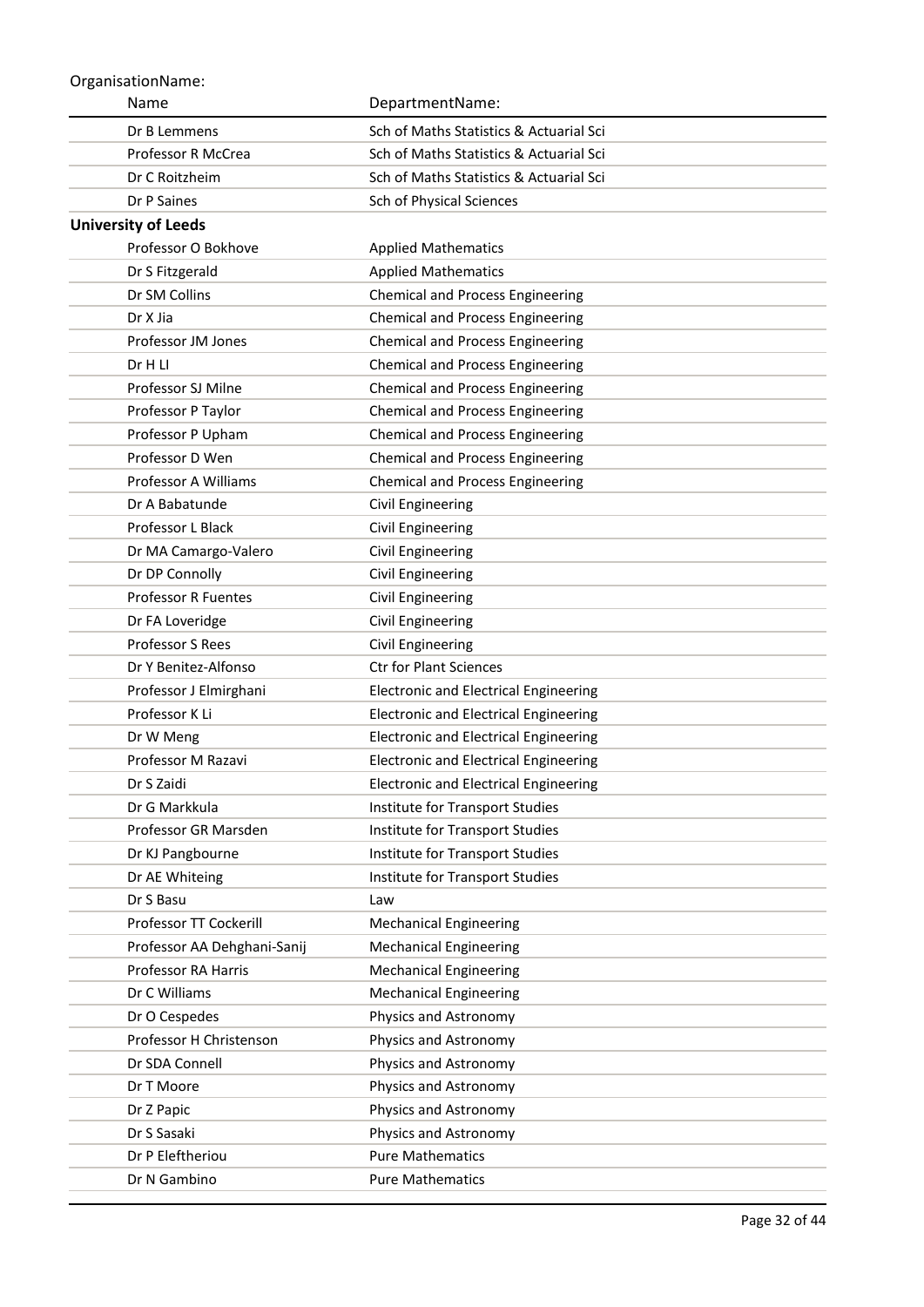| Name                            | DepartmentName:                               |
|---------------------------------|-----------------------------------------------|
| Dr V Mantova                    | <b>Pure Mathematics</b>                       |
| Dr AD Burnett                   | Sch of Chemistry                              |
| Professor M Birkin              | Sch of Geography                              |
| Professor E Manley              | Sch of Geography                              |
| Dr M Amer                       | Sch of Molecular & Cellular Biology           |
| Dr TA Edwards                   | Sch of Molecular & Cellular Biology           |
| <b>Professor J Barrett</b>      | School of Earth and Environment               |
| Dr MM Buchs                     | School of Earth and Environment               |
| Dr T Mueller                    | School of Earth and Environment               |
| Dr E Simone                     | School of Food Science and Nutrition          |
| Dr All Tyler                    | School of Food Science and Nutrition          |
| Dr H Thornham                   | School of Media & Communication               |
| Professor J Houwing-Duistermaat | <b>Statistics</b>                             |
| Professor C Taylor              | <b>Statistics</b>                             |
| <b>University of Leicester</b>  |                                               |
| Dr P Severi                     | <b>Computer Science</b>                       |
| Professor H Ye                  | Engineering                                   |
| Professor NV Brilliantov        | Mathematics                                   |
| <b>University of Lincoln</b>    |                                               |
| Professor BJ Colston            | <b>Eleanor Glanville Centre</b>               |
| Professor El Sklar              | Lincoln Inst for Agri-Food Technology         |
| Dr AC Gill                      | School of Chemistry                           |
| Dr M Lear                       | School of Chemistry                           |
| Dr T Munshi                     | School of Chemistry                           |
| Dr S Jiang                      | School of Computer Science                    |
| <b>Professor S Parsons</b>      | School of Computer Science                    |
| Professor AV Zvelindovsky       | School of Maths and Physics                   |
| <b>University of Liverpool</b>  |                                               |
| Dr JB Claridge                  | Chemistry                                     |
| Dr L Di Sarno                   | Civil Engineering and Industrial Design       |
| Professor A Elsheikh            | Civil Engineering and Industrial Design       |
| Mrs J Milisavljevic Syed        | Civil Engineering and Industrial Design       |
| Professor P Krysta              | <b>Computer Science</b>                       |
| Professor P Spirakis            | Computer Science                              |
| Professor P Wong                | Computer Science                              |
| Professor AJ Marshall           | <b>Electrical Engineering and Electronics</b> |
| Professor X Tu                  | <b>Electrical Engineering and Electronics</b> |
| Professor JL Walsh              | <b>Electrical Engineering and Electronics</b> |
| Dr X Yi                         | <b>Electrical Engineering and Electronics</b> |
| Dr M Li                         | Engineering (Level 1)                         |
| Professor SJ Yates              | Faculty of Arts                               |
| Professor F Falciani            | Institute of Integrative Biology              |
| Dr MJ Horsburgh                 | Institute of Integrative Biology              |
| Professor M Garcia-Finana       | Institute of Translational Medicine           |
| Dr R Kolamunnage-Dona           | Institute of Translational Medicine           |
| Professor RN Bearon             | <b>Mathematical Sciences</b>                  |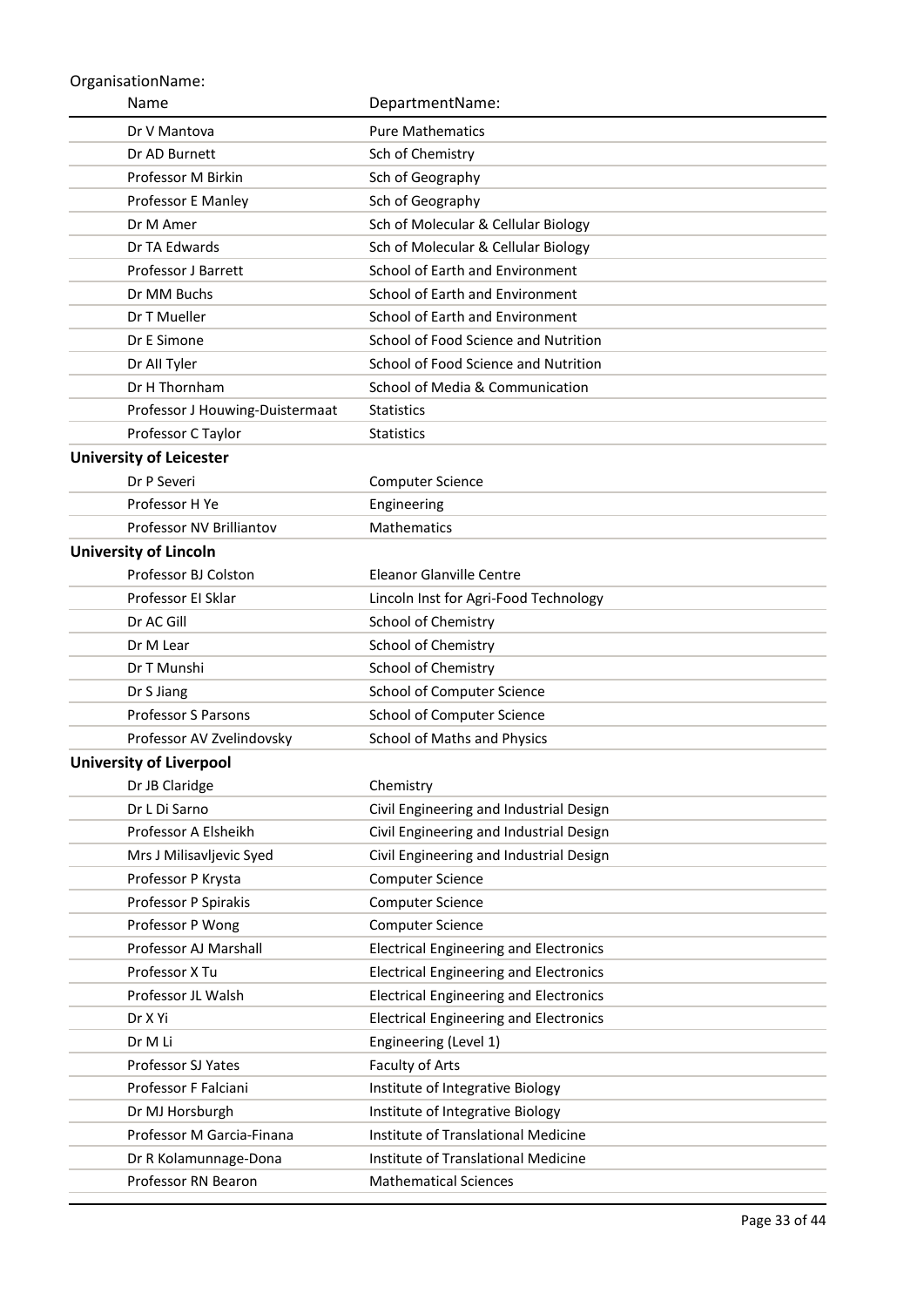| Name                            | DepartmentName:               |
|---------------------------------|-------------------------------|
| Dr O Karpenkov                  | <b>Mathematical Sciences</b>  |
| Professor N Movchan             | <b>Mathematical Sciences</b>  |
| Dr A Pratoussevitch             | <b>Mathematical Sciences</b>  |
| Dr KJ Sharkey                   | <b>Mathematical Sciences</b>  |
| Dr I Thompson                   | <b>Mathematical Sciences</b>  |
| Dr BN Vasiev                    | <b>Mathematical Sciences</b>  |
| Dr J Alaria                     | Physics                       |
| Dr S Barrett                    | Physics                       |
| Dr BR Heazlewood                | Physics                       |
| Dr JD Major                     | Physics                       |
| Professor R McGrath             | Physics                       |
| <b>University of Nottingham</b> |                               |
| Dr me alston                    | <b>Faculty of Engineering</b> |
| <b>Professor J Andrews</b>      | <b>Faculty of Engineering</b> |
| Professor IA Ashcroft           | <b>Faculty of Engineering</b> |
| Dr S Ashforth-Frost             | <b>Faculty of Engineering</b> |
| <b>Professor S Bakalis</b>      | <b>Faculty of Engineering</b> |
| Professor TM Benson             | <b>Faculty of Engineering</b> |
| Dr A Castellazzi                | <b>Faculty of Engineering</b> |
| Professor J Clare               | <b>Faculty of Engineering</b> |
| Dr AK Croft                     | <b>Faculty of Engineering</b> |
| <b>Professor P Dickens</b>      | <b>Faculty of Engineering</b> |
| Dr CN Eastwick                  | <b>Faculty of Engineering</b> |
| Professor C Gerada              | <b>Faculty of Engineering</b> |
| Professor R Goodridge           | <b>Faculty of Engineering</b> |
| Professor DM Grant              | Faculty of Engineering        |
| Dr BN Hewakandamby              | <b>Faculty of Engineering</b> |
| <b>Professor R Irons</b>        | Faculty of Engineering        |
| Dr S Korposh                    | <b>Faculty of Engineering</b> |
| Dr T Liu                        | <b>Faculty of Engineering</b> |
| Professor G McDowell            | <b>Faculty of Engineering</b> |
| Professor SJ Pickering          | <b>Faculty of Engineering</b> |
| Dr AD Stuart                    | <b>Faculty of Engineering</b> |
| Professor D Thomas              | <b>Faculty of Engineering</b> |
| Professor CJ Tuck               | <b>Faculty of Engineering</b> |
| Professor GS Walker             | <b>Faculty of Engineering</b> |
| Professor N Warrior             | Faculty of Engineering        |
| Dr N Watson                     | <b>Faculty of Engineering</b> |
| Dr AJ Wright                    | <b>Faculty of Engineering</b> |
| Professor M George              | Sch of Chemistry              |
| Dr L Johnson                    | Sch of Chemistry              |
| Dr A Lanterna                   | Sch of Chemistry              |
| Dr B S Pilgrim                  | Sch of Chemistry              |
| Dr AM Kasprzyk                  | Sch of Mathematical Sciences  |
| Professor J Aylott              | Sch of Pharmacy               |
| Dr J Burley                     | Sch of Pharmacy               |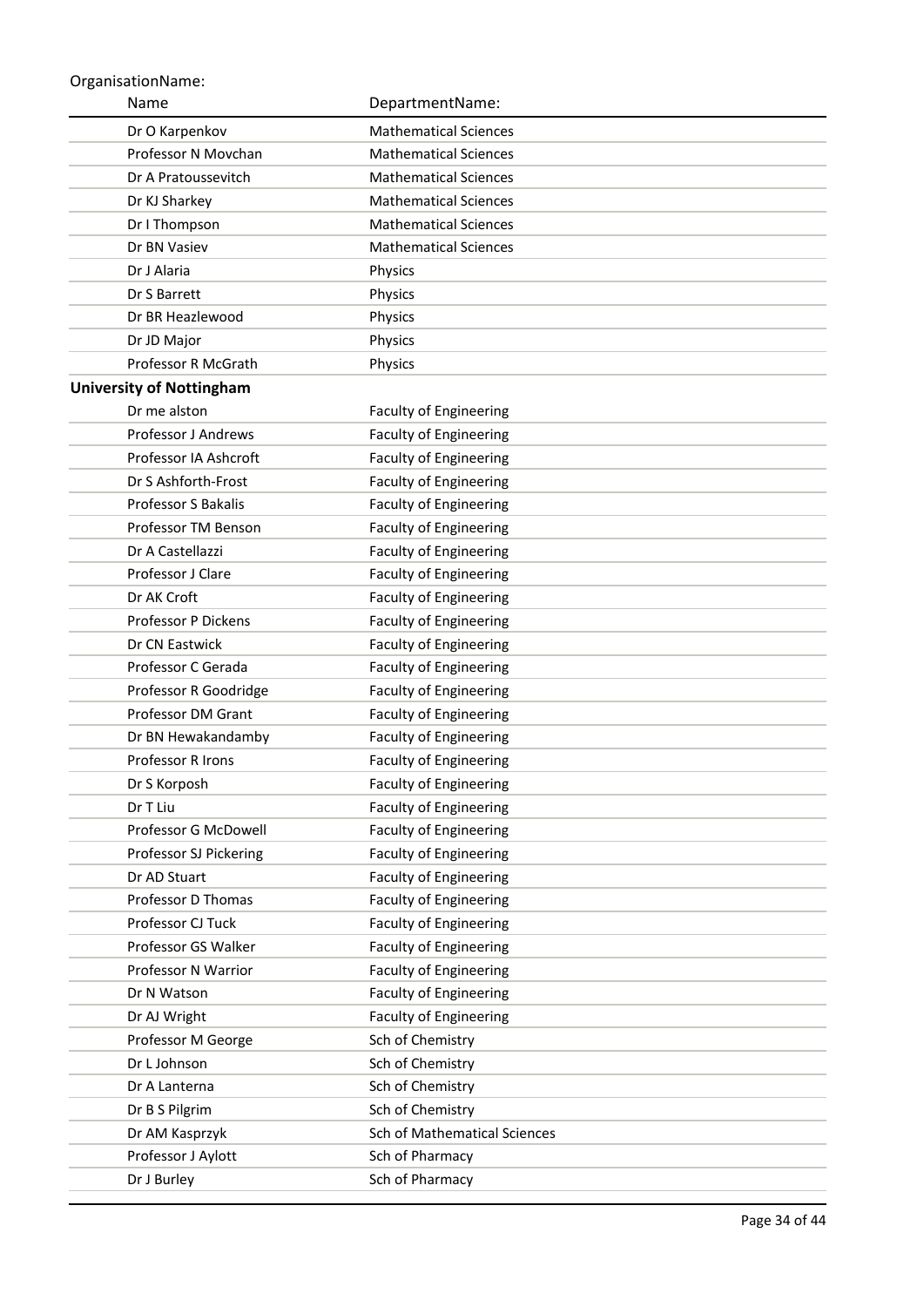| Name                                   | DepartmentName:                    |
|----------------------------------------|------------------------------------|
| Professor SS Stolnik-Trenkic           | Sch of Pharmacy                    |
| Professor MJ Brookes                   | Sch of Physics & Astronomy         |
| Dr T Fernholz                          | Sch of Physics & Astronomy         |
| Dr L Hackermueller                     | Sch of Physics & Astronomy         |
| Dr CJ Mellor                           | Sch of Physics & Astronomy         |
| Professor S Novikov                    | Sch of Physics & Astronomy         |
| Dr M Flintham                          | School of Computer Science         |
| Dr M Radenkovic                        | School of Computer Science         |
| Professor MF Valstar                   | School of Computer Science         |
| Professor C Wagner                     | School of Computer Science         |
| Dr K Zhou                              | School of Computer Science         |
| Professor AM Ghaemmaghami              | School of Life Sciences            |
| Dr JT Heap                             | School of Life Sciences            |
| <b>Professor P Williams</b>            | School of Life Sciences            |
| Professor C Denning                    | <b>School of Medicine</b>          |
| Professor A Grabowska                  | <b>School of Medicine</b>          |
| Professor M Kaiser                     | <b>School of Medicine</b>          |
| <b>University of Nottingham Ningbo</b> |                                    |
| Dr G Buticchi                          | Faculty of Science and Engineering |
| <b>University of Ottawa</b>            |                                    |
| Mr T N Shendruk                        | <b>Physics Department</b>          |
| <b>University of Oxford</b>            |                                    |
| Dr S Moyle                             | <b>Clinical Medicine</b>           |
| Dr T Furche                            | <b>Computer Science</b>            |
| <b>Professor J Gibbons</b>             | <b>Computer Science</b>            |
| Professor V Kanade                     | <b>Computer Science</b>            |
| Professor E Koutsoupias                | <b>Computer Science</b>            |
| Dr S Staton                            | <b>Computer Science</b>            |
| Professor JB Worrell                   | <b>Computer Science</b>            |
| Dr R C Carlisle                        | <b>Engineering Science</b>         |
| Professor RO Cleveland                 | <b>Engineering Science</b>         |
| Professor DA Clifton                   | <b>Engineering Science</b>         |
| Professor AC Cocks                     | <b>Engineering Science</b>         |
| Dr J Coon                              | <b>Engineering Science</b>         |
| Dr J Fells                             | <b>Engineering Science</b>         |
| Dr K Gatsis                            | <b>Engineering Science</b>         |
| Professor P Goulart                    | <b>Engineering Science</b>         |
| Dr P Grunewald                         | <b>Engineering Science</b>         |
| Professor A Jerusalem                  | <b>Engineering Science</b>         |
| Professor K Margellos                  | <b>Engineering Science</b>         |
| Professor J Rittscher                  | <b>Engineering Science</b>         |
| Dr DJ Rogers<br>Dr PS Salter           | <b>Engineering Science</b>         |
| Professor H Steel                      | <b>Engineering Science</b>         |
|                                        | <b>Engineering Science</b>         |
| Professor CJ Stevens                   | <b>Engineering Science</b>         |
| Professor E Tarleton                   | <b>Engineering Science</b>         |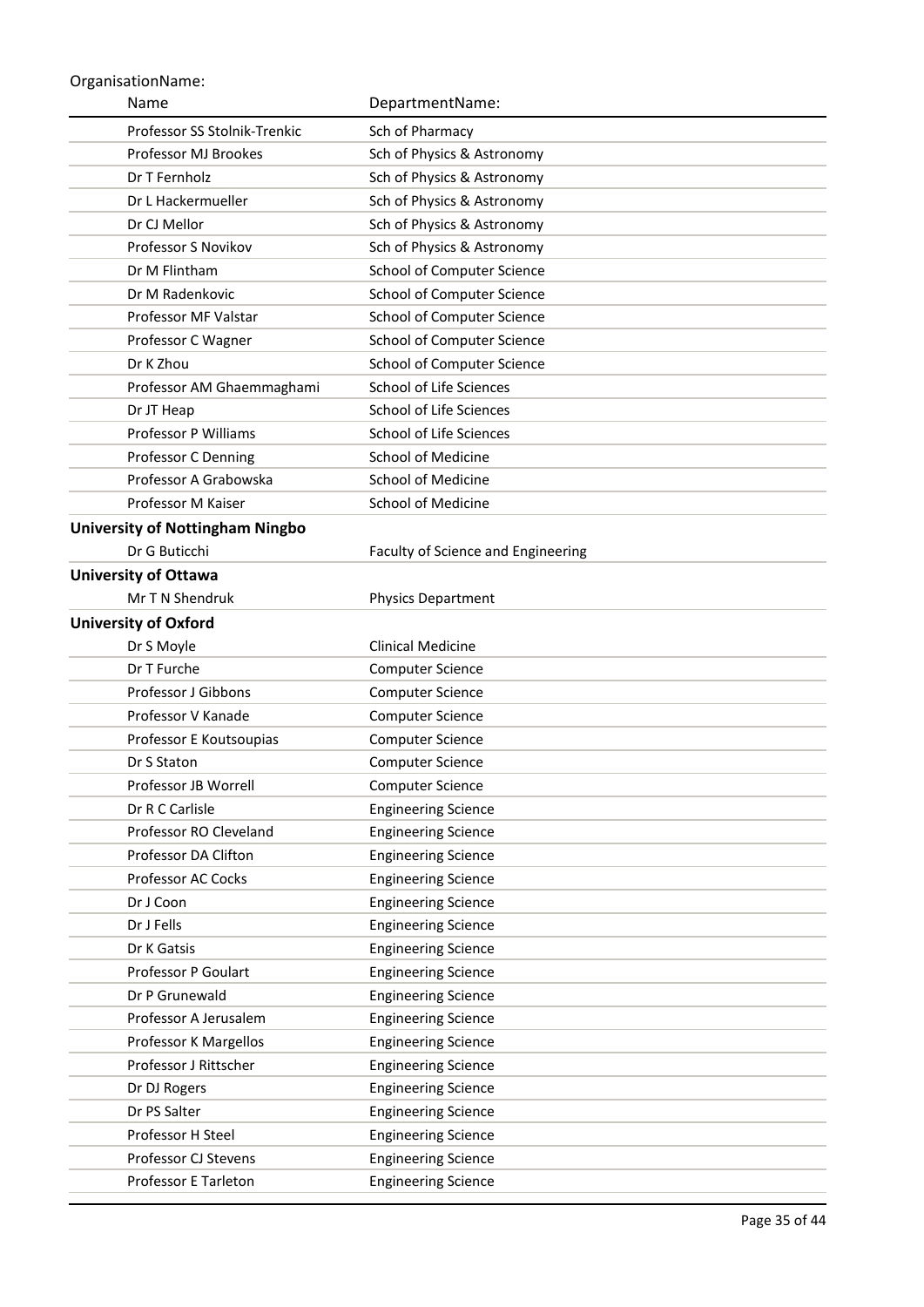| Name                            | DepartmentName:                        |
|---------------------------------|----------------------------------------|
| Dr CR Vogel                     | <b>Engineering Science</b>             |
| Professor RHJ Willden           | <b>Engineering Science</b>             |
| Dr BAO Williams                 | <b>Engineering Science</b>             |
| Dr SJ Darby                     | Environmental Change Institute SoGE    |
| Dr PAJ Bagot                    | Materials                              |
| Professor SC Benjamin           | Materials                              |
| Professor L Bogani              | Materials                              |
| Professor F Giustino            | Materials                              |
| Dr J Gong                       | Materials                              |
| Professor S Islam               | Materials                              |
| Professor MP Moody              | Materials                              |
| Professor PD Nellist            | Materials                              |
| Professor RC Reed               | Materials                              |
| Professor JM Smith              | Materials                              |
| Professor JH Warner             | Materials                              |
| Professor AAR Watt              | Materials                              |
| Professor AJ Wilkinson          | Materials                              |
| Professor P Wilshaw             | <b>Materials</b>                       |
| Professor YK Kremnizer          | Mathematical Institute                 |
| Professor K McGerty             | Mathematical Institute                 |
| Professor B Szendroi            | <b>Mathematical Institute</b>          |
| Professor KA Vallis             | Oncology                               |
| Dr A Bradley                    | Oxford Chemistry                       |
| <b>Professor B Davis</b>        | Oxford Chemistry                       |
| Professor I McCulloch           | Oxford Chemistry                       |
| Professor RM Berry              | <b>Oxford Physics</b>                  |
| Dr A Constantin                 | <b>Oxford Physics</b>                  |
| Professor S Cowley              | <b>Oxford Physics</b>                  |
| Professor T Hesjedal            | <b>Oxford Physics</b>                  |
| Dr A Kuhn                       | <b>Oxford Physics</b>                  |
| Dr D Prabhakaran                | <b>Oxford Physics</b>                  |
| Professor S H Simon             | <b>Oxford Physics</b>                  |
| Dr D Seifert                    | Partial Diff Equa: Analysis & Apps CDT |
| Professor P Friend              | <b>Surgical Sciences</b>               |
| <b>University of Piraeus</b>    |                                        |
| Professor P Demestichas         | Unlisted                               |
| <b>University of Plymouth</b>   |                                        |
| Professor MC Austen             | Sch of Biological and Marine Sciences  |
| Dr A Ilderton                   | Sch of Computing, Electronics & Maths  |
| Dr R Stuhlmeier                 | Sch of Eng, Comp and Math (SECaM)      |
| <b>University of Portsmouth</b> |                                        |
| Professor D Ashenden            | Sch of Computing                       |
| Dr Z Ju                         | Sch of Computing                       |
| Professor H Liu                 | Sch of Computing                       |
| Professor D Ouelhadj            | Sch of Mathematics and Physics         |
| Dr A LALATSA                    | Sch of Pharmacy & Biomedical Sciences  |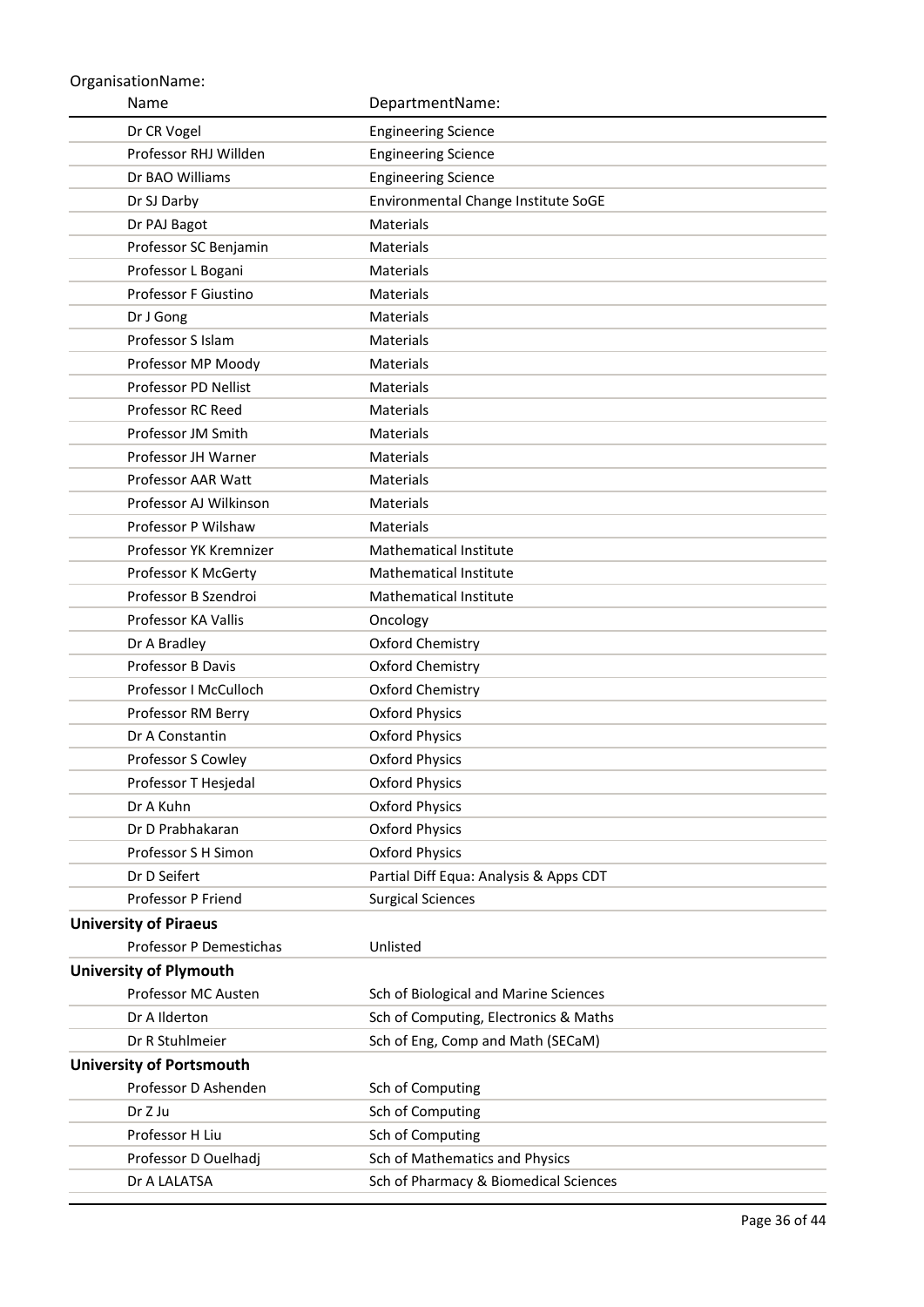| OrganisationName:               |                                              |  |
|---------------------------------|----------------------------------------------|--|
| Name                            | DepartmentName:                              |  |
| <b>University of Queensland</b> |                                              |  |
| Professor D Zizzo               | <b>School of Economics</b>                   |  |
| <b>University of Reading</b>    |                                              |  |
| Dr J Connaughton                | <b>Built Environment</b>                     |  |
| Dr S Lu                         | <b>Built Environment</b>                     |  |
| Dr Z Luo                        | <b>Built Environment</b>                     |  |
| Professor J Torriti             | <b>Built Environment</b>                     |  |
| Professor A Badii               | <b>Computer Science</b>                      |  |
| Professor G Di Fatta            | <b>Computer Science</b>                      |  |
| Professor M Levitin             | <b>Mathematics and Statistics</b>            |  |
| Dr Z Wang                       | <b>Mathematics and Statistics</b>            |  |
| Dr S Allman                     | Pharmacy                                     |  |
| Professor W Holderbaum          | Sch of Biological Sciences                   |  |
| Eur Ing Professor RS Sherratt   | Sch of Biological Sciences                   |  |
| <b>University of Salford</b>    |                                              |  |
| Dr MA Hughes                    | Sch of Science, Engineering & Environment    |  |
| Professor S Nefti-Mezani        | Sch of Science, Engineering & Environment    |  |
| <b>University of Sheffield</b>  |                                              |  |
| Professor K Ridgway             | Advanced Manufacturing Res Centre Boeing     |  |
| Dr J Edmondson                  | <b>Animal and Plant Sciences</b>             |  |
| Professor S Dogramadzi          | <b>Automatic Control and Systems Eng</b>     |  |
| Dr R Gross                      | Automatic Control and Systems Eng            |  |
| Dr G Konstantopoulos            | Automatic Control and Systems Eng            |  |
| Dr J O J Oyekan                 | Automatic Control and Systems Eng            |  |
| Dr KLS Campbell                 | Chemical & Biological Engineering            |  |
| Professor S Corr                | Chemical & Biological Engineering            |  |
| Dr ADF Dunbar                   | Chemical & Biological Engineering            |  |
| Dr R Rothman                    | Chemical & Biological Engineering            |  |
| Professor J Swithenbank         | Chemical & Biological Engineering            |  |
| Dr X Zhao                       | Chemical & Biological Engineering            |  |
| Professor L Brammer             | Chemistry                                    |  |
| Professor I Guymer              | Civil and Structural Engineering             |  |
| Dr V Speight                    | Civil and Structural Engineering             |  |
| Professor PD Green              | Computer Science                             |  |
| Professor T Hain                | <b>Computer Science</b>                      |  |
| Dr P Richmond                   | <b>Computer Science</b>                      |  |
| Professor A Villavicencio       | <b>Computer Science</b>                      |  |
| Dr P Watton                     | <b>Computer Science</b>                      |  |
| Dr A Griffo                     | <b>Electronic and Electrical Engineering</b> |  |
| Professor J Heffernan           | <b>Electronic and Electrical Engineering</b> |  |
| Professor M Hopkinson           | <b>Electronic and Electrical Engineering</b> |  |
| Professor J Wang                | <b>Electronic and Electrical Engineering</b> |  |
| Professor Z Zhu                 | <b>Electronic and Electrical Engineering</b> |  |
| Dr M Watson                     | Geography                                    |  |
| Professor ID Wilkinson          | Infection Immunity & Cardiovasc Disease      |  |
| Dr R Boston                     | Materials Science and Engineering            |  |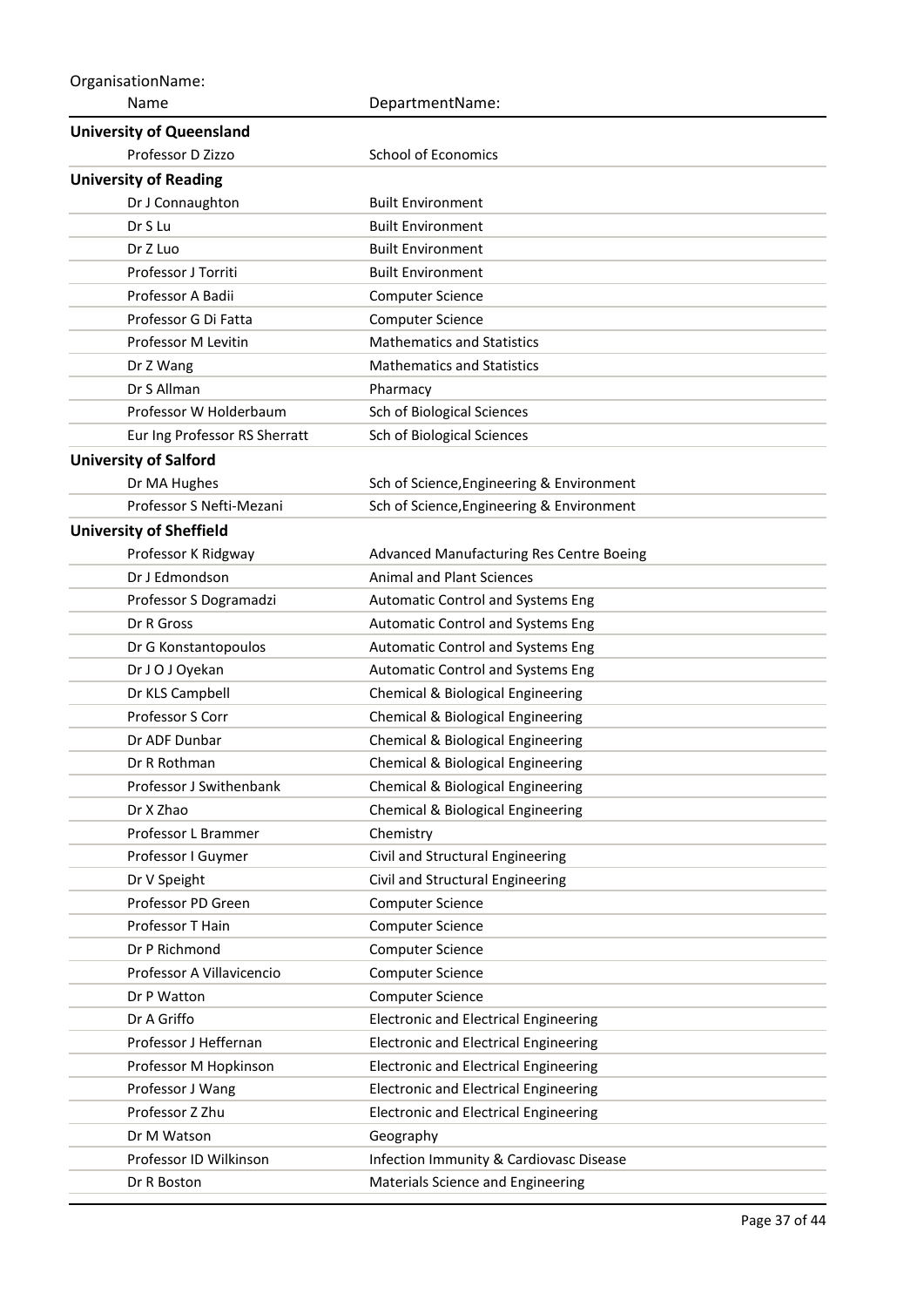| Name                             | DepartmentName:                              |
|----------------------------------|----------------------------------------------|
| Dr C Corkhill                    | Materials Science and Engineering            |
| Dr D Guan                        | Materials Science and Engineering            |
| Professor N Hyatt                | Materials Science and Engineering            |
| Professor G Reilly               | Materials Science and Engineering            |
| Dr C Rodenburg                   | Materials Science and Engineering            |
| Dr A Brini                       | <b>Mathematics and Statistics</b>            |
| Professor EJ Cross               | <b>Mechanical Engineering</b>                |
| Professor JPA Fairclough         | <b>Mechanical Engineering</b>                |
| Professor D Lacroix              | <b>Mechanical Engineering</b>                |
| Dr X Li                          | <b>Mechanical Engineering</b>                |
| Professor L Ma                   | <b>Mechanical Engineering</b>                |
| Professor W Nimmo                | <b>Mechanical Engineering</b>                |
| Professor M Pourkashanian        | <b>Mechanical Engineering</b>                |
| Dr S Lowe                        | <b>Nuclear AMRC</b>                          |
| Dr A R Buckley                   | Physics and Astronomy                        |
| Dr J Clark                       | Physics and Astronomy                        |
| Professor D Krizhanovskii        | Physics and Astronomy                        |
| Dr AJ Parnell                    | Physics and Astronomy                        |
| Professor A Tartakovskii         | Physics and Astronomy                        |
| Professor J Selby                | <b>Politics</b>                              |
| Professor T Bridgeland           | <b>Pure Mathematics</b>                      |
| <b>University of Southampton</b> |                                              |
| Dr JI Dawson                     | Human Development and Health                 |
| Dr M Beresna                     | Optoelectronics Research Centre (ORC)        |
| Professor G Brambilla            | Optoelectronics Research Centre (ORC)        |
| Dr S Ganapathy                   | Optoelectronics Research Centre (ORC)        |
| Professor C Gawith               | Optoelectronics Research Centre (ORC)        |
| Dr RMN Ismaeel                   | Optoelectronics Research Centre (ORC)        |
| Professor KF MacDonald           | <b>Optoelectronics Research Centre (ORC)</b> |
| Dr A Masoudi                     | Optoelectronics Research Centre (ORC)        |
| Dr B Mills                       | Optoelectronics Research Centre (ORC)        |
| Professor A Peacock              | Optoelectronics Research Centre (ORC)        |
| Dr E Plum                        | Optoelectronics Research Centre (ORC)        |
| Professor F Poletti              | Optoelectronics Research Centre (ORC)        |
| Dr ETF Rogers                    | Optoelectronics Research Centre (ORC)        |
| Professor J Sahu                 | Optoelectronics Research Centre (ORC)        |
| Professor M Zervas               | Optoelectronics Research Centre (ORC)        |
| Professor G Taylor               | Sch of Biological Sciences                   |
| Dr D Bradshaw                    | Sch of Chemistry                             |
| Professor RCD Brown              | Sch of Chemistry                             |
| Professor SM Goldup              | Sch of Chemistry                             |
| Dr G Hyett                       | Sch of Chemistry                             |
| Professor S Khalid               | Sch of Chemistry                             |
| Professor R Raja                 | Sch of Chemistry                             |
| Professor G Reid                 | Sch of Chemistry                             |
| Dr R Rios Torres                 | Sch of Chemistry                             |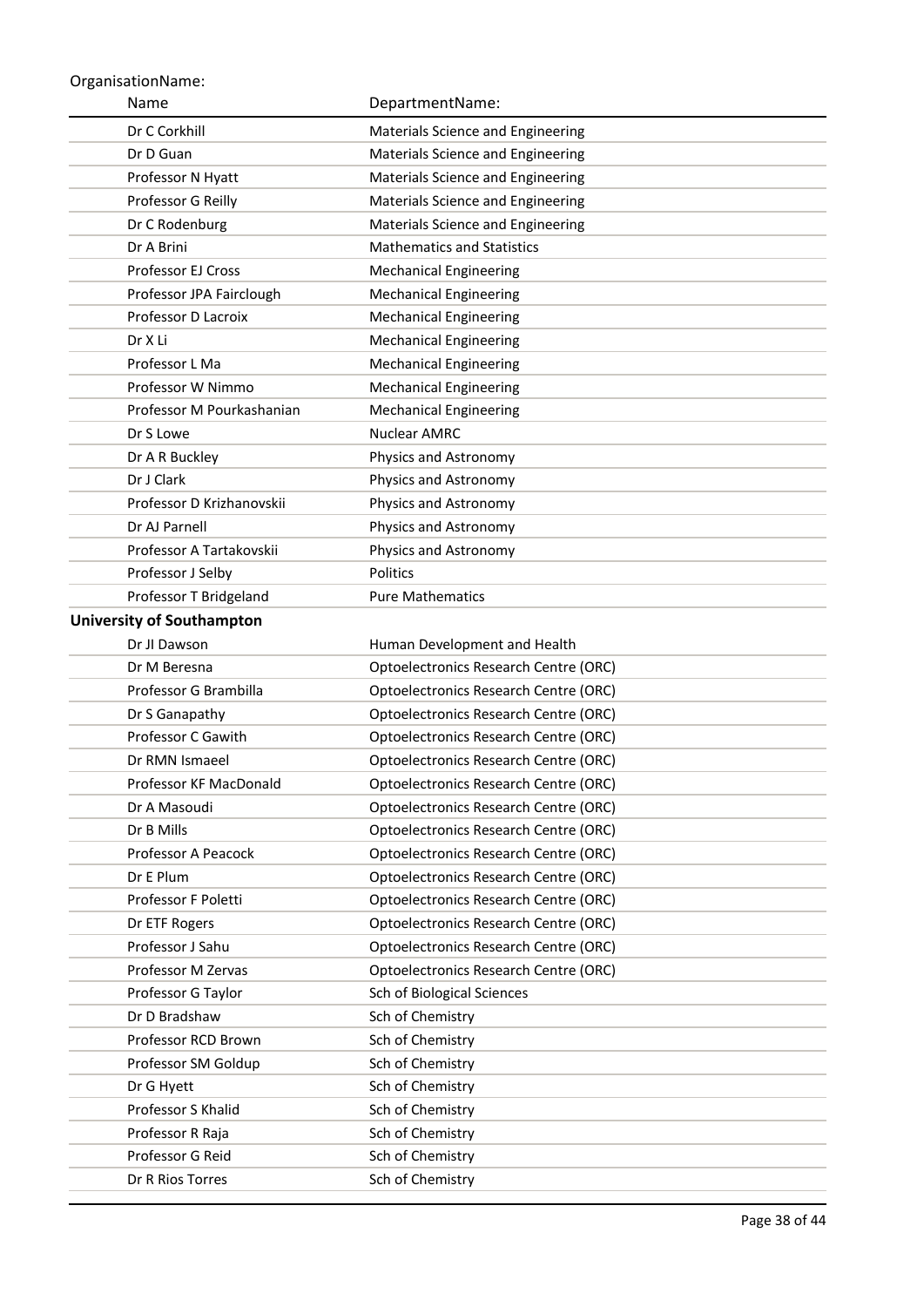| Name                                           | DepartmentName:                      |
|------------------------------------------------|--------------------------------------|
| Dr P Wells                                     | Sch of Chemistry                     |
| Dr SA Boden                                    | Sch of Electronics and Computer Sci  |
| Professor MDB charlton                         | Sch of Electronics and Computer Sci  |
| Professor HMH Chong                            | Sch of Electronics and Computer Sci  |
| Professor F Gardes                             | Sch of Electronics and Computer Sci  |
| Dr T Mak                                       | Sch of Electronics and Computer Sci  |
| Professor G Merrett                            | Sch of Electronics and Computer Sci  |
| Dr J Reeve                                     | Sch of Electronics and Computer Sci  |
| <b>Professor S Saito</b>                       | Sch of Electronics and Computer Sci  |
| Dr S Stein                                     | Sch of Electronics and Computer Sci  |
| Professor S Swingler                           | Sch of Electronics and Computer Sci  |
| Dr S Afshan                                    | Sch of Engineering                   |
| Dr SP Blainey                                  | Sch of Engineering                   |
| Dr T Blumensath                                | Sch of Engineering                   |
| Professor M Browne                             | Sch of Engineering                   |
| Professor A Cruden                             | Sch of Engineering                   |
| Dr A Dickinson                                 | Sch of Engineering                   |
| Dr FM Fazi                                     | Sch of Engineering                   |
| Dr M Fernandes de Pinho Lopes                  | Sch of Engineering                   |
| Professor PAB James                            | Sch of Engineering                   |
| Professor L Jiang                              | Sch of Engineering                   |
| Dr R Kahanda Koralage                          | Sch of Engineering                   |
| Dr MM Kashani                                  | Sch of Engineering                   |
| Professor J Kim                                | Sch of Engineering                   |
| Dr L Le Pen                                    | Sch of Engineering                   |
| Professor GRJ Limbert                          | Sch of Engineering                   |
| Dr Y Liu                                       | Sch of Engineering                   |
| <b>Professor T Polcar</b>                      | Sch of Engineering                   |
| Dr C Ponce de Leon Albarran                    | Sch of Engineering                   |
| Professor W Powrie                             | Sch of Engineering                   |
| Professor DJ Richards                          | Sch of Engineering                   |
| Professor T Roose                              | Sch of Engineering                   |
| Dr AS Sharma                                   | Sch of Engineering                   |
| Dr Z Shu                                       | Sch of Engineering                   |
| Professor DJ Thompson                          | Sch of Engineering                   |
| Professor B Thornton                           | Sch of Engineering                   |
| Dr C Vanderwel                                 | Sch of Engineering                   |
| Dr J Wharton                                   | Sch of Engineering                   |
| Dr A Zervos                                    | Sch of Engineering                   |
| Professor F Eigenbrod<br>Professor A M Ashburn | Sch of Geography & Environmental Sci |
| Professor G D'Alessandro                       | Sch of Health Sciences               |
| Professor H Xu                                 | Sch of Mathematical Sciences         |
|                                                | Sch of Mathematical Sciences         |
| Dr Ö Gürdogan                                  | Sch of Physics and Astronomy         |
| Professor P Lagoudakis                         | Sch of Physics and Astronomy         |
| Professor A Tropper                            | Sch of Physics and Astronomy         |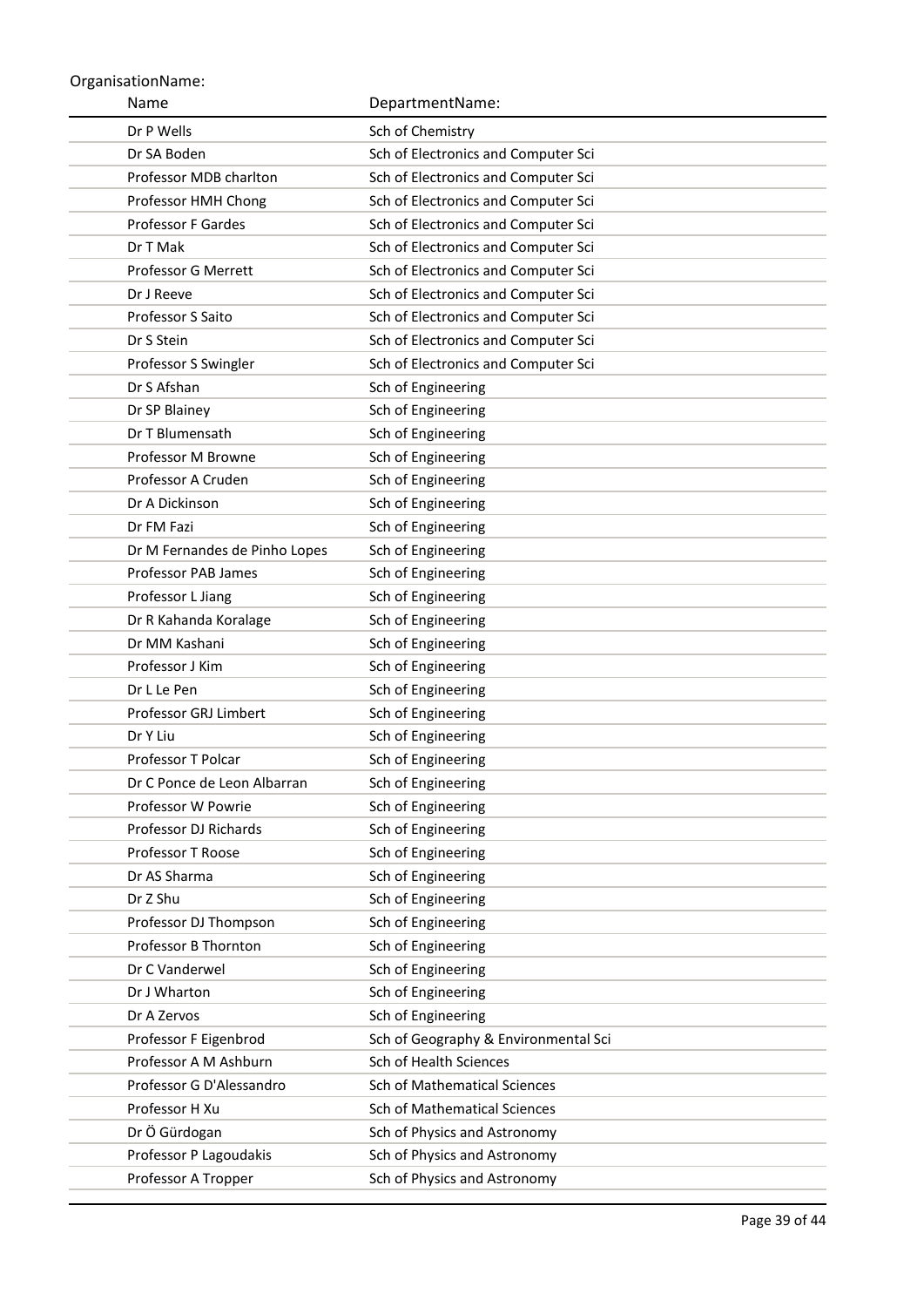| Name                                     | DepartmentName:                              |
|------------------------------------------|----------------------------------------------|
| <b>Professor J Bennell</b>               | Southampton Business School                  |
| Dr M So                                  | Southampton Business School                  |
| Dr K Yang                                | Winchester School of Art                     |
| <b>University of Southern Queensland</b> |                                              |
| Professor P Schubel                      | Unlisted                                     |
| <b>University of St Andrews</b>          |                                              |
| Dr M Cassidy                             | Chemistry                                    |
| Dr PA Connor                             | Chemistry                                    |
| Dr A Gibbs                               | Chemistry                                    |
| Dr CD Savaniu                            | Chemistry                                    |
| Professor S Dobson                       | <b>Computer Science</b>                      |
| Dr TNH Henderson                         | <b>Computer Science</b>                      |
| Professor MAJ Chaplain                   | <b>Mathematics and Statistics</b>            |
| Professor PD King                        | Physics and Astronomy                        |
| Dr BW Lovett                             | Physics and Astronomy                        |
| Dr M Mazilu                              | Physics and Astronomy                        |
| Dr L O'Faolain                           | Physics and Astronomy                        |
| Professor G Smith                        | Physics and Astronomy                        |
| Professor P Wahl                         | Physics and Astronomy                        |
| <b>University of Stirling</b>            |                                              |
| Professor JE Phillips                    | <b>Applied Social Science</b>                |
| Professor P Hancock                      | Psychology                                   |
| <b>University of Strathclyde</b>         |                                              |
| Dr I Burns                               | Chemical and Process Engineering             |
| Professor AJ Fletcher                    | <b>Chemical and Process Engineering</b>      |
| Dr MD Haw                                | Chemical and Process Engineering             |
| Dr L Lue                                 | Chemical and Process Engineering             |
| Professor J Sefcik                       | <b>Chemical and Process Engineering</b>      |
| Dr J Douglas                             | Civil and Environmental Engineering          |
| Professor E Patelli                      | Civil and Environmental Engineering          |
| Dr JC Renshaw                            | Civil and Environmental Engineering          |
| Dr E Tubaldi                             | Civil and Environmental Engineering          |
| Dr AC Ward                               | Civil and Environmental Engineering          |
| Dr M Halvey                              | <b>Computer and Information Sciences</b>     |
| Professor X Luo                          | Design Manufacture and Engineering Man       |
| Dr AJ Wodehouse                          | Design Manufacture and Engineering Man       |
| Professor KRW Bell                       | <b>Electronic and Electrical Engineering</b> |
| Professor GM Burt                        | <b>Electronic and Electrical Engineering</b> |
| Dr C Clemente                            | <b>Electronic and Electrical Engineering</b> |
| Professor A Gachagan                     | <b>Electronic and Electrical Engineering</b> |
| Professor S Galloway                     | <b>Electronic and Electrical Engineering</b> |
| Dr I Kockar                              | <b>Electronic and Electrical Engineering</b> |
| Professor B Leithead                     | <b>Electronic and Electrical Engineering</b> |
| Dr N McNeill                             | <b>Electronic and Electrical Engineering</b> |
| Dr R O'Leary                             | <b>Electronic and Electrical Engineering</b> |
| Professor SG Pierce                      | <b>Electronic and Electrical Engineering</b> |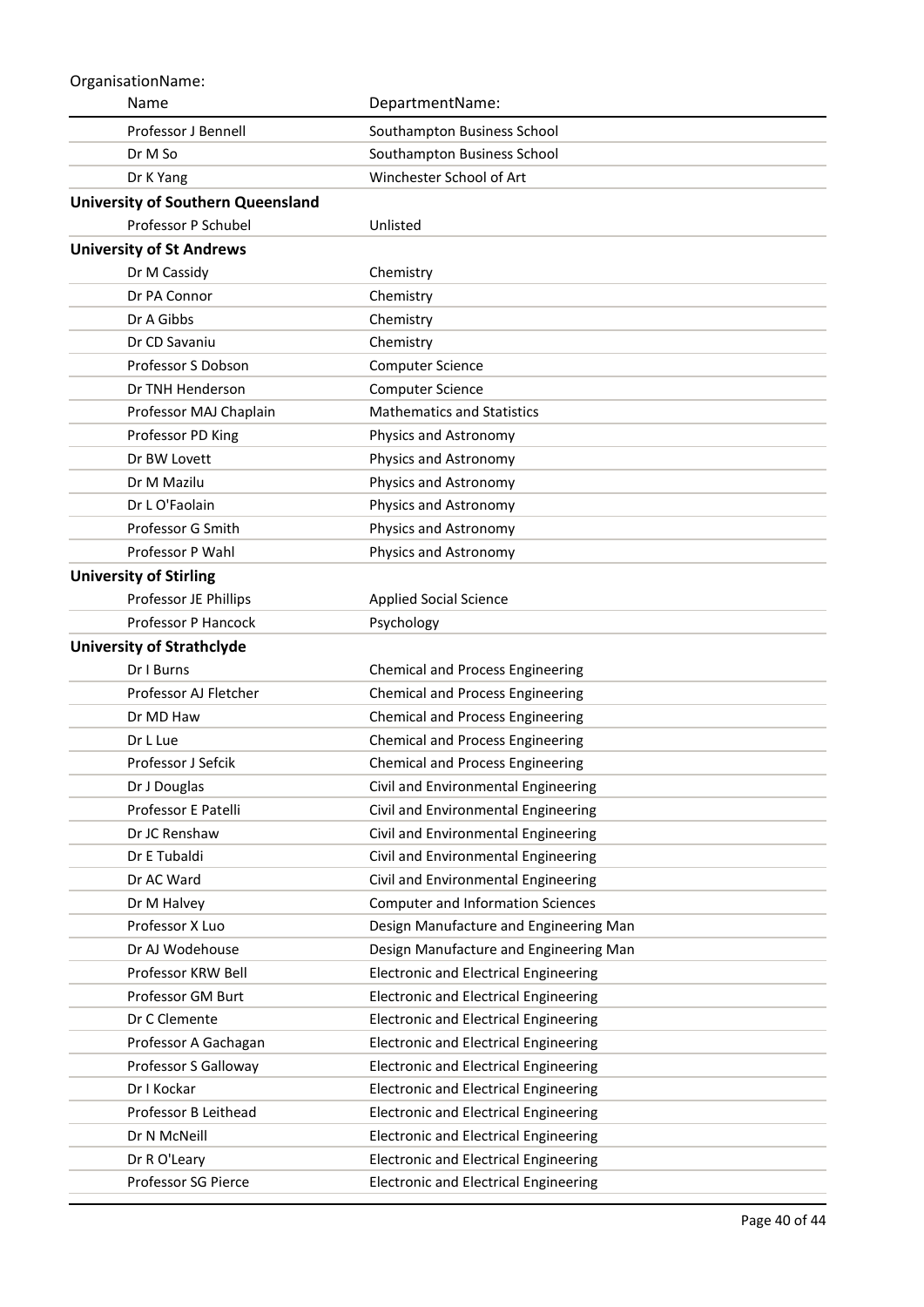| Name                        | DepartmentName:                                                    |
|-----------------------------|--------------------------------------------------------------------|
| Dr B Stephen                | <b>Electronic and Electrical Engineering</b>                       |
| Professor JFC Windmill      | <b>Electronic and Electrical Engineering</b>                       |
| Professor L Xu              | <b>Electronic and Electrical Engineering</b>                       |
| Dr H Yue                    | <b>Electronic and Electrical Engineering</b>                       |
| Professor J ter Horst       | <b>EPSRC Continuous Manuf &amp; Crystallization</b>                |
| Professor G Halbert         | Inst of Pharmacy and Biomedical Sci                                |
| Dr BF Johnston              | Inst of Pharmacy and Biomedical Sci                                |
| Dr IDH Oswald               | Inst of Pharmacy and Biomedical Sci                                |
| Dr E Gu                     | Inst of Photonics                                                  |
| Dr A Hurtado                | Inst of Photonics                                                  |
| Professor AJ Kemp           | Inst of Photonics                                                  |
| Dr MJ Strain                | Inst of Photonics                                                  |
| Dr I Watson                 | Inst of Photonics                                                  |
| Dr G Barrenechea            | <b>Mathematics and Statistics</b>                                  |
| Dr M Foondun                | <b>Mathematics and Statistics</b>                                  |
| Dr J Pestana                | <b>Mathematics and Statistics</b>                                  |
| Dr K Tant                   | <b>Mathematics and Statistics</b>                                  |
| Professor SK Wilson         | <b>Mathematics and Statistics</b>                                  |
| Mr C Johnstone              | Mechanical and Aerospace Engineering                               |
| Dr O Henrich                | Physics                                                            |
| <b>Professor J Jeffers</b>  | Physics                                                            |
| Dr JD Pritchard             | Physics                                                            |
| Professor KJ Faulds         | Pure and Applied Chemistry                                         |
| Dr A Ivaturi                | Pure and Applied Chemistry                                         |
| Dr A Nordon                 | Pure and Applied Chemistry                                         |
| <b>University of Surrey</b> |                                                                    |
| Dr PH Aaen                  | <b>ATI Electronics</b>                                             |
| Professor RP Webb           | <b>ATI Electronics</b>                                             |
| Dr J Lee                    | Centre for Environment & Sustainability                            |
| Dr F Cecelja                | <b>Chemical Engineering</b>                                        |
| Dr L X Liu                  | <b>Chemical Engineering</b>                                        |
| Dr C Crean                  | Chemistry                                                          |
| Dr M Sacchi                 | Chemistry                                                          |
| Professor S Bhattacharya    | Civil and Environmental Engineering                                |
| Dr T Bond                   | Civil and Environmental Engineering                                |
| Dr Y Wang<br>Dr Y Ma        | Civil and Environmental Engineering                                |
| Dr R Bauer                  | <b>Communications Systems Res CCSR</b><br><b>Computing Science</b> |
| Professor L Chen            | <b>Computing Science</b>                                           |
| Professor H Treharne        | <b>Computing Science</b>                                           |
| Professor N Wang            | Institute of Communications Systems                                |
| Professor G Derks           | Mathematics                                                        |
| Dr MR Turner                | Mathematics                                                        |
| Dr DM Birch                 | <b>Mechanical Engineering Sciences</b>                             |
| Dr M Carpentieri            | <b>Mechanical Engineering Sciences</b>                             |
| Dr PE Hancock               | <b>Mechanical Engineering Sciences</b>                             |
|                             |                                                                    |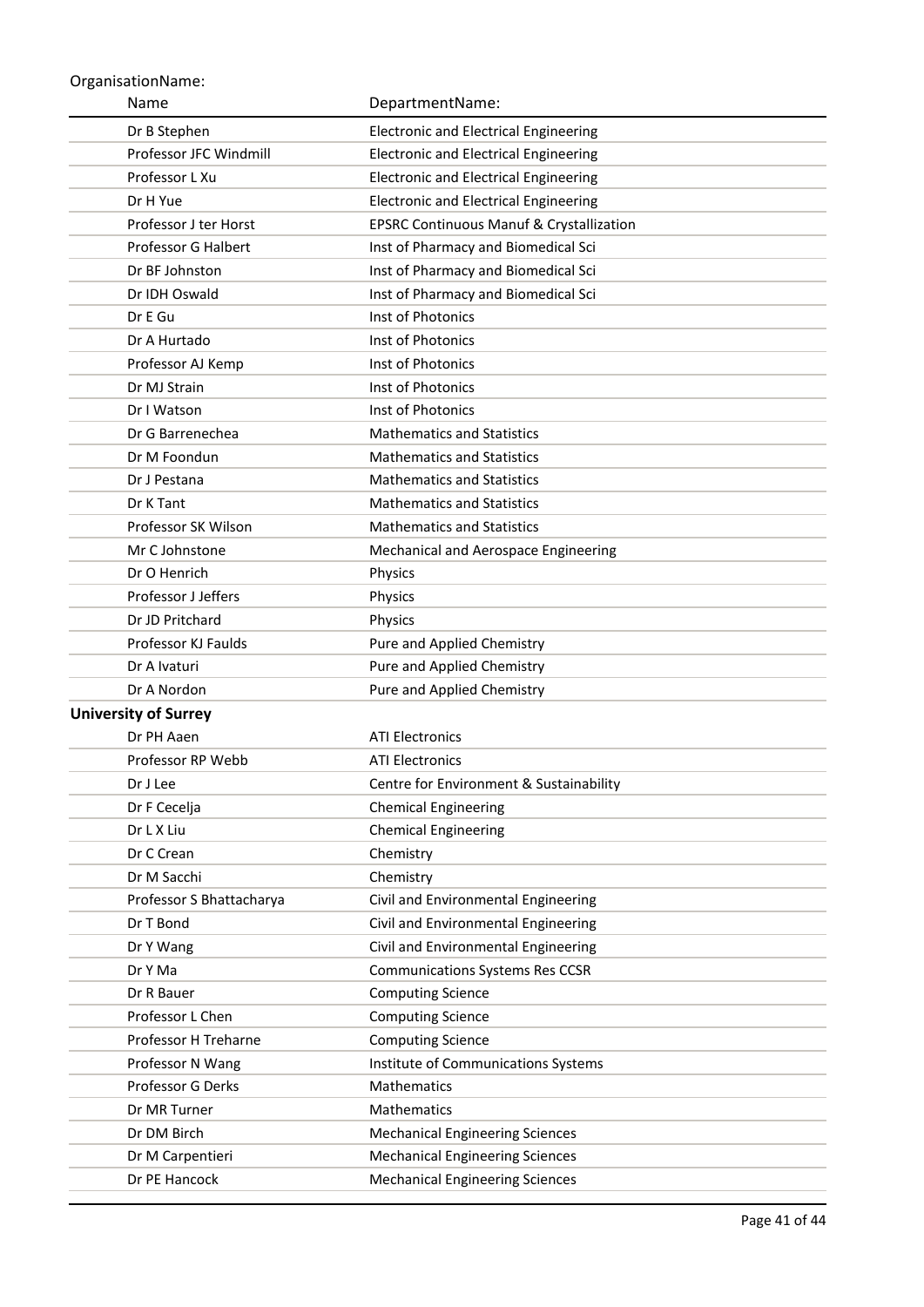| OrganisationName:                       |                                          |
|-----------------------------------------|------------------------------------------|
| Name                                    | DepartmentName:                          |
| Dr T Sui                                | <b>Mechanical Engineering Sciences</b>   |
| Professor VC Emery                      | <b>Microbial &amp; Cellular Sciences</b> |
| <b>University of Sussex</b>             |                                          |
| Dr J C Knight                           | Sch of Engineering and Informatics       |
| Professor AM Light                      | Sch of Engineering and Informatics       |
| Dr G Parisis                            | Sch of Engineering and Informatics       |
| Dr D Roggen                             | Sch of Engineering and Informatics       |
| Dr JE Weeds                             | Sch of Engineering and Informatics       |
| Professor RA Layfield                   | Sch of Life Sciences                     |
| Professor P Kruger                      | Sch of Mathematical & Physical Sciences  |
| Professor M Peccianti                   | Sch of Mathematical & Physical Sciences  |
| <b>Professor AC Davies</b>              | University of Sussex Business School     |
| Dr F Kern                               | University of Sussex Business School     |
| Professor P Nightingale                 | University of Sussex Business School     |
| <b>Professor SR Sorrell</b>             | University of Sussex Business School     |
| University of the Arts London           |                                          |
| Dr K Goldsworthy                        | Chelsea College of Art and Design        |
| University of the Highlands and Islands |                                          |
| Mr A Vogler                             | Lews Castle College UHI                  |
| University of the West of England       |                                          |
| Dr MF Hansen                            | <b>Bristol Robotics Laboratory</b>       |
| Professor C Yang                        | <b>Bristol Robotics Laboratory</b>       |
| Dr Z Al-Shibaany                        | Faculty of Environment and Technology    |
| Dr Z Khan                               | Faculty of Environment and Technology    |
| Dr MP O'Donnell                         | Faculty of Environment and Technology    |
| Professor Y Yao                         | Faculty of Environment and Technology    |
| Dr V Zverovich                          | Faculty of Environment and Technology    |
| Dr X Yue                                | Institute of Biosensing Technology       |
| Dr A Beasley                            | Unlisted                                 |
| University of the West of Scotland      |                                          |
| Dr A Konanahalli                        | School of Computing, Eng & Physical Sci  |
| Dr S S Matalonga                        | School of Computing, Eng & Physical Sci  |
| <b>University of Ulster</b>             |                                          |
| Professor D Mariotti                    | Nanotechnology and Adv Materials Inst    |
| Professor JA McLaughlin                 | Nanotechnology and Adv Materials Inst    |
| Dr D Makarov                            | Sch of Built Environment                 |
| Professor V Molkov                      | Sch of Built Environment                 |
| Dr J Harkin                             | Sch of Computing & Intelligent Systems   |
| Professor LL Chen                       | Unlisted                                 |
| <b>University of Warwick</b>            |                                          |
| Dr LL Bartok-Partay                     | Chemistry                                |
| Dr B Karasulu                           | Chemistry                                |
| Dr I Robertson                          | Computer Science                         |
| Dr L Tran-Thanh                         | <b>Computer Science</b>                  |
| Professor MJ Waterson                   | Economics                                |
| Professor K Ball                        | Mathematics                              |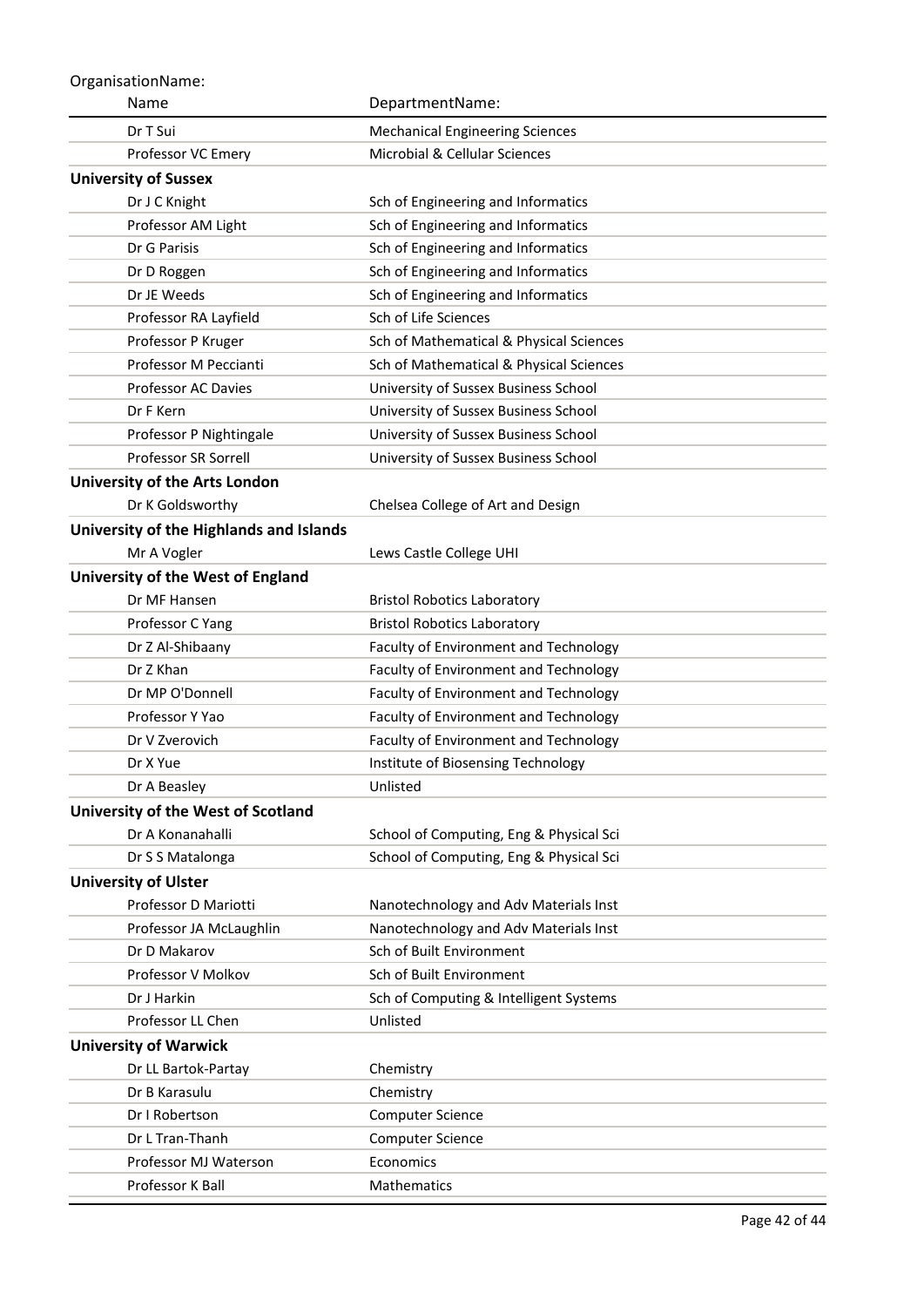Name OrganisationName: DepartmentName: Dr JE Sprittles Mathematics Dr RS Edwards Physics Dr J M Marshall Physics Dr R Nealon Physics Mr V Shah Physics Dr J Sloan Physics Professor O Alatise Sch of Engineering Dr DR Billson Sch of Engineering Dr Y Chen Sch of Engineering Dr PM Gammon Sch of Engineering Professor S Gu Sch of Engineering Professor D Hutchins Sch of Engineering Professor JD Murphy Sch of Engineering Professor L Ran Sch of Engineering Professor S Tao Sch of Engineering Professor X Zhao Sch of Engineering Professor O Soyer School of Life Sciences Professor D Firth Statistics Professor SD Jacka Statistics Dr HL Turner Statistics Dr F Tang The Warwick Manufacturing Group Professor J Branke Warwick Business School Professor DA Elmes Warwick Business School Professor N Brookes WMG Professor M Dianati WMG Professor R Harrison WMG Dr Z Li WMG Professor G Montana WMG Professor T Peijs WMG Professor MJ Richardson WMG Dr C Wan WMG Professor M Whitty **WMG University of Western Australia** Dr SA Moggach Unlisted **University of Westminster** Dr MI Piecyk Sch of Architecture & Cities **University of Winchester** Professor M Burke Faculty of Business, Law & Digital Tech **University of York** Professor J Richards **Archaeology** Dr M Reilly Biology Professor PA Cairns Computer Science Dr P Liu Computer Science Dr S Pirandola Computer Science Dr Y Hu Electronics Dr PD Mitchell Electronics